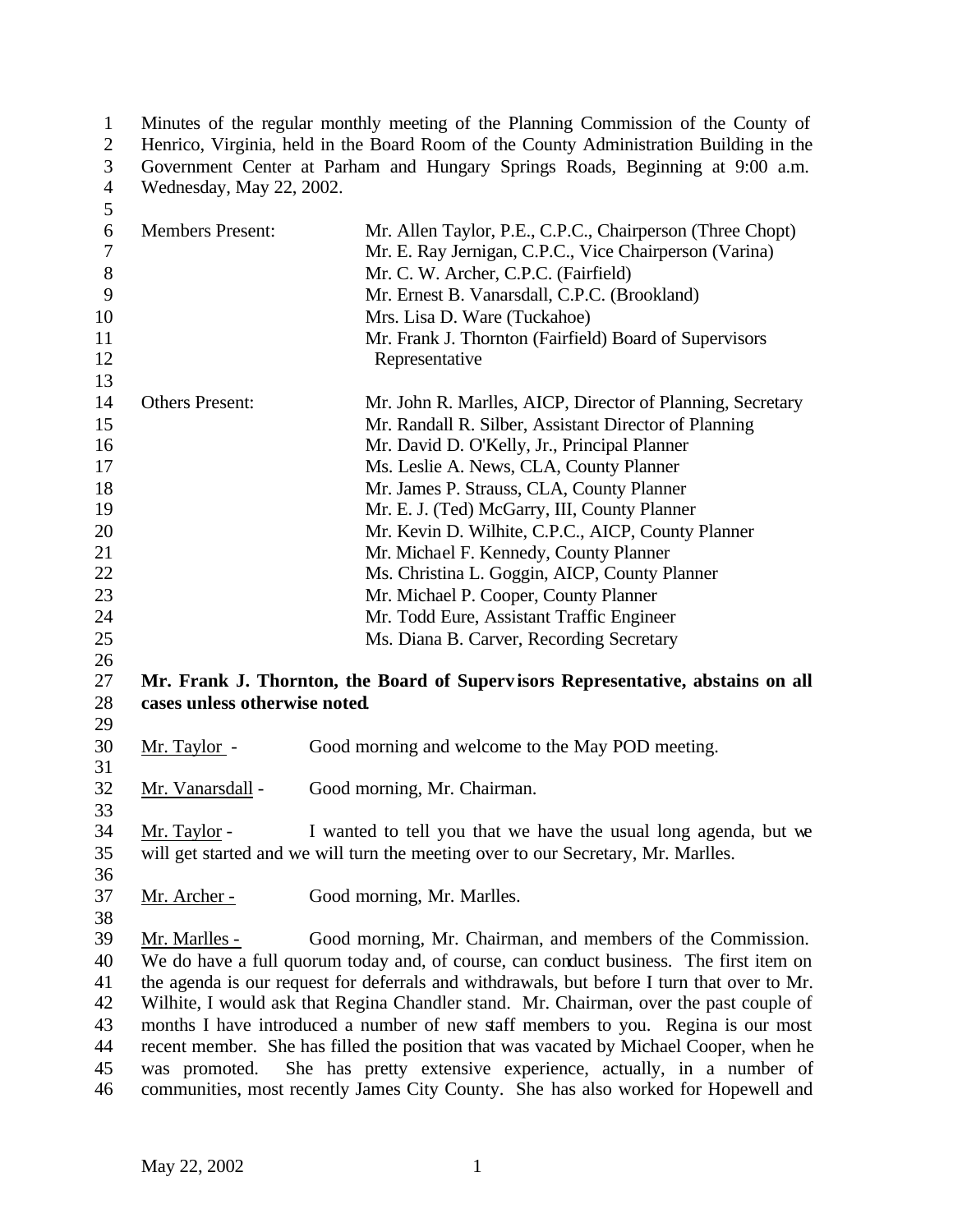- Petersburg, and we are very happy to have her, and I would just like to introduce her to you.
- 

 Mr. Vanarsdall - Good morning, Regina, and welcome. And Mr. Secretary, I don't believe we've ever had anybody from James City County.

 Mr. Marlles - Well, actually, Mr. Vanarsdall, Mark Bittner came from James City County. That's been a few years ago.

- Mr. Vanarsdall Mark Bittner. I thought he came from up north.
- Mr. Marlles No, I believe it was James City County.

Mr. Vanarsdall - Well, he turned out all right, so I hope you do.

- Ms. Regina Chandler Good morning members, and I am excited about working for Henrico County and looking forward to meeting each and every one of you all.
- 
- Mr. Taylor Thank you, Regina. And, Regina, don't let Mr. Vanarsdall intimidate you. All right, Mr. Secretary.
- 

Mr. Marlles - Kevin Wilhite.

## **TRANSFER OF APPROVAL**

POD-14-00 Henrico Doctors Hospital Formerly Health South Medical Center MRI Addition and Master Plan (POD-83-93 Revised) 7700 E. Parham Road **Gresham Smith and Partners for Henrico Doctor's Hospital:** Request for approval of a transfer of approval, as required by Chapter 24, Section 24-106, of the Henrico County Code from Health South of Virginia to Central Virginia Hospital, LLC. The 11.0 acre site is located on the north line of Parham Road, 1,100 feet east of Shrader Road on parcel 764-754-0992. The zoning is 0-3, Office District. **(Brookland)**

- 
- Mr. Wilhite Good morning, Mr. Chairman, and members of the Planning Commission. We have three request for deferrals on the list, and one that we have gotten just this morning. The first is on Page 2. The applicant requests deferral until June 26, 2002.
- 
- Mr. Taylor Is there anybody in the audience who is opposed to deferral until June 26, 2002? All right. Mr. Vanarsdall.
- 82 Mr. Vanarsdall Which one is that?
- 

84 Mr. Taylor - That is Page 2, POD-14-00.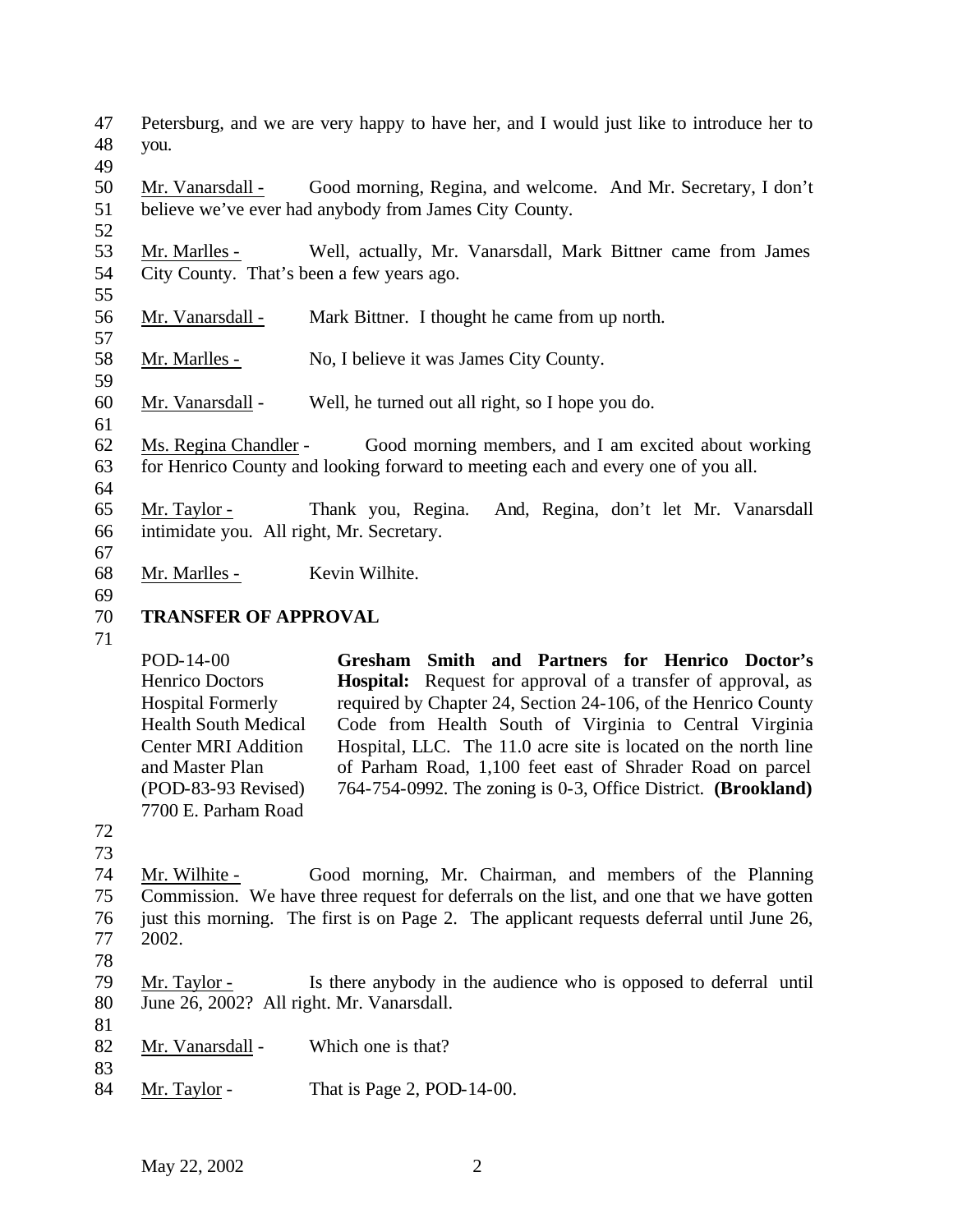Mr. Vanarsdall - I make a motion that we defer POD-14-00, at the applicant's request, to June 26, 2002. Mr. Archer - Second. Mr. Taylor - Motion made by Mr. Vanarsdall and seconded by Mr. Archer. All in favor say aye. All opposed say no. The motion is approved. At the request of the applicant, the Planning Commission deferred Transfer of Approval, POD-14-00, Henrico Doctor's Hospital, to its meeting on June 26, 2002. **TRANSFER OF APPROVAL (Deferred from the April 24, 2002, Meeting)** POD-29-94 Heilig Meyers Distribution Center - 9820 Park Central Drive **Scott Traynham for Norman Seay:** Request for approval of a transfer of approval, as required by Chapter 24, Section 24-106 of the Henrico County Code, from Val T. Orton, Trustee, Heilig-Meyers Furniture Company, to Norman Seay. The 5.990-acre site is located on the west line of Park Central Drive, approximately 1,800 feet south of Parham Road on parcel 789-760-0587. The zoning is 0-SC, Office Service District (Conditional). **(Fairfield)** 100 Mr. Wilhite - The applicant requests deferral to June 26, 2002. Mr. Taylor - Is there anybody in the audience opposed to the deferral of Case POD-29-94 to June 26, 2002? No opposition. Mr. Archer. Mr. Archer - Mr. Chairman, I move deferral of POD-29-94 to June 26, 2002 meeting at the applicant's request. 108 Mr. Vanarsdall - Second. Mr. Taylor - Motion made by Mr. Archer and seconded by Mr. Vanarsdall. All in favor say aye. All opposed say no. The motion passes. At the request of the applicant, the Planning Commission deferred Transfer of Approval, POD-29-94, Heilig Meyers Distribution Center, to June 26, 2002.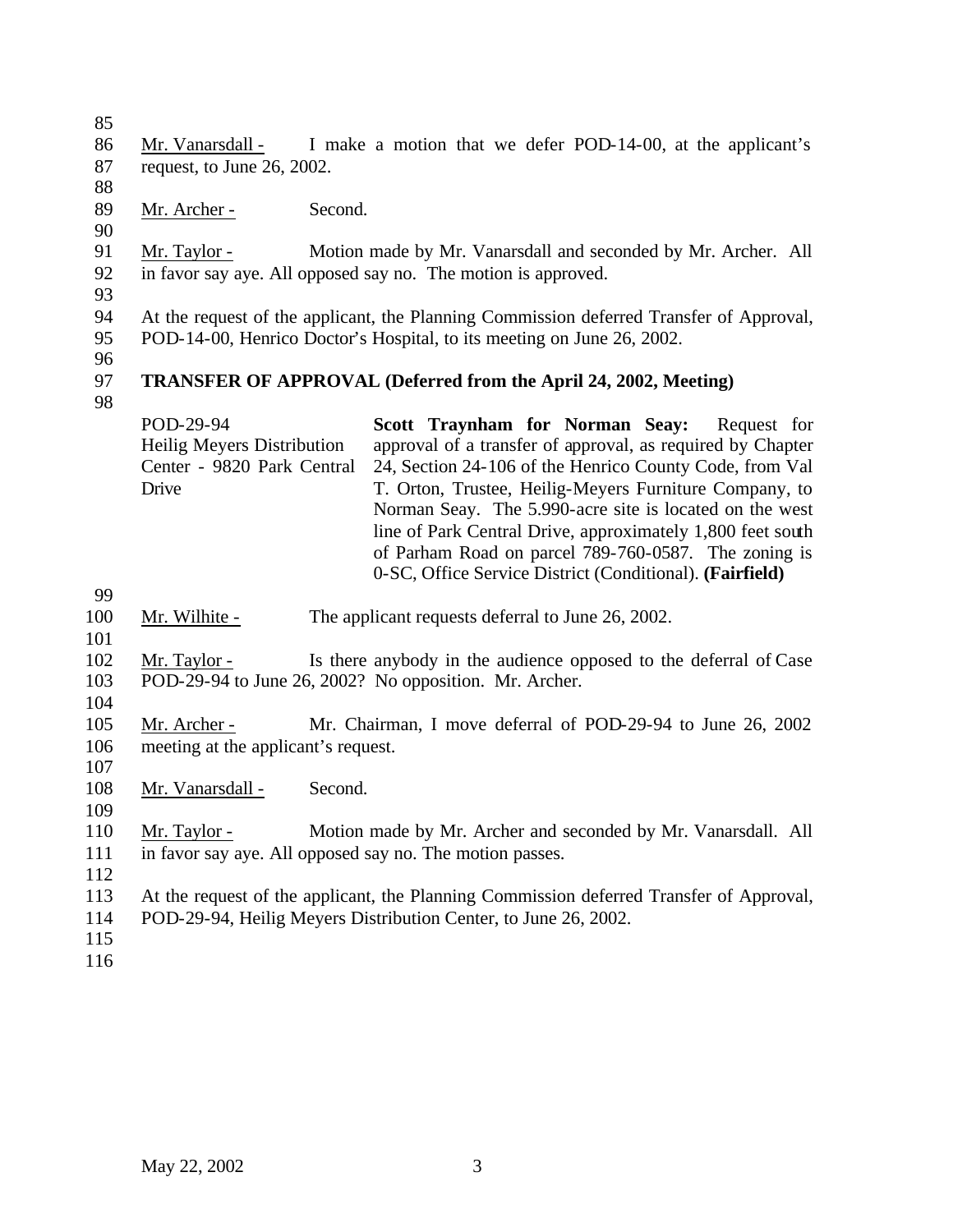117

118

120

123

Trivett Woods (May 2002 Plan) **Goodfellow, Jalbert, Beard and Associates, Inc. for Salous-West, LLC:** The 3.92-acre site is located between Telegraph Road and Battlefield Road south of Francis Road on parcel 785-765-6083. The zoning is R-2A, One-Family Residence District. County water and sewer. **(Fairfield) 8 Lots**

119 Mr. Wilhite - The applicant requests deferral to June 26, 2002, as well.

121 Mr. Taylor - Is there anybody in the audience who is opposed to the deferral of 122 Trivett Woods (May 2002 Plan) to June 26, 2002? No opposition, Mr. Archer.

- 124 Mr. Archer Mr. Chairman, I move deferral of Subdivision Trivett Woods to the 125 June 26, 2002 meeting at the applicant's request.
- 126

128

- 127 Mr. Vanarsdall Second.
- 129 Mr. Taylor Motion made by Mr. Archer and seconded by Mr. Vanarsdall. All 130 in favor say aye. All opposed say no. The motion passes.
- 131

132 At the applicant's request, the Planning Commission deferred Subdivision Trivett Woods

133 (May 2002 Plan) to its meeting on June 26, 2002.

## 135 **SUBDIVISION AND TRANSITIONAL BUFFER DEVIATION**

136

134

- Springfield Farms (April 2002 Plan) **Jordan Consulting Engineers, P.C. for Atack Properties, Inc.:** The 23.37-acre site is located along the south line of Springfield Road, approximately 350 feet north of its intersection with Francistown Road on parcels 758-770-9505, 759-769-5799, and 759-770-3844. The zoning is R-3C, One-Family Residence District (Conditional) and C-1, Conservation District. County water and sewer. **(Brookland) 36 Lots**
- 137
- 138 Mr. Wilhite This is on Page 10 of your agenda. The applicant has requested 139 deferral for 30 days until June 26, 2002.
- 140 141 Mr. Taylor - Is there anybody opposed to the deferral of Springfield Farms
- 142 Subdivision to June 26, 2002? No opposition. Mr. Vanarsdall.
- 143

 Mr. Vanarsdall - Before I make a motion, this case had a couple of issues, three issues that are all worked out but two, and one of them is the sidewalk along Springfield Road, and so I am just throwing this out for a reason and I will get to it in a minute. I have always been in favor of sidewalks, but I want to know where they start and where they end, and so forth, and Traffic, I think Mr. Eure is here this morning. He said it is not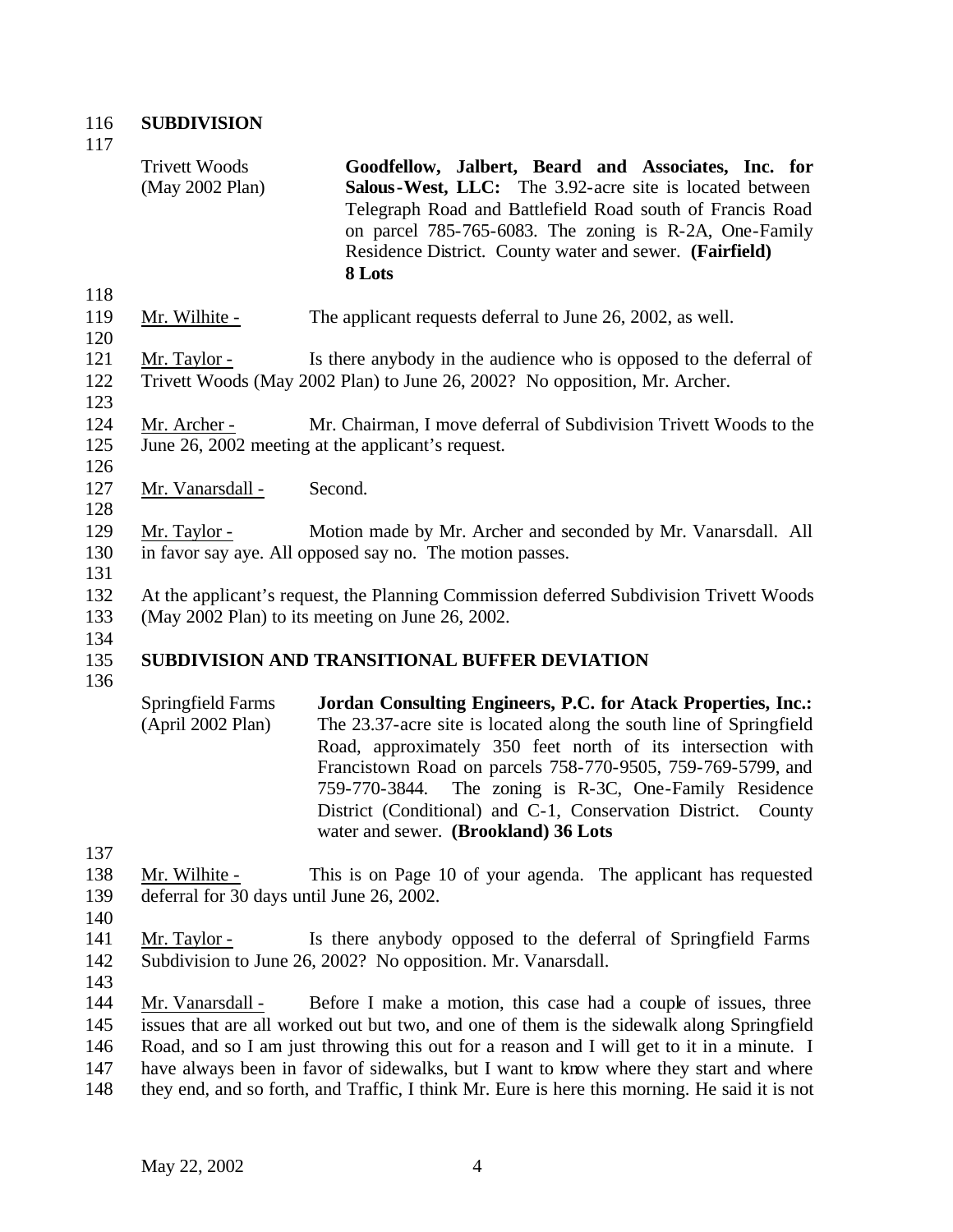149 dangerous, and staff says it is not, so if between now and the  $26<sup>th</sup>$  of June if the rest of the Commission, this is like a Mission Impossible; what did they used to say? Your mission if you accept it. And the tape will not self destruct, because they keep it back there, but if you all have a chance, just ride down that section by Echo Lake near Springfield Road and just look and see if you think they need a sidewalk, or who would use it, and so forth. I usually don't ask the Commission to get in on my cases. I am not asking now, but it would help. I would have to say now that for Springfield Farms I recommend a 30-day deferral at the applicant's request, and I appreciate the applicant coming forward and deferring it.

- 
- Mr. Jernigan- I second it.
- 

 Mr. Taylor - Motion made by Mr. Vanarsdall and seconded by Mr. Jernigan. All in favor say aye. All opposed say no. The motion passes.

 At the request of the applicant, the Planning Commission deferred Springfield Farms (April 2002 Plan) to its meeting on June 26, 2002.

 Mr. Marlles - The next item on the agenda is the Expedited Agenda and just for the information for the audience, items on the Expedited Agenda are cases for which staff is recommending approval. The Planning Commission member has no issues, and there is no known citizen opposition. If there is citizen opposition, it is generally the policy of the Commission to pull those items off the Expedited Agenda and handle them in the order in which they appear on the agenda. Mr. Wilhite.

 Mr. Wilhite - Thank you. We have 12 cases listed on the Expedited Agenda today. The first one is on Page 4.

# **SUBDIVISION**

- 
- Mr. Wilhite On Page 3 of your Addendum, there is a revised recommendation of approval, a revised condition No. 15, and there is a revised staff plan associated with this case.
- 

 Mr. Taylor - Is there any opposition to Subdivision Hunters Trace? No opposition. I move approval of Subdivision Hunters Trace (May 2002 Plan), subject to the standard conditions for subdivisions served by public utilities, conditions Nos. 12, 13,

14, 15 and the Addendum, and the annotations on the plan.

Hunters Trace (May 2002 Plan) **Balzer and Associates, Inc. for Lillian S. Bernard and Stephen Thomas:** The 4-72-acre site is located at the southern terminus of Pinedale Drive, approximately 100 feet south of its intersection with Avery Green Drive on parcel 18-A-15B and part of parcel 744-772-8254 and part of parcel 744-772-1191. The zoning is R-5AC, General Residence District (Conditional). County water and sewer. **(Three Chopt) 12 Lots**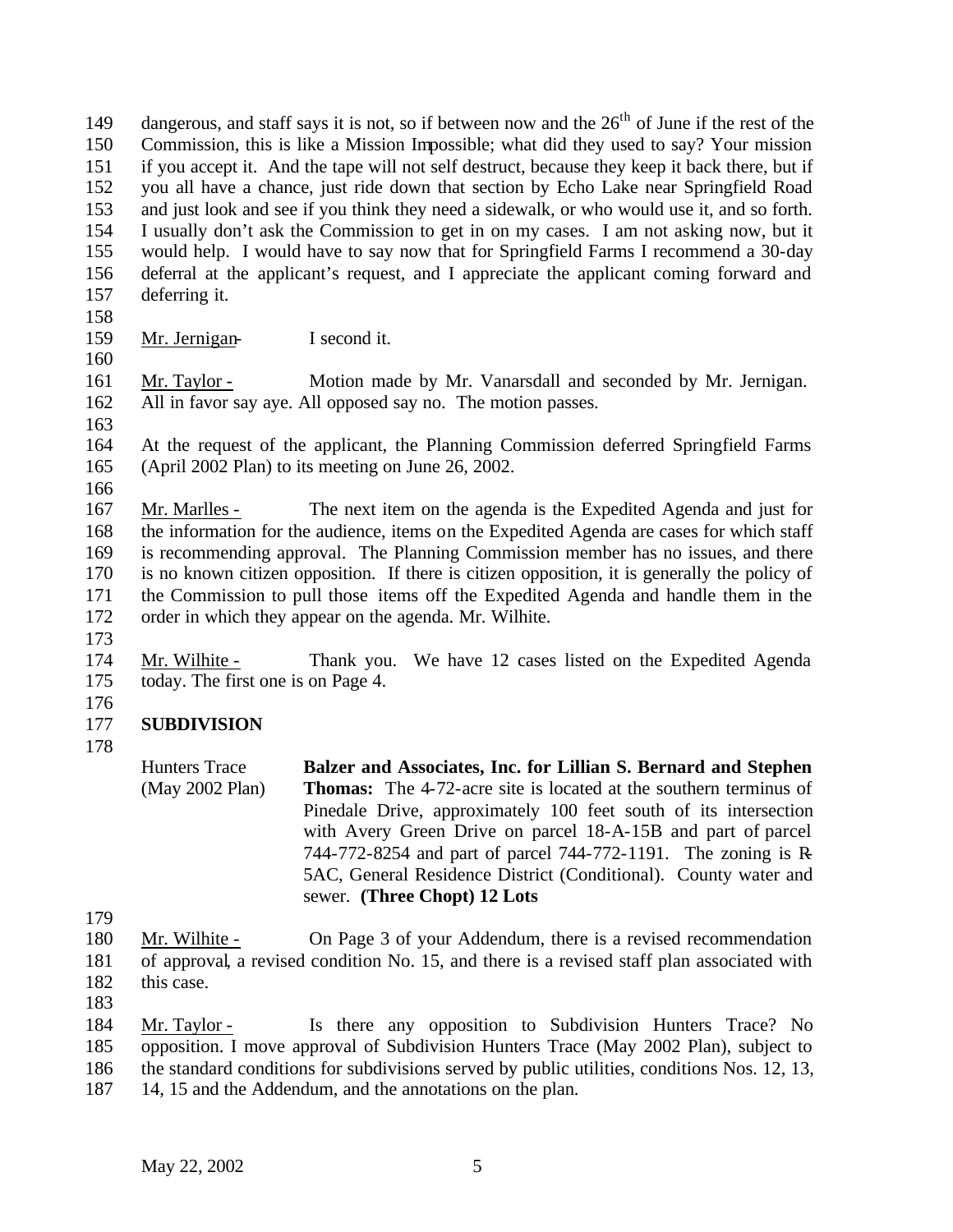- 
- 189 Mr. Vanarsdall Second.

 Mr. Taylor - Motion made by Mr. Taylor and seconded by Mr. Vanarsdall. All in favor say aye. All opposed say no. The motion is approved.

 The Planning Commission granted conditional approval to subdivision Hunters Trace (May 2002 Plan), subject to the standard conditions for subdivisions served by public utilities, the annotations on the plans, and added conditions Nos. 12 through 15 as shown below:

 12. Any necessary offsite drainage easements must be obtained prior to approval of the construction plan by the Department of Public Works.

- 13. The proffers approved as part of zoning case C-9C-02 shall be incorporated in this approval.
- 14. Prior to requesting the final approval, a draft of the covenants and deed restrictions for the maintenance of the common area by a homeowners association shall be submitted to the Planning Office for review. Such covenants and restrictions shall be in form and substance satisfactory to the County Attorney and shall be recorded prior to recordation of the subdivision plat.
- 15. Prior to requesting final approval, the engineer shall furnish the Planning Office a plan showing a dwelling situated on Lots 2 thru 8 to show that all cul-de-sac lots meet the requirements of Section 24-95(v) of the Henrico County Code.
- 
- 212 Mr. Wilhite The next case is on Page 6.

## **TRANSFER OF APPROVAL (Deferred from the April 24, 2002, Meeting)**

POD-69-85 Summit Breckenridge Apartments – 9951 Racquet Club Lane **Real Estate Advisory, L.L.C. for BRGR, L.L.C.:** Request for approval of a transfer of approval, as required by Chapter 24, Section 24-106 of the Henrico County Code from Summit Properties Partnership to BRGR, L.L.C. The 21.370 acre site is located along N. Gaskins Road, approximately 700 feet north of W. Broad Street (U. S. Route 250) on parcels 753-760-0679 and 753-760-3407. The zoning is R-5C, General Residence District (Conditional). **(Three Chopt)**

- Mr. Wilhite - On Page 4 of your Addendum there is a revised recommendation for approval, and five added conditions listed.
- 

Mr. Taylor - Is there any opposition for the approval of POD-69-85? No

opposition. I will move approval of POD-69-85 plus the conditions on the Addendum, Nos.

- 222 1, 2 and 3.
- 
- Mr. Jernigan- I will second that.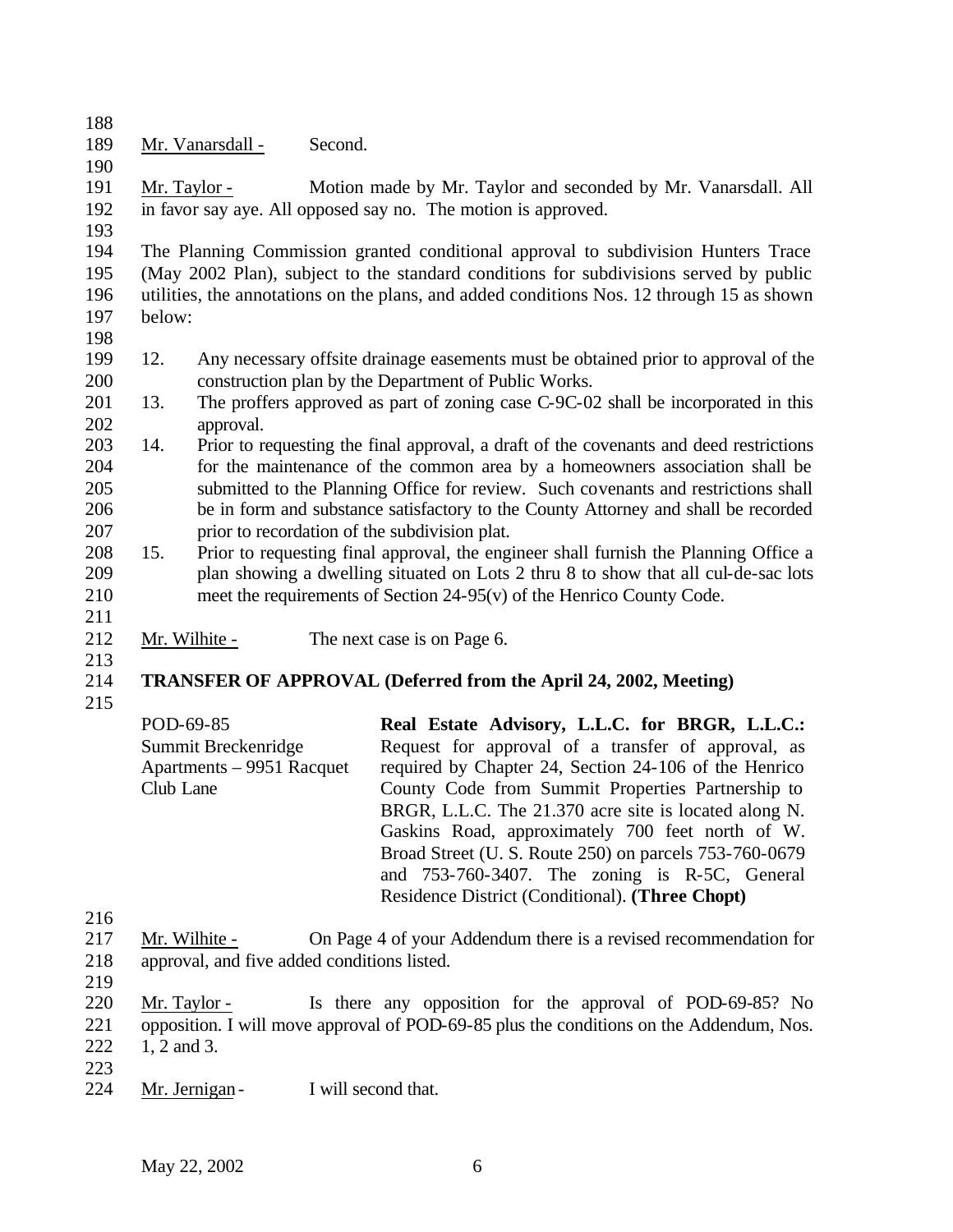Mr. Taylor - Motion made by Mr. Taylor and seconded by Mr. Jernigan. All in favor say aye. All opposed say no. The ayes have it. The motion is approved.

 The Planning Commission voted to approve Transfer of Approval for POD-69-85, Summit Breckenridge Apartments, subject to the continued compliance with the conditions of the original approval and the following additional conditions:

- 1. A bond shall be posted to cover the site deficiencies as identified in the inspection report dated **May 8, 2002,** and shall be corrected by **November 15, 2002.**
- 2. All missing and damaged dumpster lids and handicap signs, as identified in the inspection report, dated **May 8, 2002,** shall be corrected by **July 1, 2002.**
- 3. The storage units located on the property shall be removed by **November 15, 2002.**
- **LANDSCAPE & LIGHTING PLAN**
- 

LP/POD-89-00 Lauderdale Office Building **Bay Design Group for Wilton Real Estate & Development Corporation:** Request for approval of a landscape and lighting plan, as required by Chapter 24, Sections 24-106 and 24-106.2 of the Henrico County Code. The 1.42 acre site is located at the intersection of Lauderdale Drive and Gayton Road on parcel 734-758- 5814. The zoning is O-1C, Office District (Conditional). **(Three Chopt)**

- Mr. Wilhite On Page 5 of your Addendum there is a revised plan associated with this case and revised recommendation for approval.
- 

 Mr. Taylor - Is there anybody in the audience opposed to the approval of LP/POD-89-00 on the Expedited Agenda? I move approval of LP/POD-89-00, Lauderdale Office Building, subject to the standard conditions for landscape and lighting plans and the annotations on the plans plus the comments in the Addendum.

- 
- 251 Mr. Jernigan Second.
- 

 Mr. Taylor - Motion made by Mr. Taylor and seconded by Mr. Jernigan. All in favor say aye. All opposed say no. The ayes have it. The motion is approved.

 The Planning Commission approved the landscape and lighting plan for LP/POD-89-00, Lauderdale Office Building, subject to the annotations on the plans and the standard conditions for landscape and lighting plans.

- **PLAN OF DEVELOPMENT**
- 

POD-42-02 **Bay Design Group, P. C. for Wilton Development**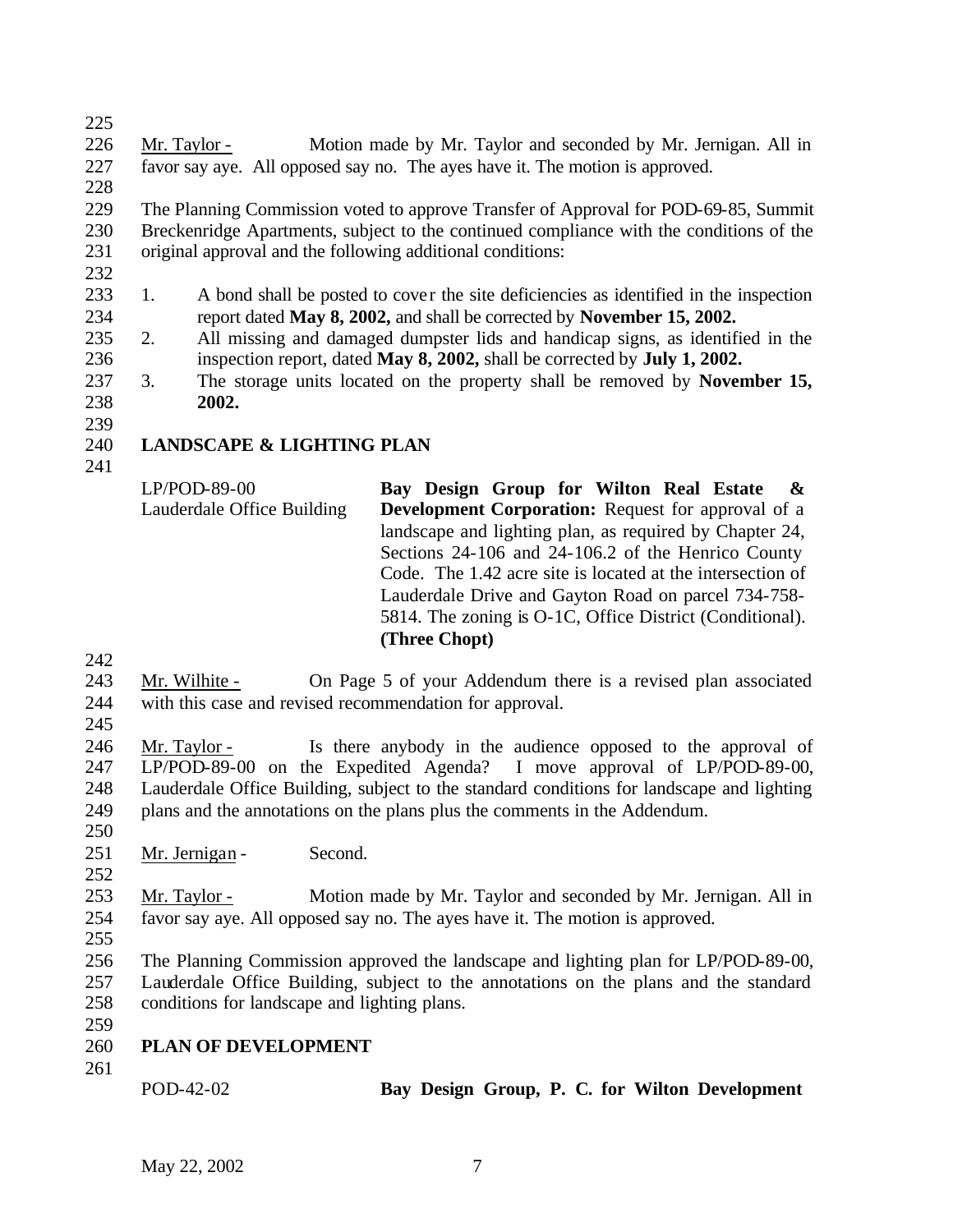|                                 |               | <b>Corporation:</b> Request for approval of a plan of<br>Townes @ Shady Grove,<br>development, as required by Chapter 24, Section 24-106<br>Section 3 - Shady Grove<br>Road and Old Nuckols Road<br>of the Henrico County Code to construct 51, two-story<br>residential townhouse units for sale. The 8.25 acre site is<br>located at the intersection of Old Nuckols Road and<br>Shady Grove Road on parcel 744-745-7094 and part of<br>parcels 744-745-9263 and 2740. The zoning is RTHC,<br>Residential Townhouse District (Conditional). County<br>water and sewer. (Three Chopt) |
|---------------------------------|---------------|----------------------------------------------------------------------------------------------------------------------------------------------------------------------------------------------------------------------------------------------------------------------------------------------------------------------------------------------------------------------------------------------------------------------------------------------------------------------------------------------------------------------------------------------------------------------------------------|
| 262<br>263<br>264               | Mr. Wilhite - | This is also located in the Three Chopt District.                                                                                                                                                                                                                                                                                                                                                                                                                                                                                                                                      |
| 265<br>266<br>267<br>268<br>269 | Mr. Taylor -  | Is there any opposition to the approval of POD-42-02 on the<br>Expedited Agenda? No opposition? I will move approval of POD-42-02, Townes @<br>Shady Grove, Section 3, subject to the standard conditions for developments of this type,<br>the annotations on the plans, and added conditions 23 through 30.                                                                                                                                                                                                                                                                          |
| 270                             |               | Second.<br>Mr. Vanarsdall -                                                                                                                                                                                                                                                                                                                                                                                                                                                                                                                                                            |
| 271<br>272<br>273<br>274        | Mr. Taylor -  | Motion made by Mr. Taylor and seconded by Mr. Vanarsdall. All<br>in favor say aye. All opposed say no. The ayes have it. The motion is approved.                                                                                                                                                                                                                                                                                                                                                                                                                                       |
| 275<br>276<br>277<br>278<br>279 | conditions:   | The Planning Commission approved POD-42-02, Townes @ Shady Grove, Section $3 -$<br>Shady Grove Road and Old Nuckols Road, subject to the annotations on the plans, the<br>standard conditions for developments of this type and the following additional                                                                                                                                                                                                                                                                                                                               |
| 280                             | 23.           | The unit house numbers shall be visible from the parking areas and drives.                                                                                                                                                                                                                                                                                                                                                                                                                                                                                                             |
| 281<br>282<br>283<br>284<br>285 | 24.           | The names of streets, drives, courts and parking areas shall be approved by the<br>Richmond Regional Planning District Commission and such names shall be<br>included on the construction plans prior to their approval. The standard street<br>name signs shall be ordered from the County and installed prior to any occupancy<br>permit approval.                                                                                                                                                                                                                                   |
| 286                             | 25.           | The subdivision plat for Townes at Shady Grove, Section 3 shall be recorded                                                                                                                                                                                                                                                                                                                                                                                                                                                                                                            |
| 287                             |               | before any building permits are issued.                                                                                                                                                                                                                                                                                                                                                                                                                                                                                                                                                |
| 288                             | 26.           | The developer shall provide fire hydrants as required by the Department of Public                                                                                                                                                                                                                                                                                                                                                                                                                                                                                                      |
| 289                             |               | Utilities and Division of Fire.                                                                                                                                                                                                                                                                                                                                                                                                                                                                                                                                                        |
| 290<br>291                      | 27.           | The proffers approved as a part of zoning cases C-19C-00 and C-28C-99 shall be<br>incorporated in this approval.                                                                                                                                                                                                                                                                                                                                                                                                                                                                       |
| 292                             | 28.           | Any necessary off-site drainage and/or water and sewer easements must be                                                                                                                                                                                                                                                                                                                                                                                                                                                                                                               |
| 293                             |               | obtained in a form acceptable to the County Attorney prior to final approval of the                                                                                                                                                                                                                                                                                                                                                                                                                                                                                                    |
| 294                             |               | construction plans.                                                                                                                                                                                                                                                                                                                                                                                                                                                                                                                                                                    |
| 295                             | 29.           | The pavement shall be of an SM-2A type and shall be constructed in accordance                                                                                                                                                                                                                                                                                                                                                                                                                                                                                                          |
| 296                             |               | with County standard and specifications. The developer shall post a defect bond                                                                                                                                                                                                                                                                                                                                                                                                                                                                                                        |
| 297                             |               | for all pavement with the Planning Office - the exact type, amount and                                                                                                                                                                                                                                                                                                                                                                                                                                                                                                                 |
| 298                             |               | implementation shall be determined by the Director of Planning, to protect the                                                                                                                                                                                                                                                                                                                                                                                                                                                                                                         |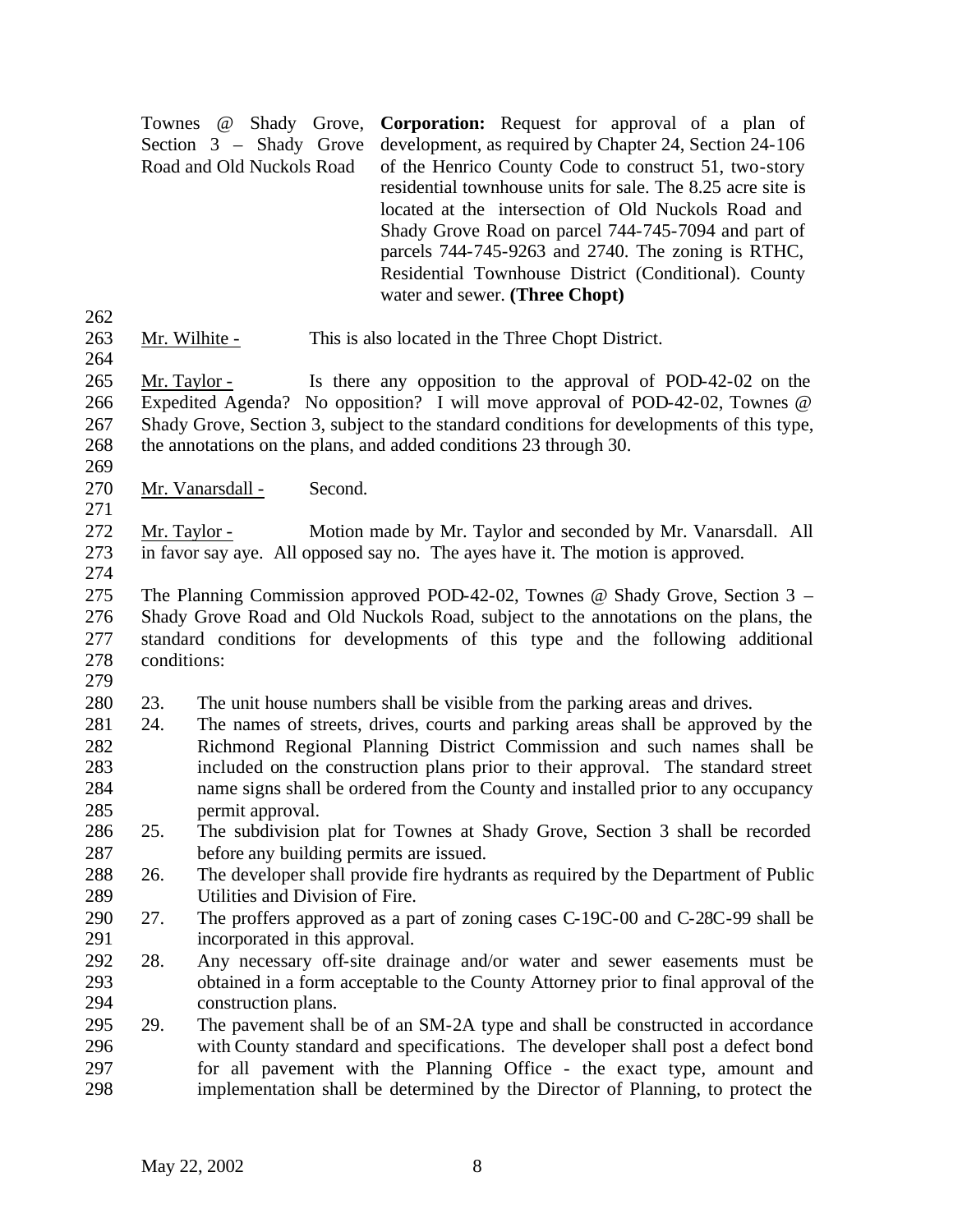interest of the members of the Homeowners Association. The bond shall become effective as of the date that the Homeowners Association assumes responsibility for the common areas.

- 30. Insurance Services Office (ISO) calculations must be included with the plans and contracts and must be approved by the Department of Public Utilities prior to the issuance of a building permit.
- **PLAN OF DEVELOPMENT**
- 

POD-40-02 Church of Christ Educational and Worship Facility – Sandy Lane Road **Griffith-Graham and Associates, Inc. for The Church of Christ:** Request for approval of a plan of development, as required by Chapter 24, Section 24-106 of the Henrico County Code to construct a one-story, 900 seat, 48,705 square foot worship facility. The 10.54 acre site is located on the east line of Sandy Lane at the intersection with Howard Street on parcels 807-732- 7606 and 2413. The zoning is A-1, Agricultural District and ASO, Airport Safety Overlay District. County water and sewer. **(Fairfield)**

- Mr. Wilhite On Page 6 of your Addendum there is an added Condition #32. Staff is recommending approval.
- 

 Mr. Taylor - Is there any opposition to the approval of POD-42-02 on the Expedited Agenda? There is none. Mr. Archer.

 Mr. Archer - Mr. Chairman, I move approval of POD-40-02, Church of Christ Educational and Worship Facility – Sandy Lane Road, subject to the annotations on the plans, the standard conditions for developments of this type, and the additional conditions Nos. 23 through 31 on the original agenda and No. 32 added on the Addendum.

- 319<br>320 Mr. Vanarsdall - Second.
- 

 Mr. Taylor - Motion made by Mr. Archer and seconded by Mr. Vanarsdall to approve POD-42-02. All in favor say aye. All opposed say no. The motion passes.

 The Planning Commission approved Plan of Development POD-42-02, Townes @ Shady Grove, Section 3 – Shady Grove Road and Old Nuckols Road, subject to the annotations on the plans, the standard conditions for developments of this type, and added conditions Nos. 23 through 32 shown below:

23. The unit house numbers shall be visible from the parking areas and drives.

 24. The names of streets, drives, courts and parking areas shall be approved by the Richmond Regional Planning District Commission and such names shall be included on the construction plans prior to their approval. The standard street name signs shall be ordered from the County and installed prior to any occupancy permit approval.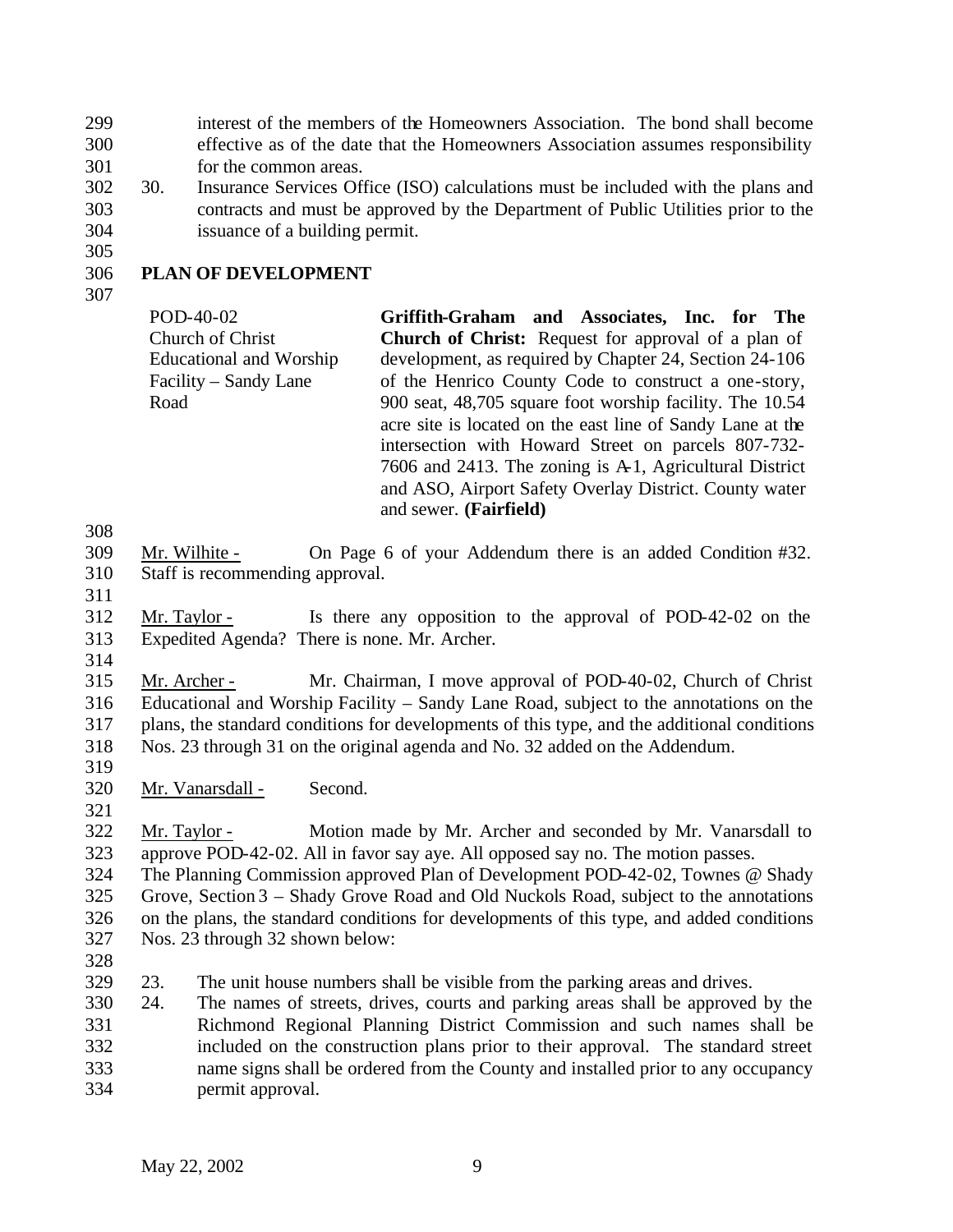- 25. The subdivision plat for Townes at Shady Grove, Section 3 shall be recorded before any building permits are issued.
- 26. The developer shall provide fire hydrants as required by the Department of Public Utilities and Division of Fire.
- 27. The proffers approved as a part of zoning cases C-19C-00 and C-28C-99 shall be incorporated in this approval.
- 28. Any necessary off-site drainage and/or water and sewer easements must be obtained in a form acceptable to the County Attorney prior to final approval of the construction plans.
- 29. The pavement shall be of an SM-2A type and shall be constructed in accordance with County standard and specifications. The developer shall post a defect bond for all pavement with the Planning Office - the exact type, amount and implementation shall be determined by the Director of Planning, to protect the interest of the members of the Homeowners Association. The bond shall become effective as of the date that the Homeowners Association assumes responsibility for the common areas.
- 30. Insurance Services Office (ISO) calculations must be included with the plans and contracts and must be approved by the Department of Public Utilities prior to the issuance of a building permit.
- 31. Prior to requesting final approval, the engineer shall furnish the Planning Office a plan showing a dwelling situated on Lots 2 thru 8 to show that all cul-de-sac lots meet the requirements of Section 24-95(v) of the Henrico County Code.
- 32. The owner agrees to complete the waterline loop from Watts Lane to Howard Lane (approximately 700 feet) along Sandy Lane. With the waterline loop, 1500 gpm would be available at the site to meet fire flow demands. If the waterline loop is not completed, then on-site storage would be required to meet fire flow demands.
- 

May 22, 2002 10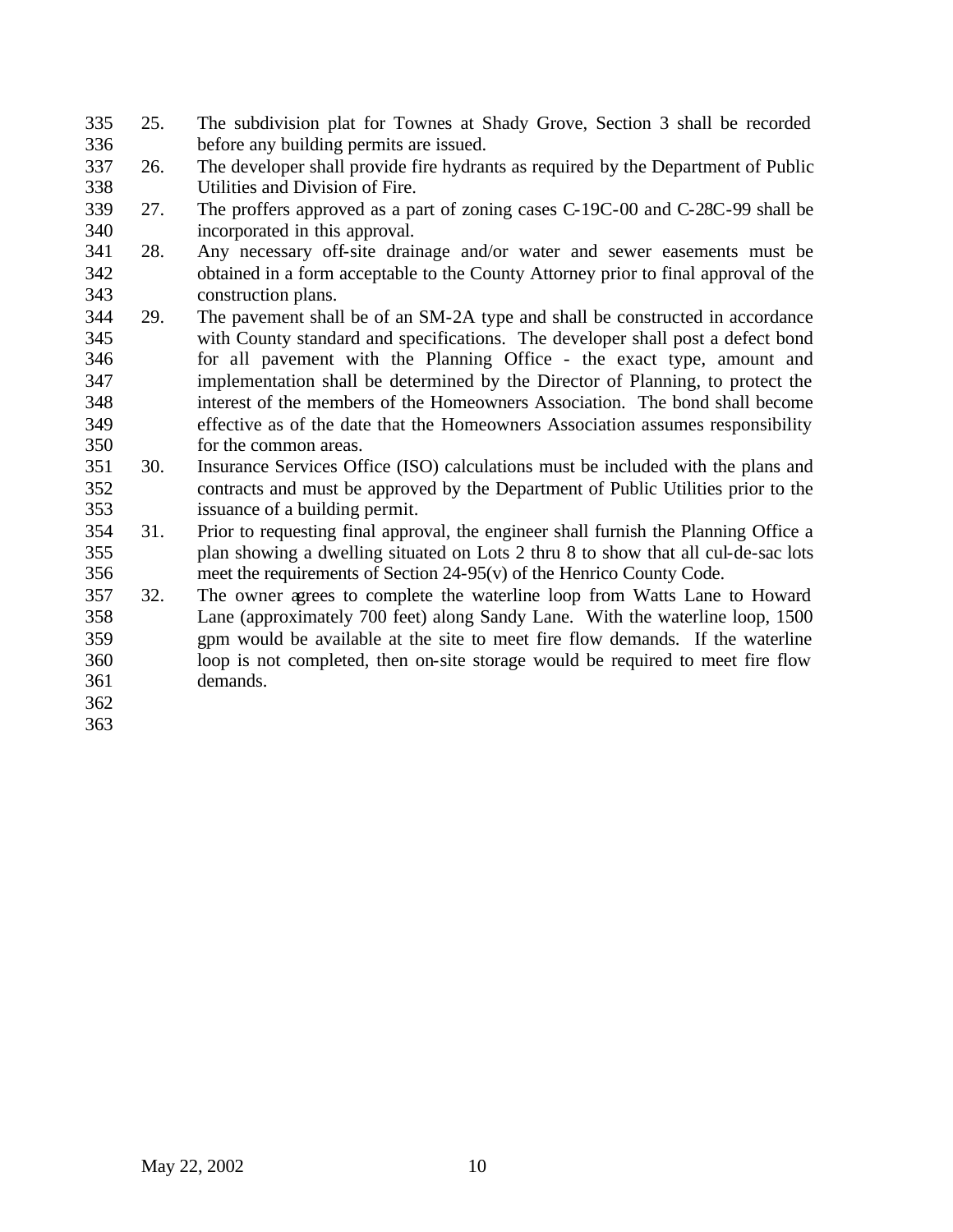|            |                     | <b>Purcell Place</b><br>(April 2002 Plan) | <b>Grattan &amp; Associates for Commonwealth</b><br><b>Homebuilding Corporation:</b> The 2.59-acre site is<br>located on the west side of Purcell Road, approximately<br>250 feet north of Indale Road on parcel 771-765-0353.<br>The zoning is R-3, One-Family Residence District.<br>County water and sewer. (Brookland) 4 Lots |
|------------|---------------------|-------------------------------------------|-----------------------------------------------------------------------------------------------------------------------------------------------------------------------------------------------------------------------------------------------------------------------------------------------------------------------------------|
| 365        |                     |                                           |                                                                                                                                                                                                                                                                                                                                   |
| 366        |                     | Mr. Wilhite -                             | We have an Addendum item on Page 7 with a revised                                                                                                                                                                                                                                                                                 |
| 367        |                     |                                           | recommendation, and there is handed out to you already a staff plan with annotations                                                                                                                                                                                                                                              |
| 368        | added.              |                                           |                                                                                                                                                                                                                                                                                                                                   |
| 369        |                     |                                           |                                                                                                                                                                                                                                                                                                                                   |
| 370        | <u>Mr. Taylor -</u> |                                           | Is there anyone in the audience opposed to the approval of Purcell                                                                                                                                                                                                                                                                |
| 371<br>372 |                     |                                           | Place Subdivision on the Expedited Agenda? There being none, Mr. Vanarsdall.                                                                                                                                                                                                                                                      |
| 373        |                     | Mr. Vanarsdall -                          | I move that Purcell Place be approve on the Expedited Agenda as                                                                                                                                                                                                                                                                   |
| 374        |                     |                                           | recommended by staff, with the standard conditions for developments of this type, the                                                                                                                                                                                                                                             |
| 375        |                     |                                           | annotations on the plan, and added conditions Nos. 12 through 15 and on the Addendum,                                                                                                                                                                                                                                             |
| 376        |                     |                                           | on Page 6, it just picks up that staff recommends conditional approval.                                                                                                                                                                                                                                                           |
| 377        |                     |                                           |                                                                                                                                                                                                                                                                                                                                   |
| 378        |                     | Second.<br>Mr. Jernigan -                 |                                                                                                                                                                                                                                                                                                                                   |
| 379        |                     |                                           |                                                                                                                                                                                                                                                                                                                                   |
| 380        | Mr. Taylor -        |                                           | Motion made by Mr. Vanarsdall and seconded by Mr. Jernigan.                                                                                                                                                                                                                                                                       |
| 381        |                     |                                           | All in favor say aye. All opposed say no. The motion is approved.                                                                                                                                                                                                                                                                 |
| 382        |                     |                                           |                                                                                                                                                                                                                                                                                                                                   |
| 383        |                     |                                           | The Planning Commission granted conditional approval for subdivision Purcell Place                                                                                                                                                                                                                                                |
| 384        |                     |                                           | (April 2002 Plan), subject to the standard conditions for subdivisions served by public                                                                                                                                                                                                                                           |
| 385        |                     |                                           | utilities, the annotations on the plans, and the following additional conditions:                                                                                                                                                                                                                                                 |
| 386        |                     |                                           |                                                                                                                                                                                                                                                                                                                                   |
| 387<br>388 | 12.<br>13.          |                                           | Each lot shall contain at least 11,000 square feet exclusive of the flood plain areas.<br>The limits and elevation of the 100 year frequency flood shall be conspicuously                                                                                                                                                         |
| 389        |                     |                                           | noted on the plat and construction plans and labeled "Limits of 100 year                                                                                                                                                                                                                                                          |
| 390        |                     |                                           | floodplain." Dedicate floodplain as a "Variable Width Drainage & Utilities                                                                                                                                                                                                                                                        |
| 391        |                     | Easement."                                |                                                                                                                                                                                                                                                                                                                                   |
| 392        | 14.                 |                                           | The detailed plant list and specifications for the landscaping to be provided within                                                                                                                                                                                                                                              |
| 393        |                     |                                           | the 25-foot-wide planting strip easement along Purcell Road shall be submitted to                                                                                                                                                                                                                                                 |
| 394        |                     |                                           | the Planning Office for review and approval prior to recordation of the plat.                                                                                                                                                                                                                                                     |
| 395        | 15.                 |                                           | Any necessary offsite drainage easements must be obtained prior to approval of                                                                                                                                                                                                                                                    |
| 396        |                     |                                           | the construction plan by the Department of Public Works.                                                                                                                                                                                                                                                                          |
| 397        |                     |                                           |                                                                                                                                                                                                                                                                                                                                   |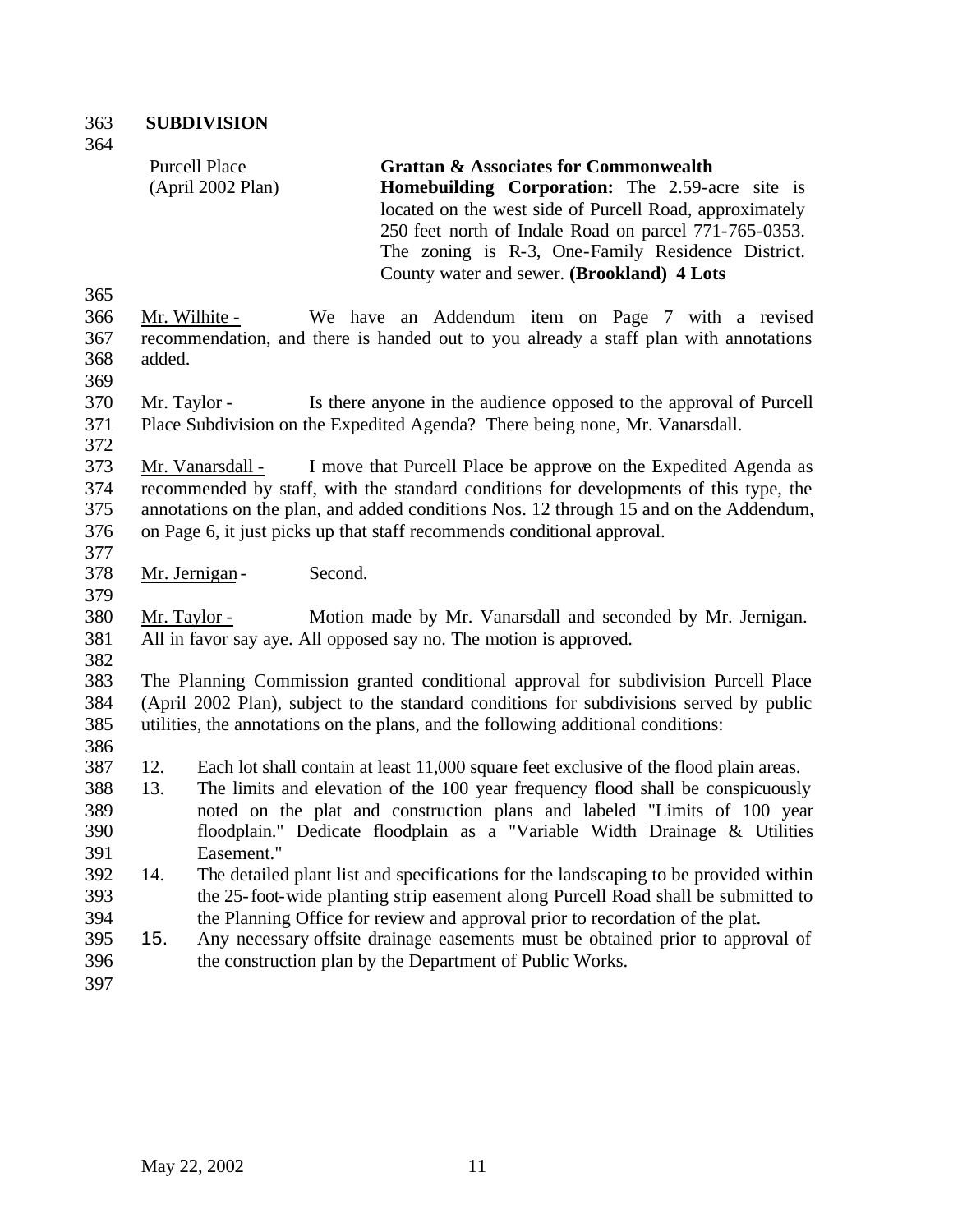### **PLAN OF DEVELOPMENT**

POD-36-02 Short Pump Crossing – Pump Road (POD-20-96 Revised) **E. D. Lewis & Associates, P.C. for Sauer Properties**  Inc.: Request for approval of a revised plan of development, as required by Chapter 24, Section 24-106 of the Henrico County Code to construct a one-story, 6,660 square foot retail building. The .984 acre site is located on the west side of Pump Road, approximately 600 feet south of W. Broad Street (U.S. Route 250) on parcel 739-761-6445. The zoning is B-2C, Business District (Conditional). County water and sewer. **(Three** 

 Mr. Taylor - Is there any opposition to the approval of POD-36-02 on the Expedited Agenda? I move approval of POD-36-02, Short Pump Crossing, on the Expedited Agenda, subject to the annotations on the plans, standard conditions for developments of this type, and conditions Nos. 23 through 32.

**Chopt)**

Mr. Vanarsdall - Second.

 Mr. Taylor - Motion made by Mr. Taylor and seconded by Mr. Vanarsdall. All in favor say aye. All opposed say no. The motion is approved.

 23. The easements for drainage and utilities as shown on approved plans shall be granted to the County in a form acceptable to the County Attorney prior to any occupancy permits being issued. The easement plats and any other required information shall be submitted to the County Real Property Agent at least sixty (60) days prior to requesting occupancy permits.

- 24. The developer shall provide fire hydrants as required by the Department of Public Utilities and Division of Fire.
- 25. Employees shall be required to use the parking spaces provided at the rear of the building(s) as shown on the approved plans.
- 26. Outside storage shall not be permitted.
- 27. The proffers approved as a part of zoning cases C-21C-88, C-44C-99 and C-63C-88 shall be incorporated in this approval.
- 28. Any necessary off-site drainage and/or water and sewer easements must be obtained in a form acceptable to the County Attorney prior to final approval of the construction plans.
- 29. Deviations from County standards for pavement, curb or curb and gutter design shall be approved by the County Engineer prior to final approval of the construction plans by the Department of Public Works.
- 30. Insurance Services Office (ISO) calculations must be included with the plans and contracts and must be approved by the Department of Public Utilities prior to the issuance of a building permit.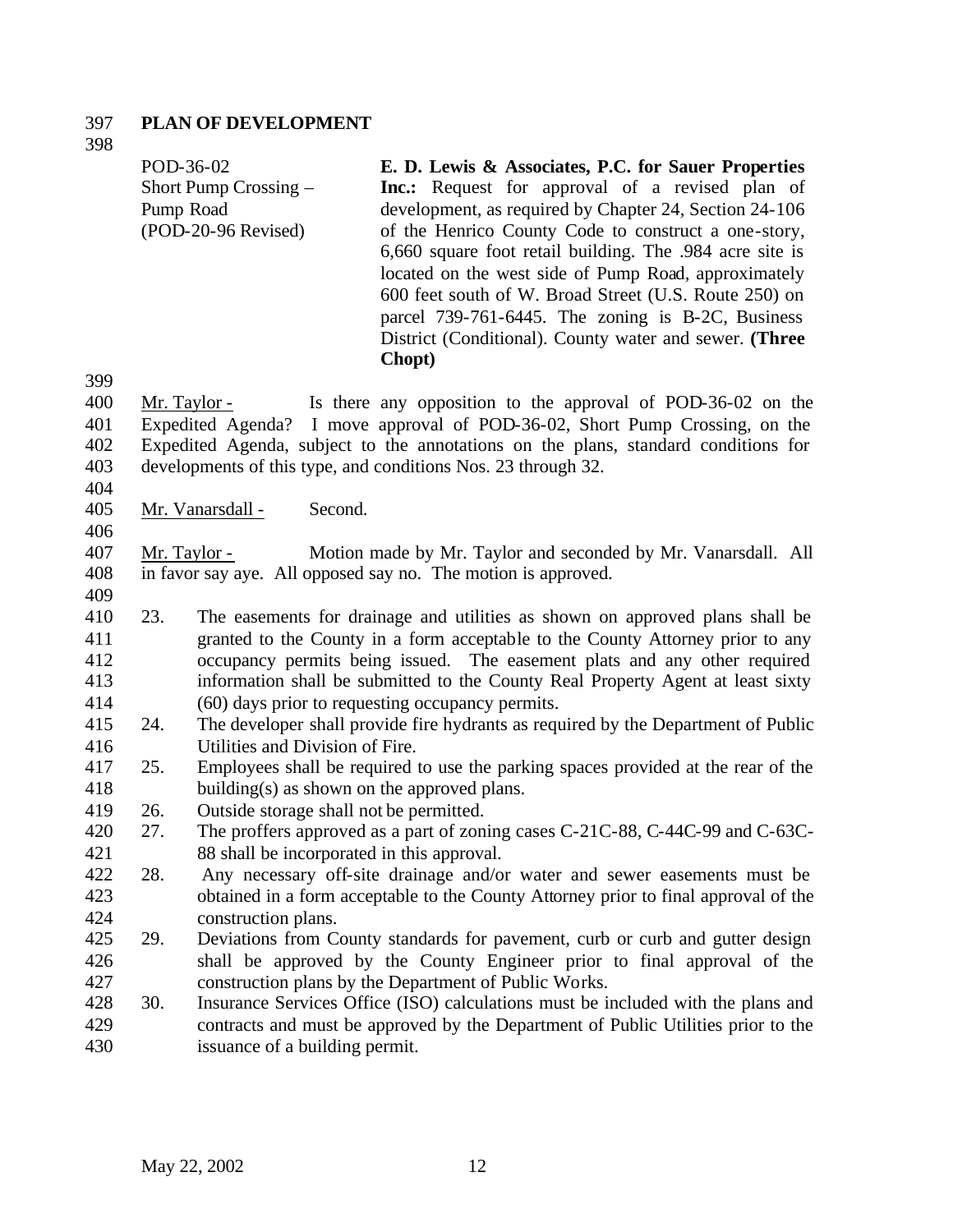- 31. Approval of the construction plans by the Department of Public Works does not establish the curb and gutter elevations along the Henrico County maintained right-of-way. The elevations will be set by Henrico County.
- 32. The location of all existing and proposed utility and mechanical equipment (including HVAC units, electric meters, junction and accessory boxes, transformers, and generators) shall be identified on the landscape plans. All
- equipment shall be screened by such measures as determined appropriate by the
- Director of Planning or the Planning Commission at the time of plan approval.
- 

# **PLAN OF DEVELOPMENT**

POD-48-00 Crestview Apartments – Phase 2 – Horsepen Road **E. D. Lewis & Associates, P.C. for New Apartments, L.L.C. & New Recreation, L.L.C.:** Request for approval of a plan of development, as required by Chapter 24, Section 24-106 of the Henrico County Code to construct 20, two-story apartment buildings totaling 130 134 units. The 13.55 acre site is located on the northwest corner of Horsepen Road and Catawba Lane on parcels 766-742-8033, 766-741-9079, 767-741-2394 and 3268. The zoning is R-5, General Residence District and R-5C, General Residence District (Conditional). County water and sewer. **(Three Chopt)**

- Mr. Wilhite On Page 7 of your Addendum, there is a revised caption. The number of units in this project has been reduced from 134 to 130 units. There are also two added conditions, Nos. 32 and 33. Staff recommends approval.
- 

 Mr. Taylor - Is there anybody in the audience opposed to the approval of POD-448 48-00 on the Expedited Agenda? There is. All right, if you would sir... 

- Mr. Vanarsdall Maybe he just has a question, Mr. Chairman.
- Mr. Taylor Pardon me?
- Mr. Vanarsdall Maybe he just has a question.
- Mr. Jernigan Sir, if you would come down.
- Mr. Taylor Come down to the microphone and identify yourself for the record.

 Mr. Gwaltney - Good morning. I don't know if this is the right time to oppose this. I don't know the correct procedure or anything, but I was just opposed to the apartments being built there. So, is that the time to be doing that, or…

Mr. Vanarsdall - Well, you understand that was all rezoned and all.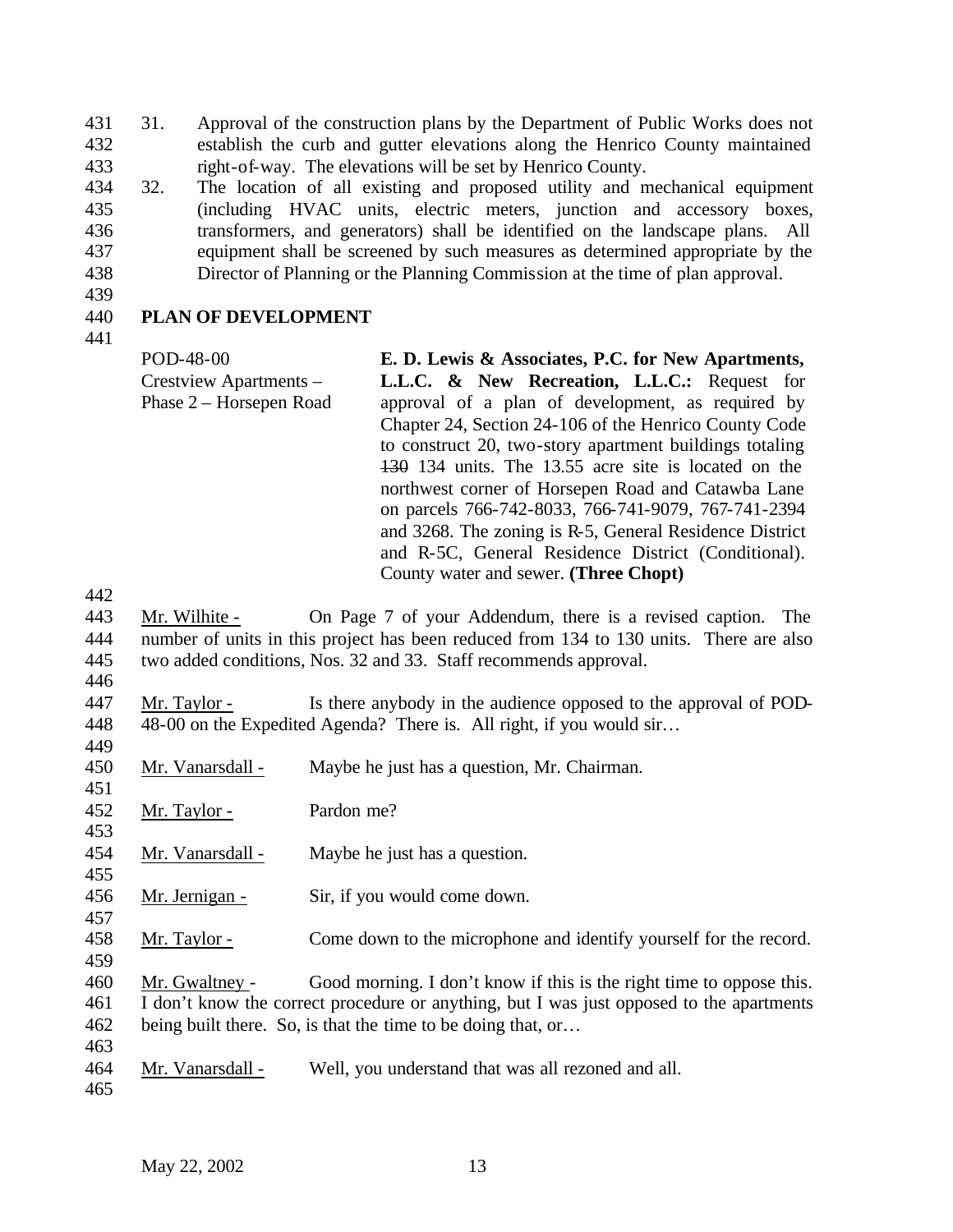Mr. Gwaltney - I know. I opposed it then, too, but I just wanted to oppose it again, and I don't know if it would make any difference. Mr. Vanarsdall - But you don't have any problem with the structure or anything like that. Mr. Gwaltney - I have not seen any plans or anything, to be honest with you. And I thought this was what the meeting was going to be more about, to see the structures and stuff and buildings. Mr. Vanarsdall - But you just don't like apartments? That is what you are opposed to? 479 Mr. Gwaltney - Well, I live on Horsepen Road and I have lived at this house for 40 plus years, and what we have there now is just a big opening, and I am kind of used more to that, whereas now, I believe, the apartments that are going to be built there are going to be pretty close built to Horsepen Road, which will, it is just going to take away from the view and the, more people, and I just like. I have been there 40 plus years, so I am kind of opposed to having something change. Mr. Marlles - Mr. Chairman, what I would suggest is we allow the applicant's engineer to meet with the citizen out in the foyer, and at least present the plans so that you have an idea of what is being proposed, and we would take it up later in the agenda. Mr. Gwaltney - OK. The other question I had was that further down Horsepen nice houses have been built. Why couldn't houses be built there, too, instead of apartments? Mr. Marlles - Sir, I think it has already been explained. The property is already zoned for this type of use, so… 496 Mr. Gwaltney - I was here at the other meeting and opposed it and it didn't make a difference. difference. 499 Mr. Marlles - Well, again, staff recommendation is that they meet out in the foyer and we can take it back up. 502 Mr. Jernigan - Sir, could we have your name? Mr. Vanarsdall - Mr. Lewis, who is the representative, is here this morning and he will be glad to meet with you out there, and then we can come back to it if that is what you want to do. Mr. James Gwaltney, Jr. - My name is James Gwaltney, Jr. And I live at 6601 Horsepen Road. 511 Mr. Jernigan - Thank you, sir.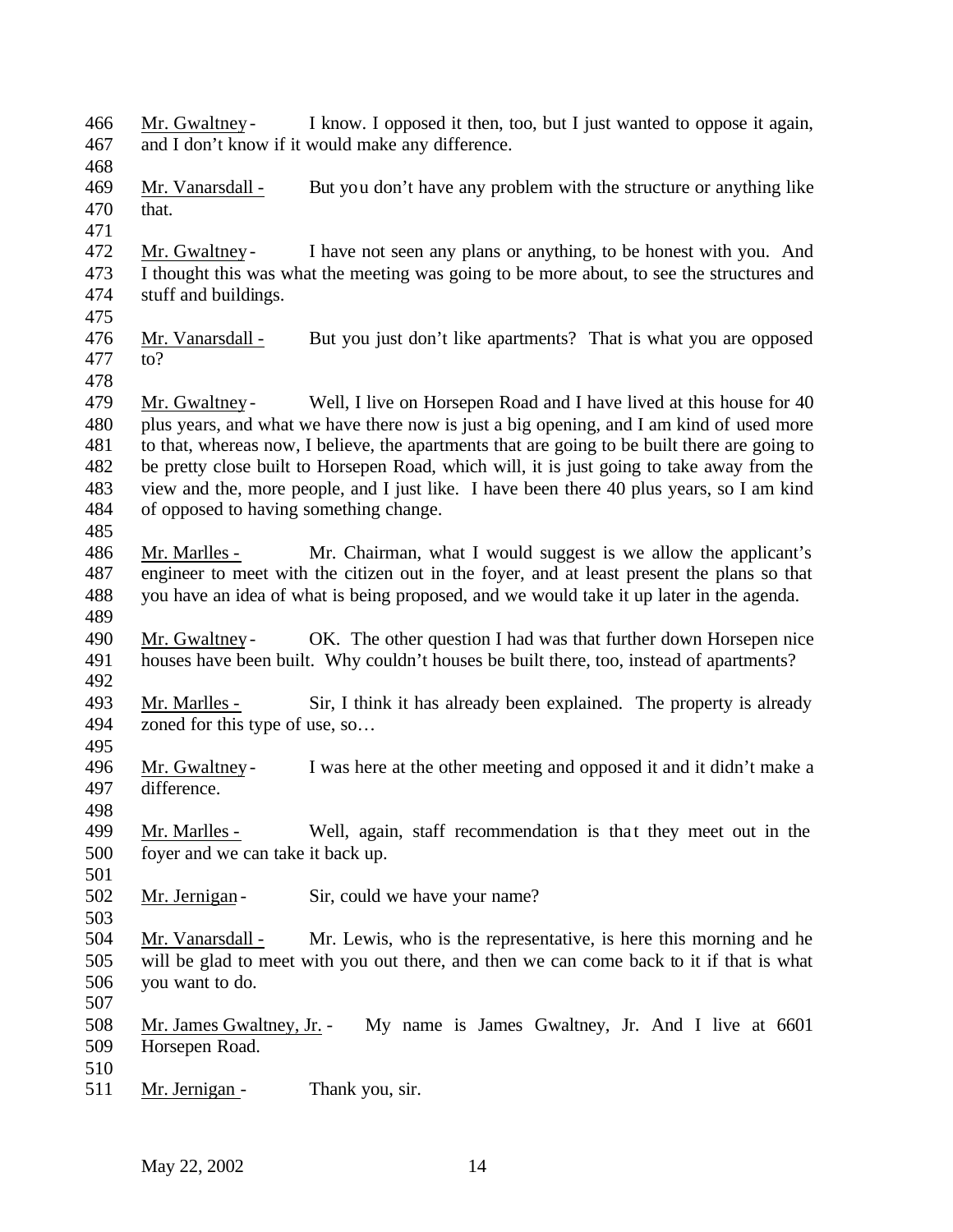Mr. Vanarsdall - We appreciate your input. Mr. Taylor - Mr. Gwaltney, I think that is what we will do. If you would, we will just go on to the next case and you can go ahead out and talk to Mr. Lewis, and we will hear this at the end of the agenda. 519 Mr. Wilhite - The next case is on Page 23. **SUBDIVISION**  

Tarry Oaks (May 2002 Plan) **Gene Watson & Associates, P.C. for Cameron M. Cosby:** The 2.588 acre site is located on the northwest corner of Sleepy Hollow Road and Tarrytown Road on parcel 750-737-2545. The zoning is R-1, One-Family Residence District. County water and sewer. **(Tuckahoe) 2 Lots**

- Mr. Wilhite There is a revised plan already in your packet.
- Mr. Taylor Is there anyone in the audience who is opposed to Subdivision Tarry Oaks (May 2002 Plan)? No opposition. Ms. Ware, your motion.
- Ms. Ware I recommend approval of Tarry Oaks Subdivision subject to the annotations on the plans and standard conditions for subdivisions served by public utilities and additional conditions Nos. 12 through 15 on the Expedited Agenda.
- 

- Mr. Vanarsdall Second.
- 
- 

 Mr. Taylor - Motion by Ms. Ware and second by Mr. Vanarsdall. All in favor say aye. All opposed say no. The motion is approved. 

 The Planning Commission granted conditional approval to subdivision Tarry Oaks (May 2002 Plan), subject to the annotations on the plans, the standard conditions for subdivisions served by public utilities, and the following additional conditions:

- 
- 12. The detailed plant list and specifications for the landscaping to be provided within the 25-foot-wide planting strip easement along Sleep Hollow Road shall be submitted to the Planning Office for review and approval prior to recordation of the plat.
- 13. Any necessary offsite drainage easements must be obtained prior to approval of the construction plan by the Department of Public Works.
- 14. The Dwelling on Lot 2 shall be oriented so that the front façade faces Tarrytown Drive.
- 15. No fence greater than 48 inches in height shall be constructed along Tarrytown Drive.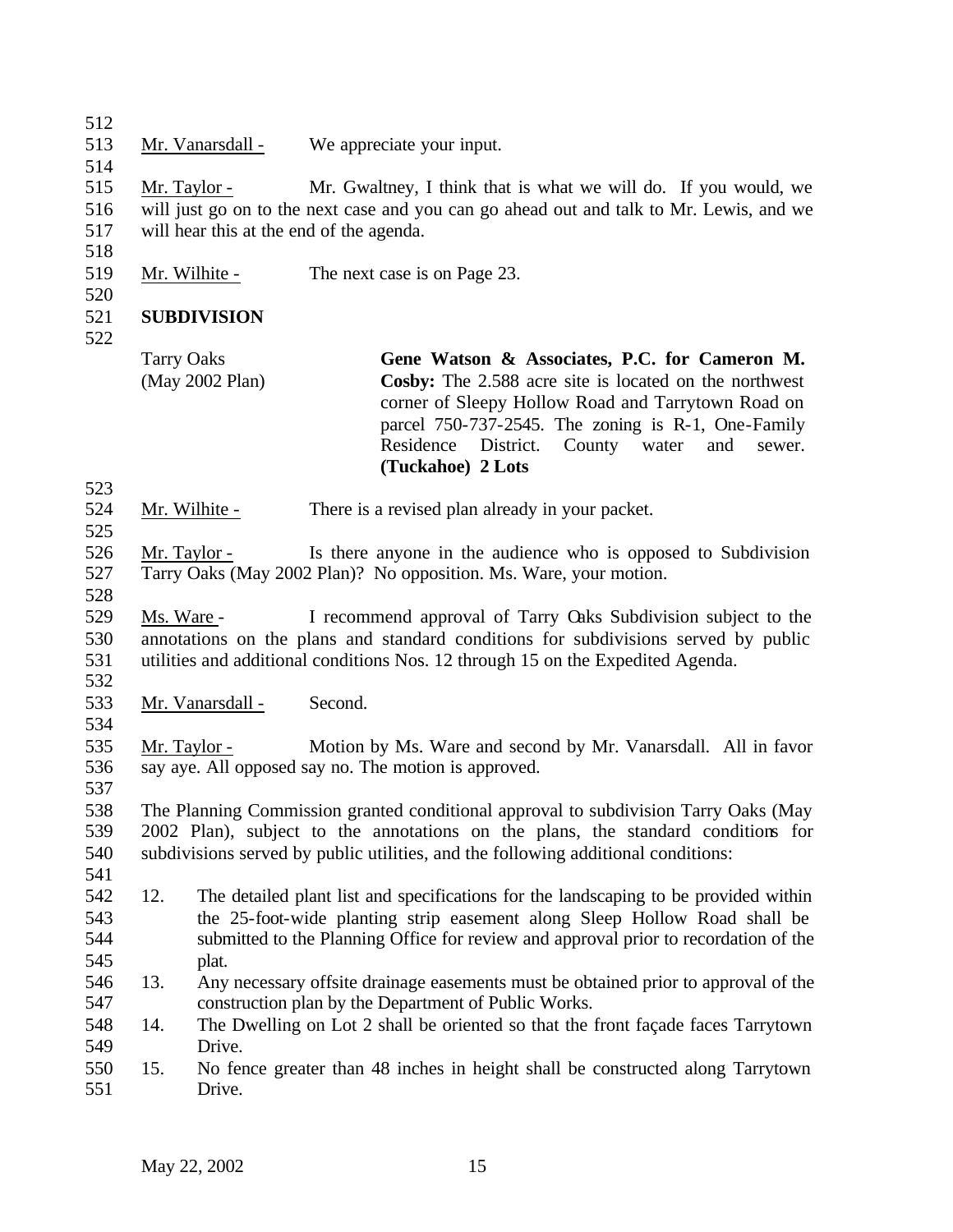552<br>553 **SUBDIVISION** 

554

|                                 |           | <b>Robin Park</b><br>(May 2002 Plan)                              |         | Thomas & Associates, L.L.C. for H. F. Robbins, Jr.<br><b>Construction Company:</b> The 0.8779 acre site is<br>located on the south line of Pine Street, approximately<br>150 feet west of Barker Avenue on parcels 818-727-<br>5336, 4439 and 6430. The zoning is R-3, One-Family<br>Residence District and ASO (Airport Safety Overlay<br>District). County water and sewer. (Varina) 2 Lots |
|---------------------------------|-----------|-------------------------------------------------------------------|---------|-----------------------------------------------------------------------------------------------------------------------------------------------------------------------------------------------------------------------------------------------------------------------------------------------------------------------------------------------------------------------------------------------|
| 555<br>556                      |           | <u>Mr. Wilhite -</u>                                              |         | Staff recommends approval.                                                                                                                                                                                                                                                                                                                                                                    |
| 557<br>558<br>559<br>560<br>561 | Jernigan. | <u>Mr. Taylor -</u>                                               |         | Is there anyone in the audience opposed to the approval or the<br>hearing of Robin Park on the Expedited Agenda? All right. There being none, Mr.                                                                                                                                                                                                                                             |
| 562<br>563<br>564<br>565        |           | Mr. Jernigan -                                                    |         | Mr. Chairman, I make a motion to approve Subdivision Robin Park<br>on the May 2002 Plan, subject to the annotations on the plans, the standard conditions for<br>subdivisions served by public utilities and additional conditions Nos. 12, 13 and 14.                                                                                                                                        |
| 566                             |           | Mr. Vanarsdall -                                                  | Second. |                                                                                                                                                                                                                                                                                                                                                                                               |
| 567<br>568<br>569<br>570        |           | Mr. Taylor -                                                      |         | Motion made by Mr. Jernigan and seconded by Mr. Vanarsdall.<br>All in favor say aye. All opposed say no. The motion passes.                                                                                                                                                                                                                                                                   |
| 571<br>572<br>573               |           |                                                                   |         | The Planning Commission granted conditional approval for subdivision Robin Park (May<br>2002 Plan), subject to the annotations on the plans, the standard conditions for<br>subdivisions served by public utilities and the following additional conditions:                                                                                                                                  |
| 574<br>575<br>576               | 12.       |                                                                   |         | Any necessary offsite drainage easements must be obtained prior to approval of the<br>construction plan by the Department of Public Works.                                                                                                                                                                                                                                                    |
| 577<br>578                      | 13.       |                                                                   |         | The well shown on Lot 22C shall not be used for domestic water. If capped, all<br>Health Department requirements shall be met.                                                                                                                                                                                                                                                                |
| 579<br>580<br>581<br>582        | 14.       | building permit.                                                  |         | Any dwelling constructed on Lot 22C shall be arranged so that the existing garage<br>is located behind the dwelling or a variance obtained prior to approval of a                                                                                                                                                                                                                             |
| 583                             |           |                                                                   |         | PLAN OF DEVELOPMENT & LIGHTING PLAN                                                                                                                                                                                                                                                                                                                                                           |
| 584                             |           | POD-41-02<br>Exxon @ Virginia Center<br>Station - 9801 Brook Road |         | Bohler Engineering, P.C.<br>and Trammell Crow<br><b>Company for ExxonMobil Corporation: Request for</b><br>approval of a plan of development and lighting plan, as<br>required by Chapter 24, Section 24-106 of the Henrico<br>County Code, to construct a 3,900 square foot                                                                                                                  |

convenience store with gas pumps and car wash. The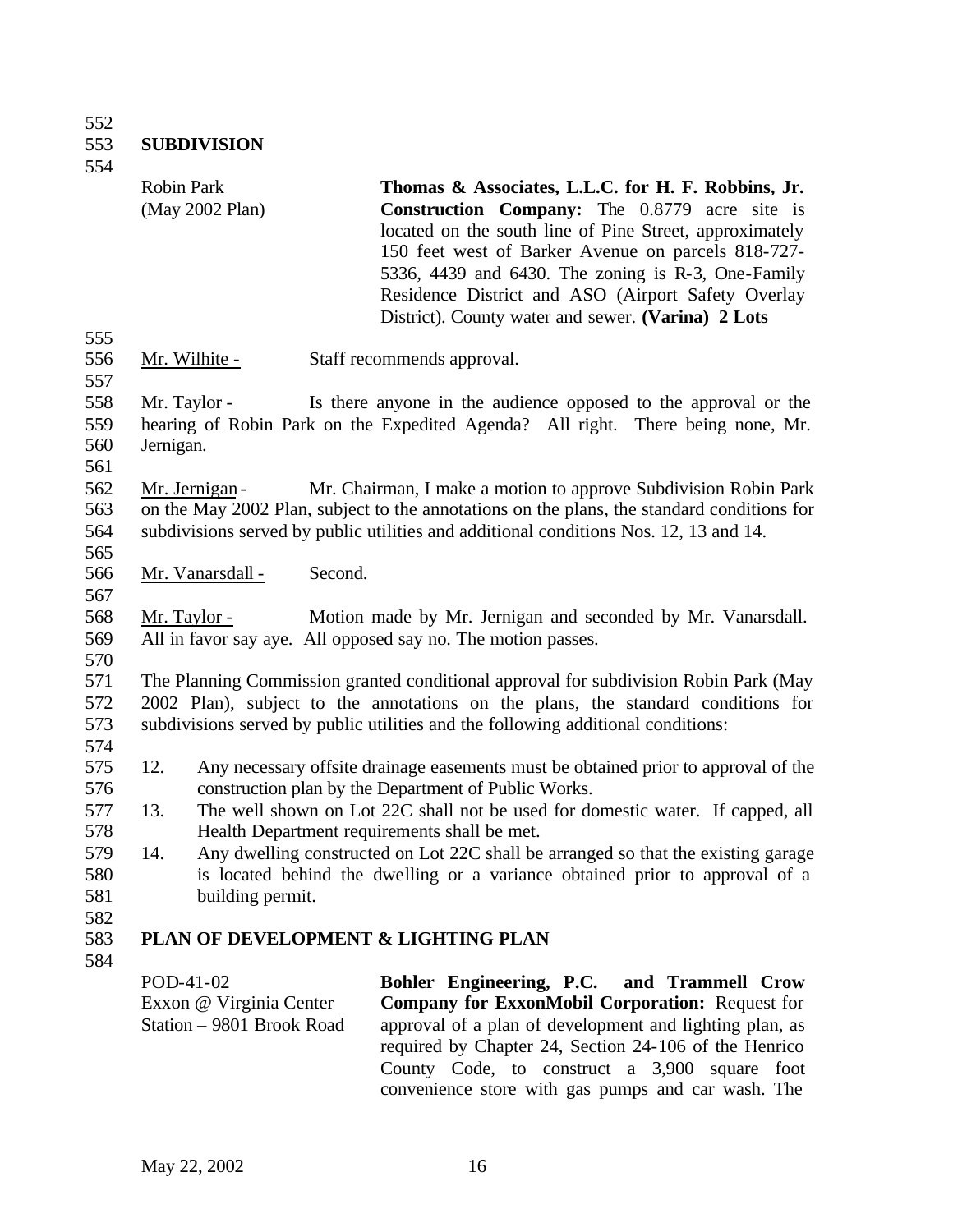1.907 acre site is located on the northeast corner of Brook Road (U. S. Route 1) and Virginia Center Parkway on parcel 783-767-9792. The zoning is M-1, Light Industrial District. County water and sewer. **(Fairfield)**

 Mr. Wilhite - On Page 8 of your Addendum there are revised conditions. They are No. 35, 36 and 37. 

- Mr. Taylor Is there anyone in the audience who is opposed to POD-41-02, Exxon @ Virginia Center Station? Mr. Archer, no opposition.
- 

 Mr. Archer - Thank you, Mr. Chairman. I move approval of POD-41-02, Exxon @ Virginia Center Station, subject to the annotations on the plans, the standard conditions for developments of this type, conditions Nos. 11B and 23 through 37, with 35, 36 and 37 being revised on the Addendum.

Mr. Vanarsdall - Second.

 Mr. Taylor - Motion made by Mr. Archer and seconded by Mr. Vanarsdall. All in favor say aye. All opposed say no. The motion passes. 

Mr. Archer - Mr. Chairman, may I ask a question before we move on?

Mr. Taylor - Certainly, sir.

 Mr. Archer - Maybe the Secretary can help me on this. Condition No. 32 in this case says the location of all existing and proposed utility and mechanical equipment (including HVAC units, electric meter, junction and accessory boxes, transformers, and generators) shall be identified on the landscape plans. Is this a matter we could use in the green box cases?

Mr. Vanarsdall - It sure is.

- Mr. Marlles What I think…
- Mr. Archer - It caught my attention when I was reading this.
- Mr. Vanarsdall I had not noticed that before either.

 Mr. Marlles - I think the reason for this particular condition is the policy that was developed, maybe, I think it was last year that it was actually adopted to where the Commission requested staff to develop that policy in order to restrain these boxes.

- 
- Mr. Archer I was just wondering if we could use that condition in all of our

subdivision plans and do away with the green boxes in the front yards?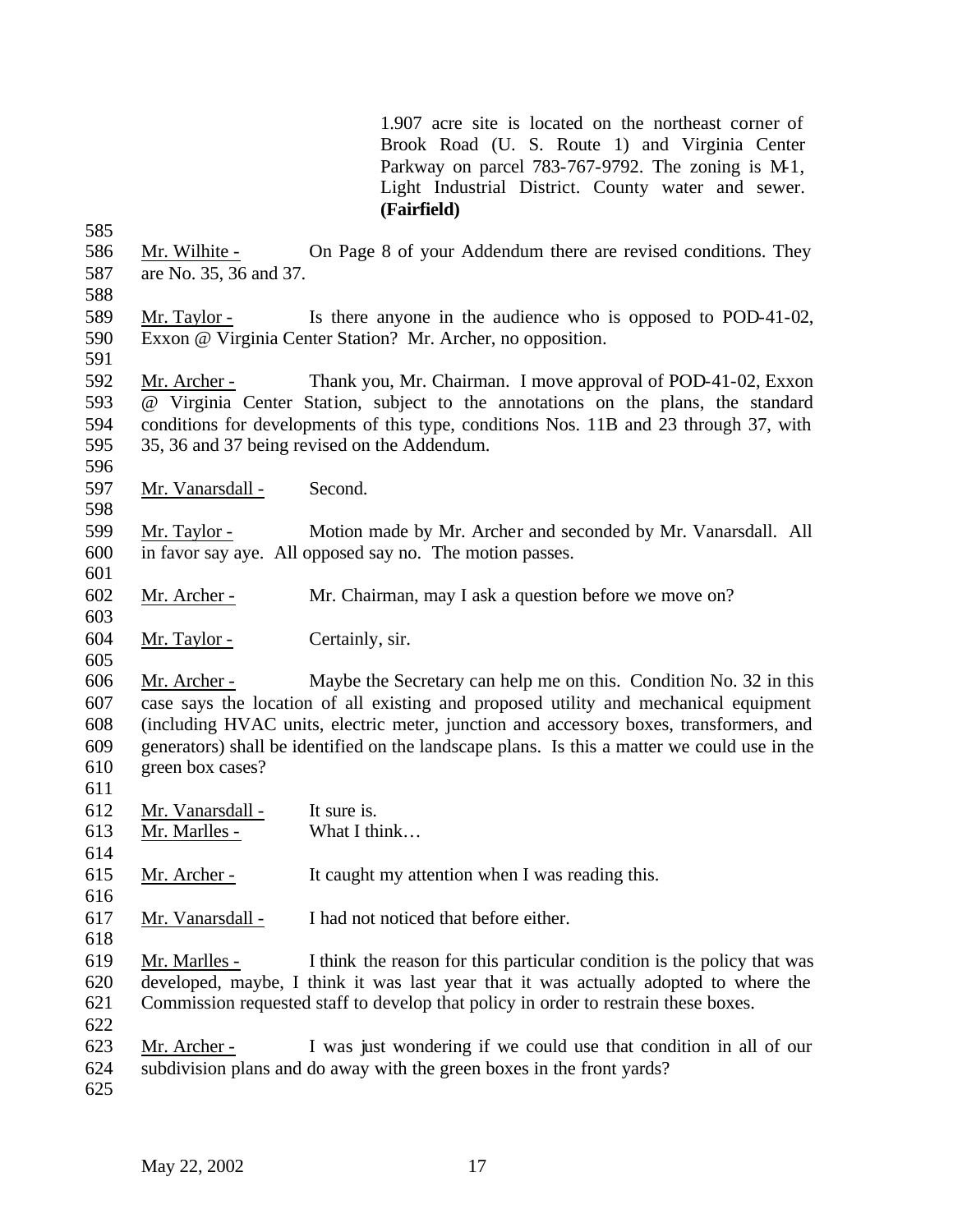Mr. Marlles - I am not sure that we are going to do away with the green boxes, but I think what we are leading to is a policy that will perhaps require those boxes to be screened in some manner, and that is at least the thought of staff, and we do have, as you are probably aware, a committee where we are trying to get together, and we actually have looked at draft language for that type of policy, but, Mr. Archer, I think we are heading in that direction. 

- Mr. Archer Good. I just didn't want to let that moment pass without acknowledging it.
- 

 Mr. Vanarsdall - I am glad you didn't. Once, many years ago we were both on a committee. In fact, he put me on a committee when he was chairman, and we had one meeting and another meeting, and the rest of them petered out and it just went away like it has never been a subject in the County.

 Mr. Archer - It has been five years this month. Thank you, Mr. Chairman. I apologize.

 The Planning Commission approved POD and Lighting Plan for POD-41-02, Exxon @ Virginia Center Station – 9801 Brook Road, subject to the annotations on the plans, the standard conditions for developments of this type, and the following additional conditions:

- 
- 11B. Prior to the approval of an electrical permit application and installation of the site lighting equipment, a plan including light spread and intensity diagrams, and fixture specifications and mounting height details shall be revised as annotated on the staff plan and included with the construction plans for final signature.
- 23. The developer shall provide fire hydrants as required by the Department of Public Utilities and Division of Fire.
- 24. The entrances and drainage facilities on Brook Road (U. S. Route 1) shall be 656 approved by the Virginia Department of Transportation and the County.<br>657 25. A notice of completion form, certifying that the requirements of the
- 25. A notice of completion form, certifying that the requirements of the Virginia Department of Transportation entrances permit have been completed, shall be submitted to the Planning Office prior to any occupancy permits being issued.
- 26. Any necessary off-site drainage and/or water and sewer easements must be obtained in a form acceptable to the County Attorney prior to final approval of the construction plans.
- 27. Deviations from County standards for pavement, curb or curb and gutter design shall be approved by the County Engineer prior to final approval of the construction plans by the Department of Public Works.
- 28. Insurance Services Office (ISO) calculations must be included with the plans and contracts and must be approved by the Department of Public Utilities prior to the issuance of a building permit.
- 29. Approval of the construction plans by the Department of Public Works does not establish the curb and gutter elevations along the Henrico County maintained right-of-way. The elevations will be set by Henrico County.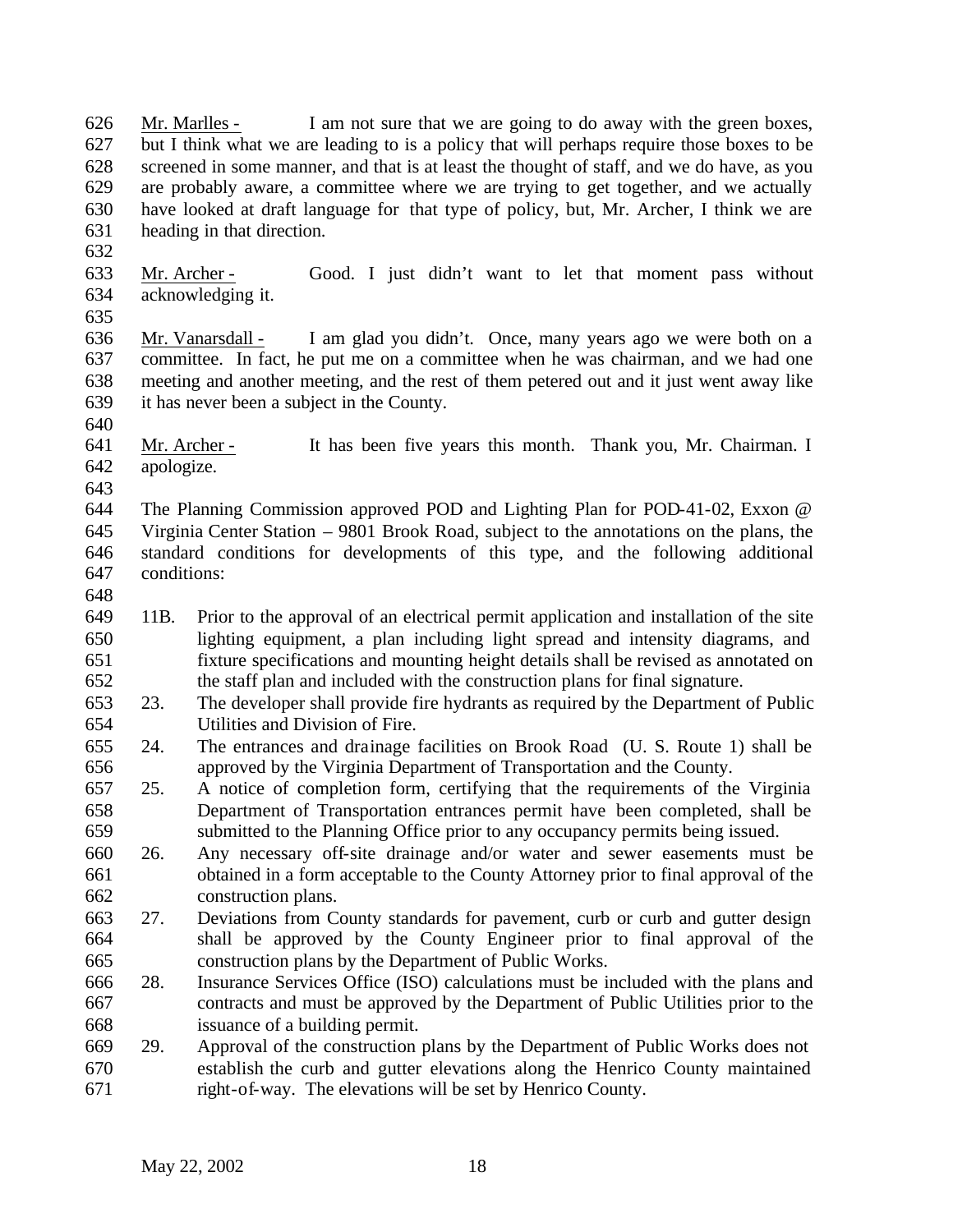- 30. Approval of the construction plans by the Department of Public Works does not establish the curb and gutter elevations along the Virginia Department of Transportation maintained right-of-way. The elevations will be set by the contractor and approved by the Virginia Department of Transportation.
- 31. The location of all existing and proposed utility and mechanical equipment (including HVAC units, electric meters, junction and accessory boxes, transformers, and generators) shall be identified on the landscape plans. All equipment shall be screened by such measures as determined appropriate by the Director of Planning or the Planning Commission at the time of plan approval.
- 32. Evidence of a joint ingress/egress and maintenance agreement must be submitted to the Planning Office and approved prior to issuance of a certificate of occupancy for this development.
- 33. The owner or manager on duty shall be responsible for temporarily closing the car facility when the on-site stacking space is inadequate to serve customer demand to prevent a backup of vehicles onto the public right-of-way. The owner shall arrange with the Traffic Engineer to provide standard traffic control signs to notify customers that stopping or standing on the public right-of-way shall not be permitted near the entrances to the car wash facility.
- 34. Prior to construction plan approval, the applicant shall provide proof which shall be confirmed by the County Attorney, that the 20-foot private utility easement along Brook Road (U. S. Route 1) permits landscape plantings or revise the plan to provide a separate 10-foot landscape area between the private easement and the access isle.
- 35. Revise the plan to provide landscape islands free of utility easements.
- 36. Prior to construction plan approval, the applicant shall provide a revised master plan for the development.
-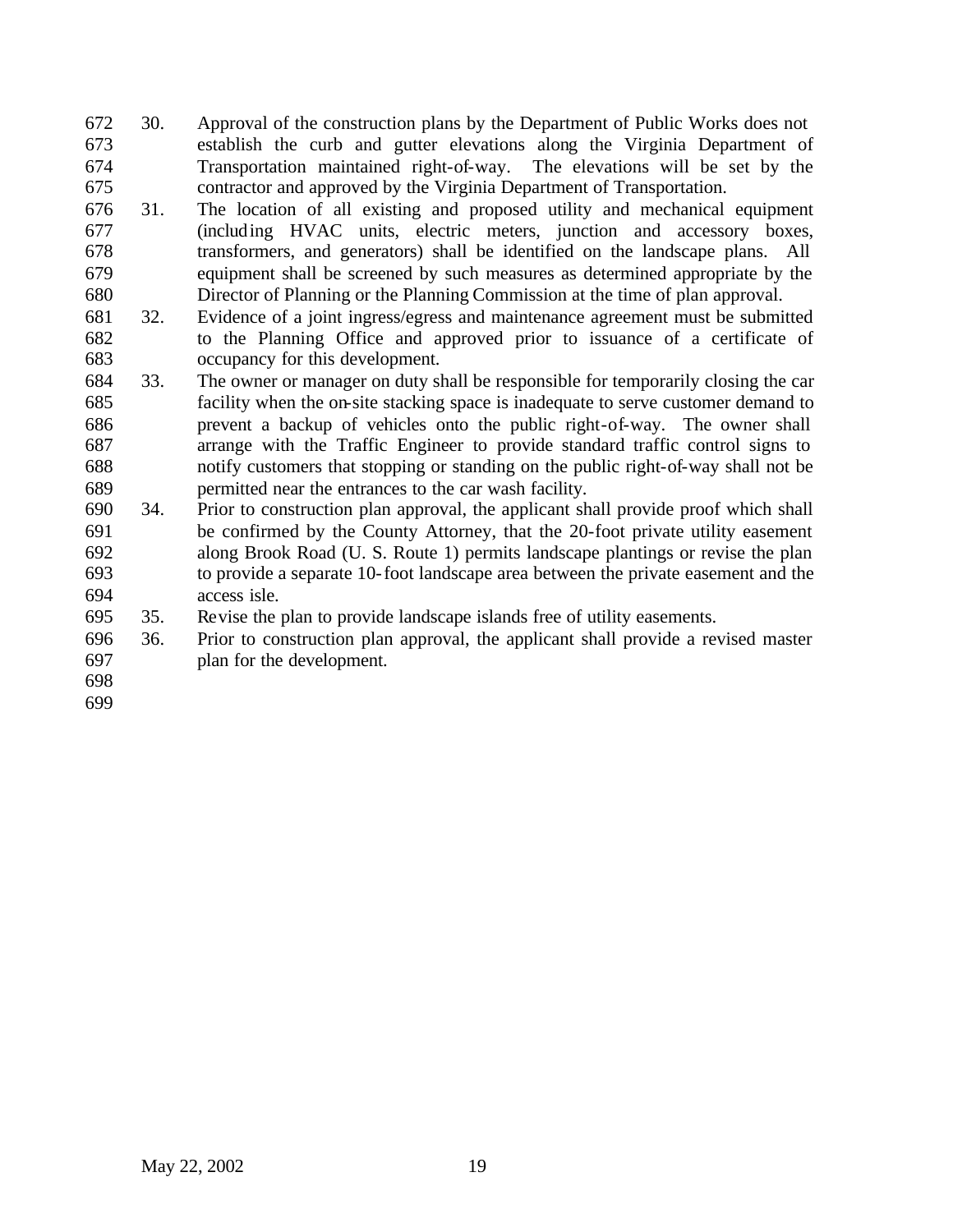**SUBDIVISION** 

Ansley Glen, Section 2 (April 2002 Plan) **Koontz-Bryant, P.C. for Rotunda Corporation:** The 0.329 acre site is located at 1605 Verna Drive on parcel 779-761-8866. The zoning is R-4, One-Family Residence District. County water and sewer. **(Brookland) (Fairfield) 1 Lot**

 Mr. Wilhite - This is located in the Fairfield District, not Brookland, as it shows on the agenda. On Page 8 of your Addendum there is a revised recommendation for approval and a corrected caption.

 Mr. Taylor - Is there anybody in the audience opposed to Ansley Glen, Section 2, being heard on the Expedited Agenda? No opposition, Mr. Vanarsdall.

- 
- 

Mr. Vanarsdall - No, it is not me. Not I.

 Mr. Archer - OK, then Mr. Chairman, I will move approval of Subdivision Ansley Glen, Section 2 (April 2002 Plan), subject to the annotations on the plans and the standard conditions for subdivisions served by public utilities.

Mr. Vanarsdall - Second.

 Mr. Taylor - Motion made by Mr. Archer and seconded by Mr. Vanarsdall. All in favor say aye. All opposed say no. The motion is approved.

 The Planning Commission granted conditional approval to subdivision Ansley Glen, Section 2, (April 2002 Plan) subject to the annotations on he plans and the standard conditions for subdivisions served by public utilities.

 Mr. Vanarsdall - Mr. Secretary, before you start, I want to congratulate Mr. Chairman. It seems like he got almost all of the Three Chopt ones on the Expedited Agenda, and that means we are about two hours ahead of time this morning. 

 Mr. Taylor - I will accept the glory, but the glory goes to the staff. Good job, staff. Now we are on the regular agenda, and we are at Page 3, I think.

 Mr. Marlles - Well, we actually are at Subdivision Extensions of Conditional Approval. These, and there are three of them listed, three subdivisions, are being presented for informational purposes only for the Commission, and Mr. Wilhite, would you review those.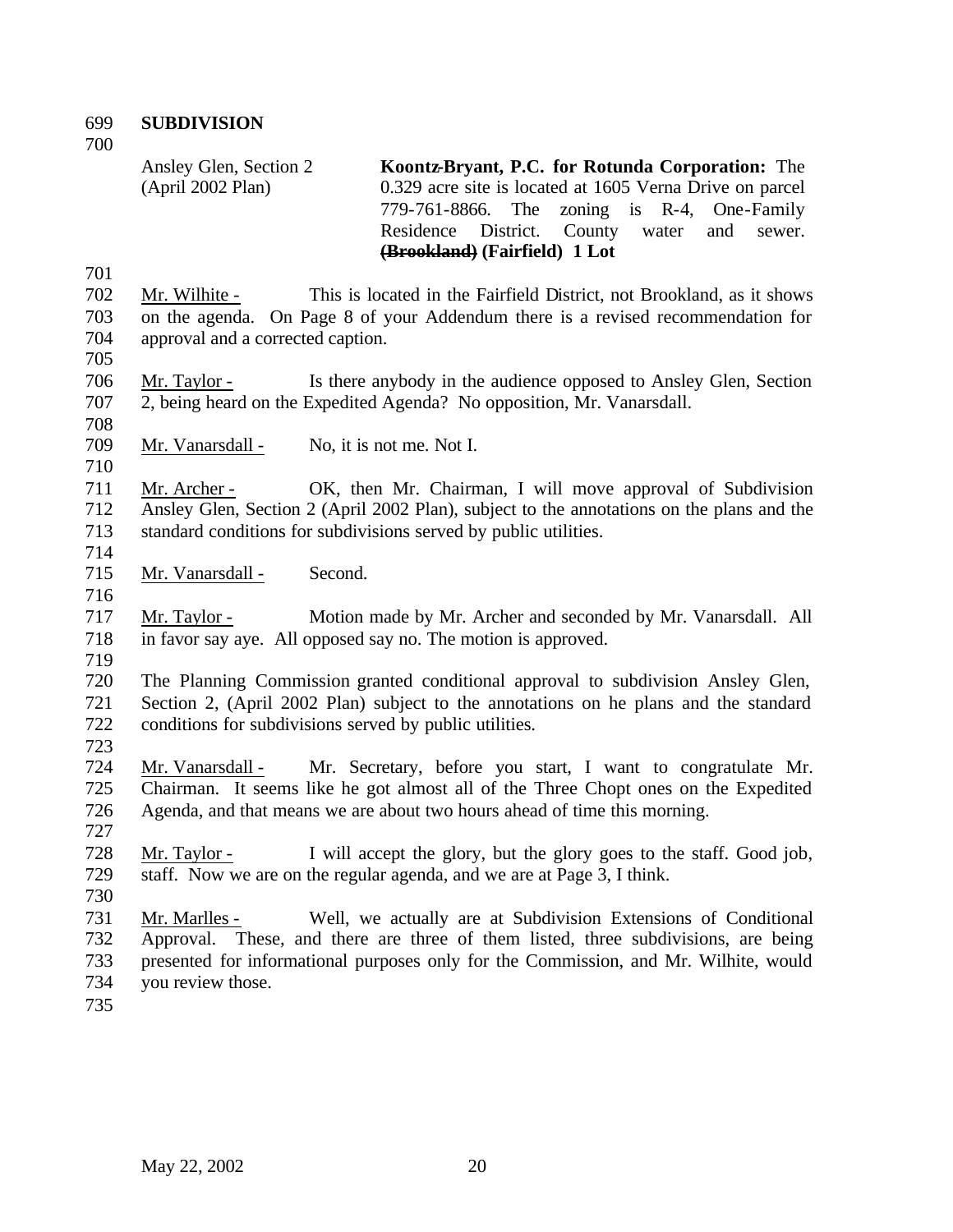#### 735 **SUBDIVISION EXTENSIONS OF CONDITIONAL APPROVAL**

736

## 737 **(FOR INFORMATIONAL PURPOSE ONLY)**

#### 738

| <b>Subdivision</b>                                | <b>Magisterial</b><br><b>District</b> | <b>Original</b><br>No. of<br>Lots | <b>Remaining</b><br>Lots | <b>Previous</b><br><b>Extensions</b> | $\text{Year}(s)$<br><b>Extended</b> |
|---------------------------------------------------|---------------------------------------|-----------------------------------|--------------------------|--------------------------------------|-------------------------------------|
| <b>Four Mile Run</b><br>(May 2001 Plan)           | Varina                                | <b>167</b>                        | 167                      | $\boldsymbol{0}$                     | 1 Year<br>5/28/03                   |
| <b>Hampshire</b><br>(May 2001 Plan)               | <b>Three</b><br><b>Chopt</b>          | 75                                | 75                       | $\bf{0}$                             | 1 Year<br>5/28/03                   |
| <b>Summerfield</b><br>Woods<br>$(Ann111000 Dlon)$ | <b>Fairfield</b>                      | 5                                 | 5                        | 3                                    | 1 Year<br>5/28/03                   |

**(April 1998 Plan)**

739

740

 Mr. Wilhite - Thank you. There are three subdivisions this month being extended by Director of Planning for a period of one year. The first is the Four Mile Run Subdivision (May 2001 Plan), located in Varina; Hampshire (May 2001 Plan), located in the Three Chopt District, and on Page 1 of your Addendum, we did get a request for an extension for Summerfield Woods (April 1998 Plan). This is located in the Fairfield District, and for this subdivision this will be the last extension the Director of Planning can grant. Any further extensions would have to be granted by the Planning Commission.

748

749 Mr. Taylor - Thank you, Mr. Wilhite. Any questions from the Commission? 750 Back to Mr. Secretary.

751

753

752 Mr. Marlles - The first case on your regular agenda is on Page 3.

## 754 **PLAN OF DEVELOPMENT (Deferred from the April 23, 2002, Meeting)**

755

POD-21-02 Trellis Crossing **Balzer & Associates, Inc. for Tascon – Ridgefield LLC:** Request for approval of a plan of development, as required by Chapter 24, Section 24-106 of the Henrico County Code, to construct 46 condominium units for sale, a clubhouse and associated parking areas. The 11.20 acre site is located on the southwest quadrant of the intersection of Pump Road and Ridgefield Parkway on parcel 741-750-3069 (66-A-11J) (67-A-2A). The zoning is RTHC, Residential Townhouse District (Conditional). County water and sewer. **(Tuckahoe)**

#### 756 Mr. Marlles - The staff report will be presented by Mr. Jim Strauss. 757

| 758 | Mr. Taylor -    |  |  | Is there any opposition to POD-21-02 in the audience? No |  |  |
|-----|-----------------|--|--|----------------------------------------------------------|--|--|
|     | 759 opposition. |  |  |                                                          |  |  |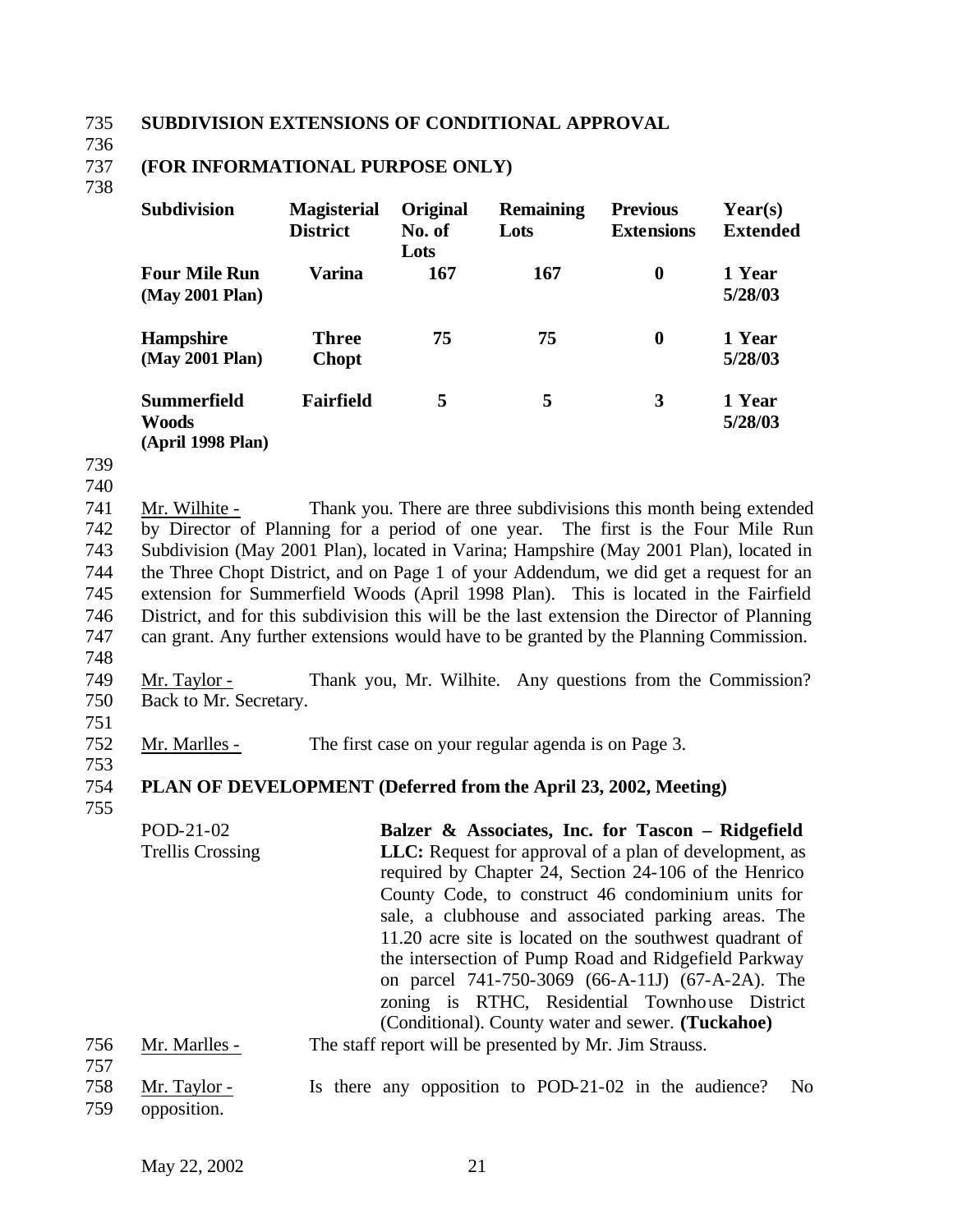Mr. Strauss - Thank you, Mr. Chairman, and members of the Commission. This plan of development was deferred at our last meeting to allow the developer to meet with the neighborhood to discus the impact of the construction on the buffer area that was proffered with the original rezoning case.

 The site was rezoned from A-1 to RTHC last November, and the proffers of the rezoning require buffers along the entire periphery of the site. The buffer along the southwestern boundary, which adjoins the Royal Oaks Subdivision, and that would be on your screen in this location (referring to slide) here. Here is Royal Oaks (referring to slide). That buffer was the subject of a great deal of attention, and this was the buffer that was the subject of the neighborhood meeting last week. The buffer along this property line is to be 80 feet in width and undisturbed except as required for the utility connections. The existing sewer and storm drain connections are in that location. So, some disturbance is necessary in order to connect to these utilities. After meeting with the neighbors last week, the staff has made recommendations which are included in the form of written conditions in the most recent addendum, and the annotations on the most recent staff plan, which is also included in this morning's handouts. After working with the neighbors, it was determined that the best way to provide for protection for the Royal Oaks Subdivision is to recommend that this Commission approve the POD with a two- phased landscape plan. The first phase would be submitted and reviewed with the construction plans and would address the planting and reforestation, if you will, of the southwest corner of the project site. This early approval of the Phase 1 landscape plan would allow an earlier installation of landscaping, as soon as the utilities in this area are in place, and it would also allow some protection for the Royal Oaks neighborhood while the rest of the construction of the project proceeds. That, in fact, constitutes much of what is Condition No. 35 in your addendum this morning, and No. 36. That is referring to the second phase landscape plan, I mean the first phase landscape plan. Saving trees in this area is also important to the staff and to the neighbors, and we are recommending the limits of clearing be flagged and certified by the engineer, and that a heavy duty silt fence would be used to delineate the limits of clearing. That is what Condition No.34 addresses. The fencing on the southwest corner that was proffered with the original proffers, that would be proffer 19, of the original zoning, is optional. In other words, the fence in this area was a subject of some discussion with Royal Oaks. They are not sure 794 they want the fence. They might just want the buffering to be there, but we have to address that issue, so we are suggesting that we address the fence with the Phase 2 address that issue, so we are suggesting that we address the fence with the Phase 2 landscaping plan after the initial landscaping is installed. That is the reason for Condition No. 37.

 During the review of rezoning and the POD, the subject of traffic calming devices were discussed with the developer. The staff recommends the use of raised pedestrian cross- walks, or you could call them rumble strips, in several locations to help slow vehicle traffic through the project. The developer is also considering a guard house at the entrance on Ridgefield Parkway. We believe that would have some effect in reducing the traffic entering that location. The neighbors were concerned and the staff was concerned about traffic entering through this project, and so we are hoping that those devices will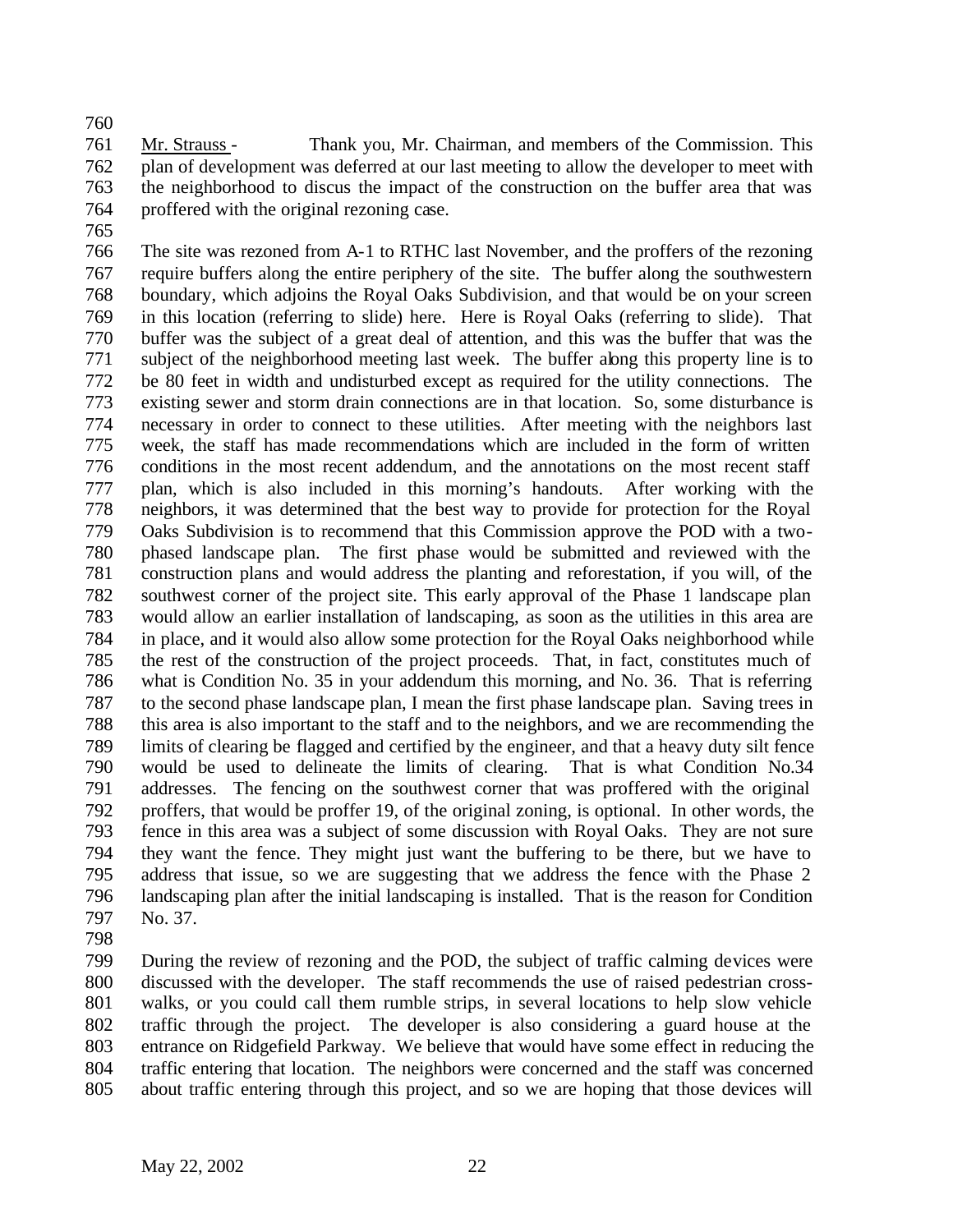help. They were addressed in the original rezoning with a proffer, so we are providing for that with Condition No. 38, and we can discuss those strips further if you like. We have the Traffic Engineer here this morning as well.

 That is an overview of the major issues that the neighborhood and staff are concerned with for this project. I would add that staff is recommending No. 9 Amended, and that would be No. 9 Amended for the Phase 2 landscape plan. The Phase 1 would be administrative, so we can get an early start on the landscaping installation. We are also recommending 11A, and that would be for the lighting plan to come back to the Commission. With that I will be happy to answer any questions that you may have. We have Mr. Steve Settlage here. He represents Tascon, the developer. We also have Mr. Steve Semones. He is with Balzer, the engineer. Thank you.

 Ms. Ware - I know a lot went on yesterday as far as back and forth on these amendments to this. I know Ms. Paganoe had faxed things to you, and that is pretty much straight between what her desires are?

 Mr. Strauss - I had a conversation with Ms. Pagano, who is the neighbor who has been involved with the project since the rezoning. She lives over here on Old Prescott Place, and the meeting took place in her backyard with the other neighbors, and as far as she was concerned, once we added the additional tweaking, so to speak, of the conditions we had faxed her, she was satisfied. So, obviously, she is not here this morning, so I take it that she is happy with the outcome of the discussions.

 Ms. Ware - All right. I think that what you've done with getting the replanting and keeping that buffer as natural as possible has been wonderful. Thank you so much. Great job. And with that, I will recommend for approval POD-21-02, subject to the annotations on the plans and standard conditions for developments of this type, and the following additional conditions: Nos. 9 and 11 Amended, and 23 through 38.

836 Mr. Vanarsdall - Second.

838 Mr. Taylor - Motion made by Ms. Ware and seconded by Mr. Vanarsdall. All in favor say aye. All opposed say no. The motion passes.

 The Planning Commission approved POD-21-02, Trellis Crossing, subject to the annotations on the plans, the standard conditions for developments of this type, and the following additional conditions:

- 9. **AMENDED –** A detailed landscaping plan shall be submitted to the Planning Office for review and Planning Commission approval prior to the issuance of any occupancy permits.
- 11. **AMENDED** Prior to the approval of an electrical permit application and installation of the site lighting equipment, a plan including depictions of light spread and intensity diagrams, and fixture specifications and mounting height details shall be submitted for Planning Office review and Planning Commission approval.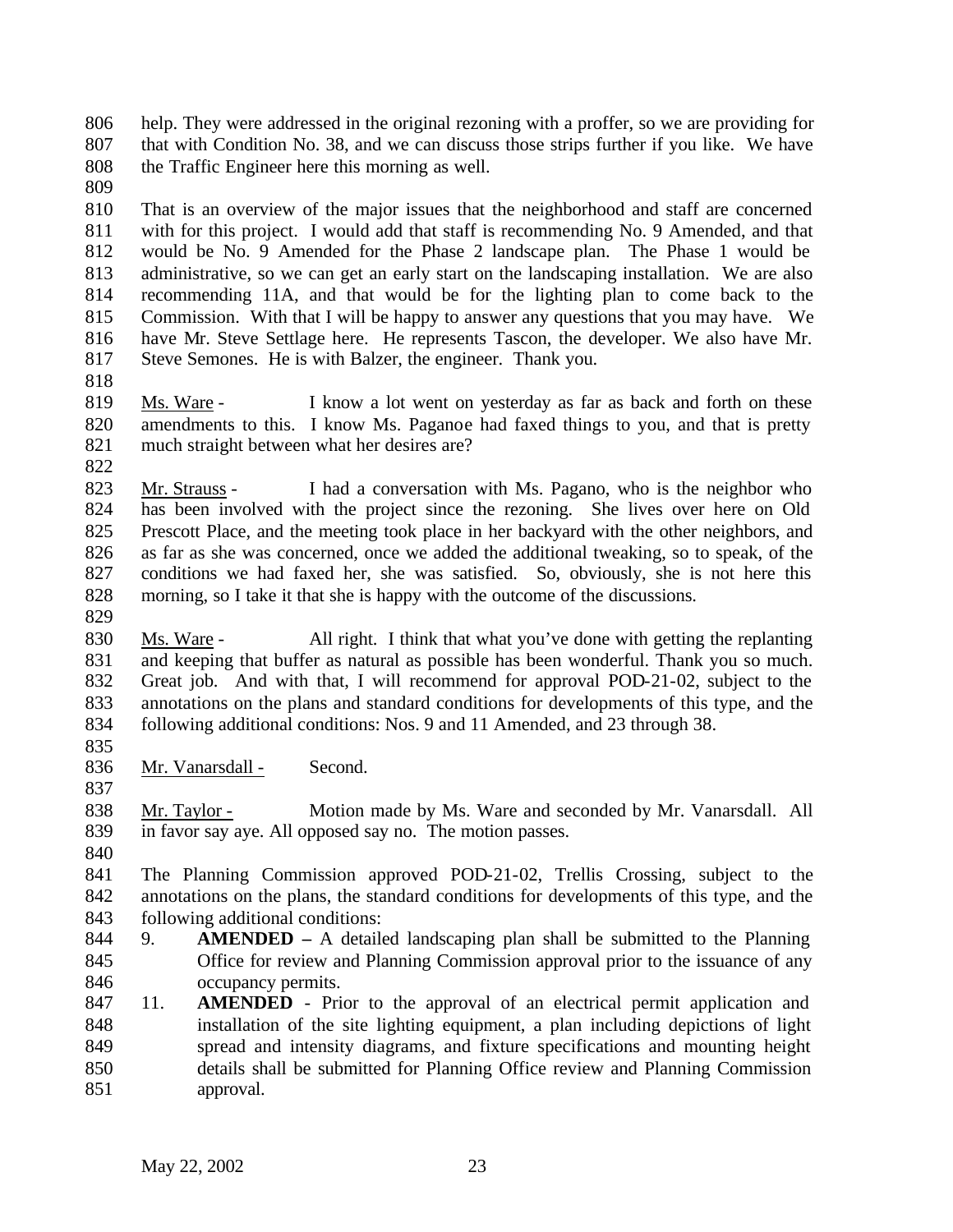- 23. The right-of-way for widening of Ridgefield Parkway and Pump Road, as shown on approved plans, shall be dedicated to the County prior to any occupancy permits being issued. The right-of-way dedication plat and any other required information shall be submitted to the County Real Property Agent at least sixty (60) days prior to requesting occupancy permits.
- 24. The easements for drainage and utilities as shown on approved plans shall be granted to the County in a form acceptable to the County Attorney prior to any occupancy permits being issued. The easement plats and any other required information shall be submitted to the County Real Property Agent at least sixty (60) days prior to requesting occupancy permits.
- 25. The developer shall provide fire hydrants as required by the Department of Public Utilities and Division of Fire.
- 26. A standard concrete sidewalk shall be provided along the west side of Pump Road.
- 27. The proffers approved as a part of zoning case C-26-01 shall be incorporated in this approval.
- 28. Any necessary off-site drainage and/or water and sewer easements must be obtained in a form acceptable to the County Attorney prior to final approval of the construction plans.
- 29. Deviations from County standards for pavement, curb or curb and gutter design shall be approved by the County Engineer prior to final approval of the construction plans by the Department of Public Works.
- 30. The pavement shall be of an SM2A type and shall be constructed in accordance with County Standard and specifications. The developer shall post a defect bond 876 for all pavement with the Planning Office – the exact type, amount and implementation shall be determined by the Director of Planning, to protect the interest of the members of the Homeowners Association. The bond shall become effective as of the date of that the Homeowners Association assumes responsibility for the common areas.
- 31. Storm water retention, based on the 50-10 concept, shall be incorporated into the drainage plans.
- 32. Insurance Service Office (ISO) calculations must be included with the plans and contracts and must be approved by the Department of Public Utilities prior to the issuance of a building permit.
- 33. Approval of the construction plans by the Department of Public Works does not establish the curb and gutter elevations along the Henrico County maintained 888 right of way. The elevations will be set by Henrico County.
- 34. The owners shall not begin clearing of the site until the following conditions have been met:
- (a) The site engineer shall conspicuously illustrate on the Plan of Development and the Erosion and Sediment Control Plan, the limits of the areas to be cleared and the methods of protecting the required buffer areas, such limits and method subject to Planning Commission approval as shown on the approved Plan of Development. The location of utility lines, drainage structures and easements (except cable TV, telephone and Virginia Power easements) shall be shown.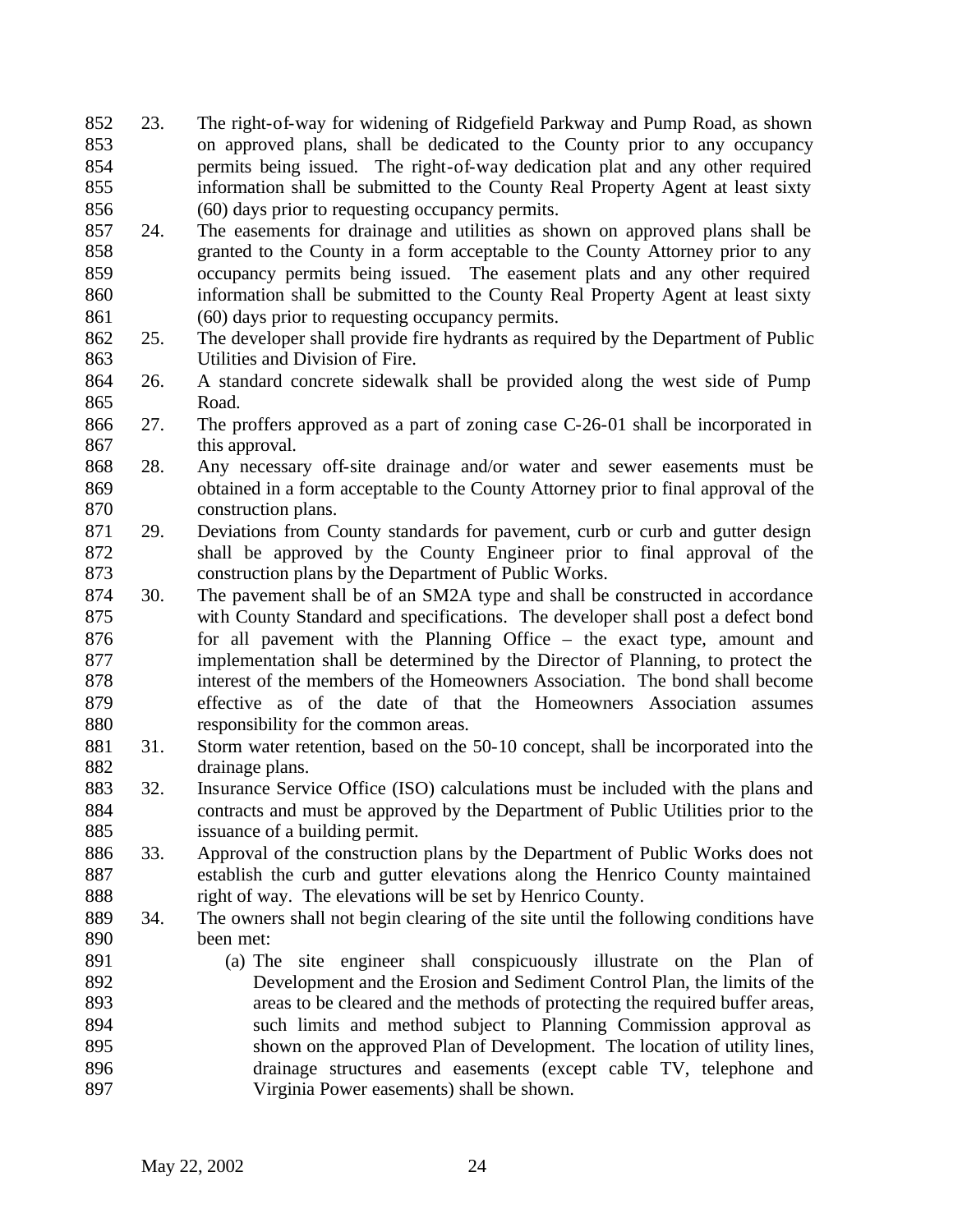- (b) After the Erosion and Sediment Control Plan has been approved but prior to any clearing or grading operations of the site, the owner shall have the limits of clearing delineated with approved methods such as flagging, silt fencing or temporary fencing, as specified on the plan of development as approved by the Planning Commission.
- (c) The site engineer shall certify in writing to the owner that the limits of clearing have been staked in accordance with the approved plans. A copy of this letter shall be sent to the Planning Office and the Department of Public Works.
- (d) The owner shall be responsible for the protection and maintenance of the buffer areas and for replanting and/or supplemental planting and other necessary improvements to the buffer as may be appropriate or required to correct problems. The details shall be included on the landscape plans for approval.
- 35. The owner shall provide a Phase One Landscape Plan for Planning Office review and approval and shall provide for the installation of supplemental landscape screening in the buffer area impacted by utility construction at the south western corner of the Trellis Crossing project site. (Adjacent to the lots identified on Henrico County Tax maps as parcels 66-18-A-9, 66-18-A-10 and 66-14-A-9).
- 36. The landscaping associated with the Phase One Landscape Plan shall be installed by the owner during the next available planting season, after clearing and utility construction has taken place. The owner shall continue thereafter to maintain the landscaping installed as part of the Phase One – Landscape Plan (including the watering and replacement of dead plant material).
- 37. It is understood that the need for the fencing along the southwest corner of the Trellis Crossing project site will be reviewed at such time as the Phase Two – Landscape Plan for the project is submitted for Planning Office review and Planning Commission approval. The need for said fencing will be determined by the owners of the lots identified on Henrico County tax maps as parcels 66-18-A- 9, 66-18-A-10 and 66-14-A-9 (neighbors). Said, may at their option, choose to have landscape screening such as evergreen shrubs installed on their lots by the owner, to be thereafter maintained by said neighbors, in lieu of the fencing.
- 38. The owner shall provide traffic calming measures as indicated on the staff plan.
- 

 Mr. Taylor - I want to add my congratulations on the completion of the deliberations on that project. I know that has been a long process and it has been tedious, and I want to thank Mr. Settlege for working with us for several years on bringing Tascon to this area. I congratulate you on your achievements, sir.

## **TRANSFER OF APPROVAL**

POD-69-96 (partial) Brookhollow Center Phase 2 Kroger **Fenton Childers for Kroger Food Stores:** Request for approval of a transfer of approval, as required by Chapter 24, Section 24-106 of the Henrico County from Opus East L.L.C. to Kroger Limited Partnership I. The 5.84 acre site is located at 11280 W. Broad Street (U.S.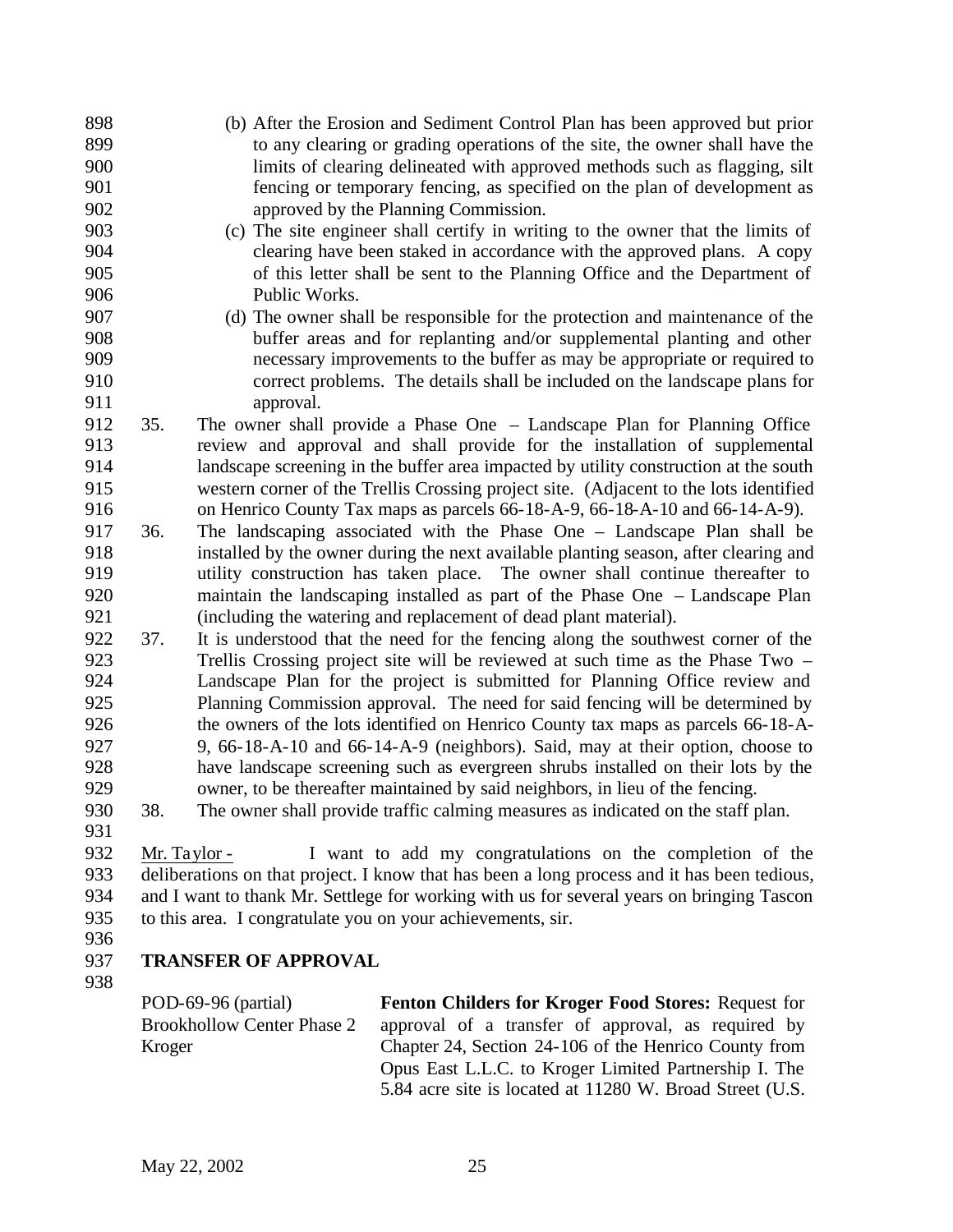Route 250) approximately 600 feet west of Brook River Drive on parcel  $742-762-0811$ . The zoning is M-1C, Light Industrial District (Conditional). **(Three Chopt)**

940 Mr. Marlles - The staff report will be given by Mr. Michael Kennedy.

942 Mr. Taylor - Good morning, again, Mr. Kennedy.

 Mr. Kennedy - Good morning, ladies and gentlemen. This transfer of approval would transfer from Opus East, the developer of Brookhollow Shopping Center, to Kroger Limited Partnership I, the old Home Place Store, which occupies a portion of that shopping center. This was a phased development shopping center, so the first phase was the development of Target, the second phase was actually the development of the Home Depot and the, what was the Home Place store in that shopping center. The third phase was actually Kohl's, so they actually developed it in phases. The first portion, Home Depot, there was a transfer of approval where Opus East, L.L.C. transferred to them. We never actually got a transfer of approval request for Target and we've done that inspection coincident with this, and they are going to have to come over with their own separate transfer of approval. Because of the kind of confusion with who owned what, they had to do an actual survey, and the inspection was only done, actually, this week. As far as the conditions, we have a slight revision to the conditions on the agenda. There are only very, very minor details that need to be replaced as far as the deficiencies, so the owner is asking that instead of posting a bond that the site deficiencies identified in Inspection Report dated May 20, 2002, shall be corrected by June 30, 2002. The second condition would be that the applicant shall furnish a cross-access shared parking, drainage and utility agreement for review and approval of the Planning Office. That should take care of the shared access across the sites. If you have any further questions, I would be happy to answer them.

 Mr. Taylor - Is there any body in the audience who is opposed to the transfer of approval of POD-69-96 at Brookhollow? I move approval of POD-69-96, Brookhollow Center, Phase 2 Kroger, subject to conditions Nos. 1 and 2.

- Mr. Kennedy No. 1 is Amended.
- 

970 Mr. Taylor - No. 1 Amended and 2.

972 Mr. Archer - Second. 

 Mr. Taylor - Motion made by Mr. Taylor seconded b Mr. Archer. All in favor say aye. All opposed say no. The motion is approved.

 The Planning Commission approved Transfer of Approval for POD-69-96 (partial) Brookhollow Center Phase 2 Kroger, subject to continued compliance with the conditions

- of original approval and the following additional conditions:
-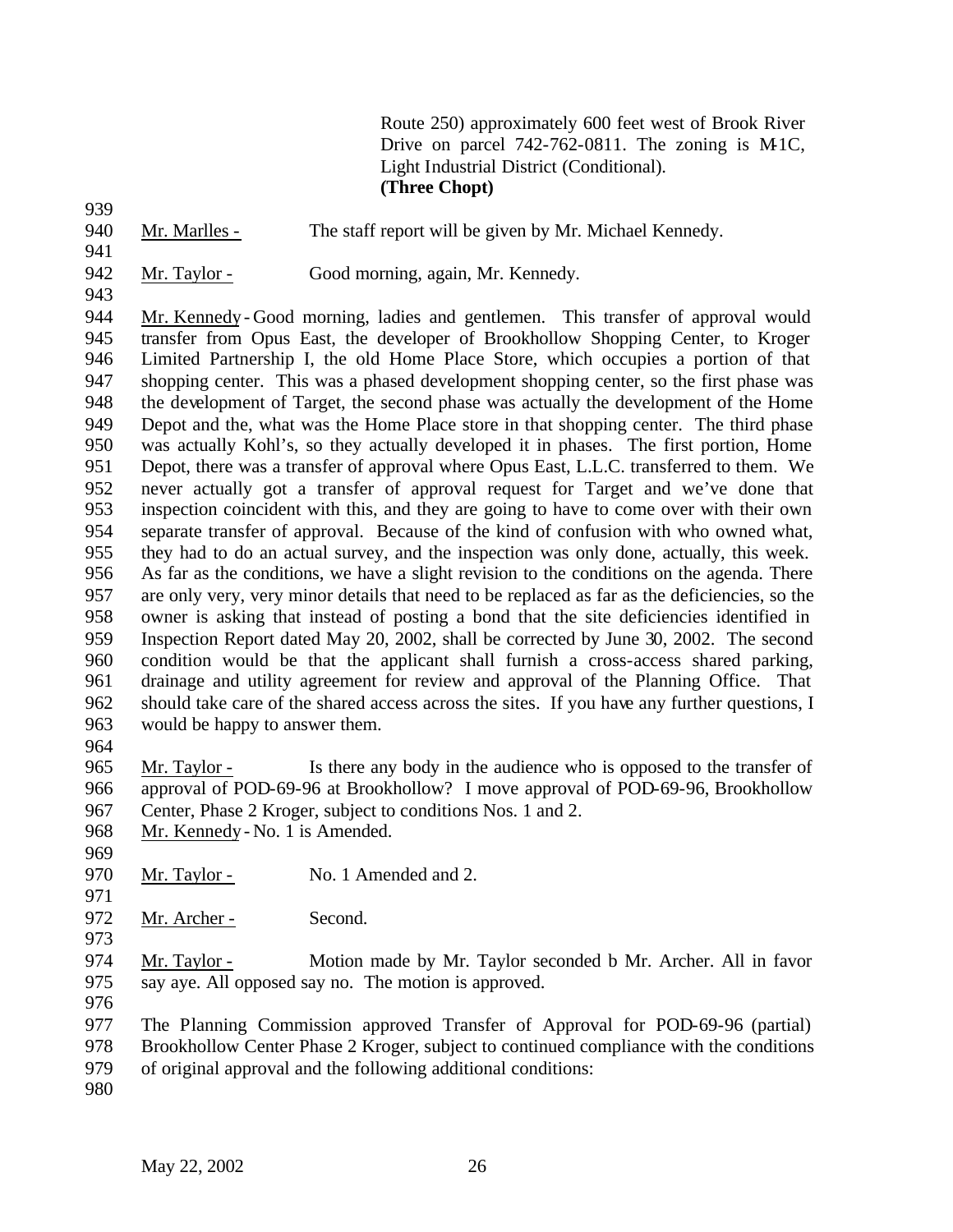- 1. Site deficiencies as identified in the inspection report, dated **May 20, 2002**, shall be corrected by **June 30, 2002**.
- 2. The applicant shall furnish a cross-access, shared parking, drainage and utility agreement for review and approval by the Planning Commission and the County Attorney's office.
- 

## **PLAN OF DEVELOPMENT**

| POD-10-02                      | Kevin L. Floyd, P.E., L.S. for John D. Moyer and             |
|--------------------------------|--------------------------------------------------------------|
|                                |                                                              |
| <b>Stylecraft Homes Office</b> | <b>Stylecraft Homes Inc.:</b> Request for approval of a plan |
| 6225 Lakeside Avenue           | of development, as required by Chapter 24, Section 24-       |
|                                | 106 of the Henrico County Code to construct a two-           |
|                                | story, $5,415,5000$ square foot office building. The 0.45    |
|                                | acre site is located at 6225 Lakeside Avenue on parcel       |
|                                | 781-748-3772. The zoning is B-1, Business District.          |
|                                | County water and sewer. (Fairfield)                          |

- 990 Mr. Marlles The staff report will be given by Mr. Ted McGarry.
- 992 Mr. Taylor Is there anybody in the audience opposed to POD-10-02?
- Mr. Kirby I am not opposed to it, but I have questions I would like to ask.

996 Mr. Taylor - Would you like to speak when it is your turn, sir?

998 Mr. Kirby - Yes, sir.

- Mr. Taylor Mr. McGarry, go ahead.
- 

 Mr. McGarry -Good morning, Mr. Chairman, members of the Commission. You are being handed a revised plan that came in after Friday, so during your motion, Mr. Archer, you will need to waive the time limit for the revised plan. The applicant has reduced his floor area of the building to 5,000 square feet with this revised plan. That requires 20 parking spaces, and he has 20 on the site. So, now the site layout meets all the parking setbacks, island standards and so forth. So, the staff is satisfied that we can recommend approval, subject to the standard conditions, and the following conditions No. 23 through 31. I'd be happy to answer any questions.

- Mr. Archer Mr. McGarry, I don't have any right now, but I'd like to hear what the opposition has to offer and then we will see.
- 

 Mr. Taylor - Thank you, Mr. McGarry. We will hear from the opposition. Sir, if you would, come on down to the podium and identify yourself for the record. We will be delighted to hear your comments.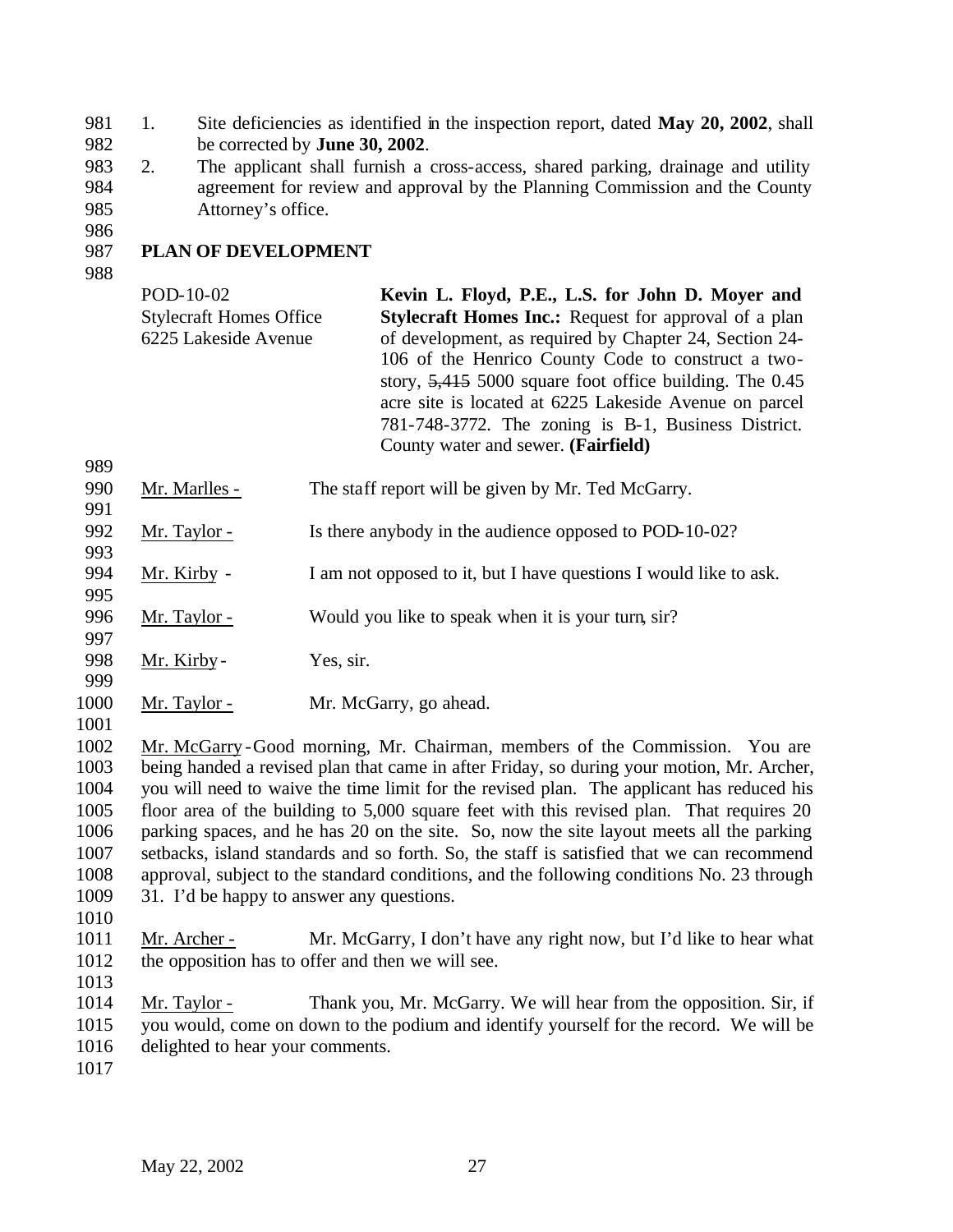Mr. Harry Kirby - Yes, sir. My name is Harry Kirby and I own the adjoining property to it right behind it on Ellis Avenue. My property joins up to it. And the only thing I have that I would like to see some type of a privacy fence put on the property line back there to keep – where my back yard backs up to it. So, I didn't know what was planned or anything. I don't know what they plan to do as far as the property line behind it. I don't have no problem with the office building at all. I am just thinking about out 1024 property back – just between the two pieces of property – I think that if maybe a six foot privacy fence was put back there, I think it would be fine. I don't have no other problem. Mr. Taylor - Thank you, sir. OK. Is the owner of this project here? Would you like to respond to that, sir? Perhaps Mr. McGarry can show Mr. Kirby what that will be and where it will be. Mr. McGarry -He has no further opposition. 

 Mr. Taylor - Is that acceptable, Mr. Kirby? OK. All right. Good. Then, with that there is no opposition. I guess we are ready for a motion. 

 Mr. Archer - Mr. Chairman, the first thing we have to do, I want to thank Mr. McGarry for working hard on this yesterday afternoon after I talked to him to get all of this resolved. And the first thing we have to do is waive the time limits on the acceptance of the revised plan, so I move to waive the time limits.

1041 Mr. Vanarsdall - I second it.

- Mr. Taylor - Motion to waive the time limits made by Mr. Archer, seconded by Mr. Vanarsdall. All in favor say aye. All opposed say no. The ayes have it. The motion passes.
- 

 The Planning Commission voted to waive the time limits on the revised plan for POD-10- 02, Stylecraft Homes Office, 6225 Lakeside Avenue.

 Mr. Archer - I move approval of POD-10-02, Stylecraft Homes Office, subject to the standard conditions for developments of this type and the additional conditions Nos. 23 through 31.

1053 Mr. Vanarsdall - I second that.

 Mr. Taylor - Motion made by Mr. Archer and seconded by Mr. Vanarsdall. All in favor say aye. All opposed say no. The motion passes. 

 The Planning Commission approved POD-10-02, Stylecraft Homes Office, 6225 Lakeside Avenue, subject to the revised plan, the standard conditions for developments of this type, and the following conditional conditions: 

 23. The entrances and drainage facilities on Hilliard Road (State Route 161) shall be approved by the Virginia Department of Transportation and the County.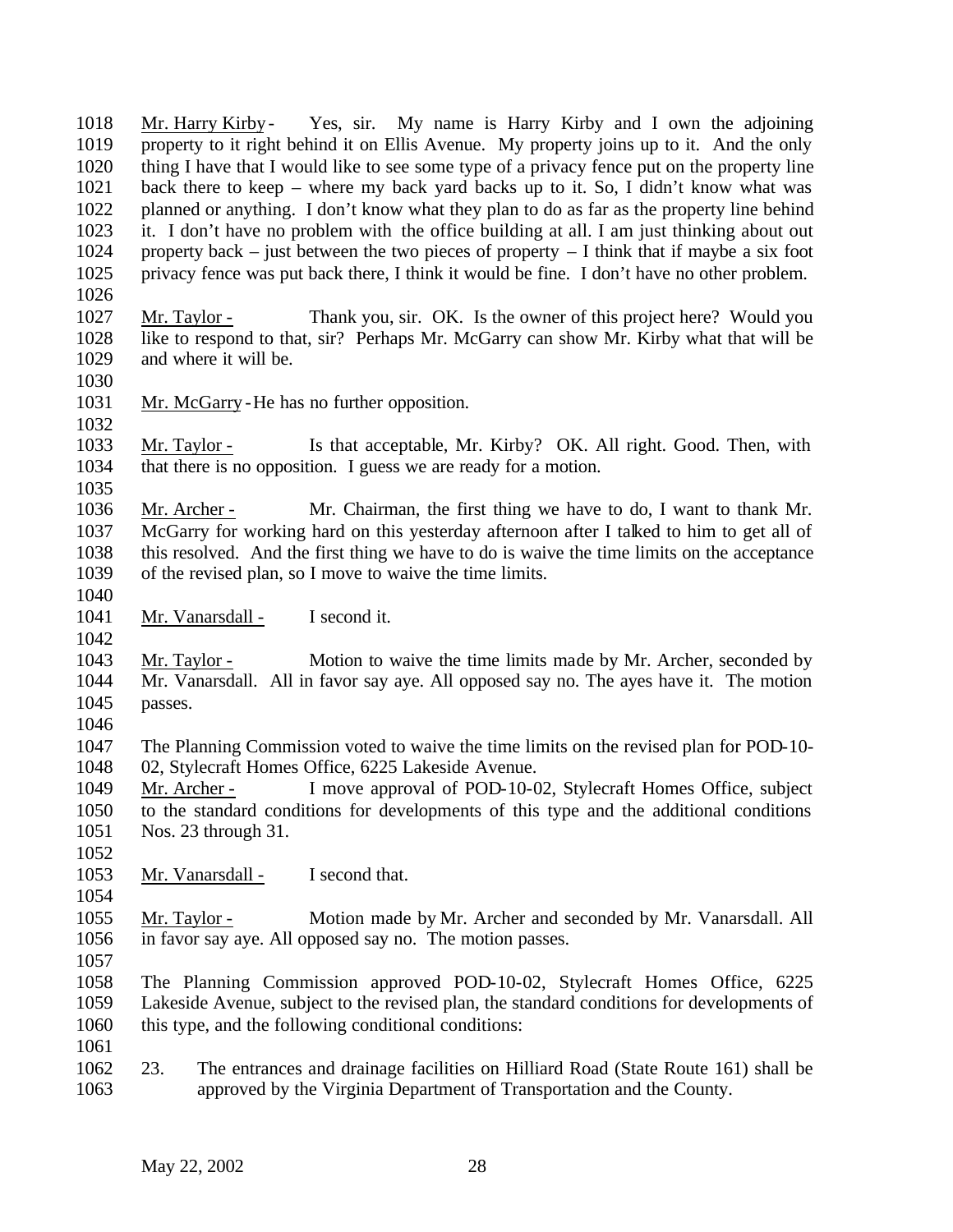- 24. A notice of completion form, certifying that the requirements of the Virginia Department of Transportation entrances permit have been completed, shall be submitted to the Planning Office prior to any occupancy permits being issued.
- 25. The developer shall provide fire hydrants as required by the Department of Public Utilities and Division of Fire.
- 26. Any necessary off-site drainage and/or water and sewer easements must be obtained in a form acceptable to the County Attorney prior to final approval of the construction plans.
- 27. Deviations from County standards for pavement, curb or curb and gutter design shall be approved by the County Engineer prior to final approval of the construction plans by the Department of Public Works.
- 28. Insurance Services Office (ISO) calculations must be included with the plans and contracts and must be approved by the Department of Public Utilities prior to the issuance of a building permit.
- 29. Approval of the construction plans by the Department of Public Works does not establish the curb and gutter elevations along the Virginia Department of Transportation maintained right-of-way. The elevations will be set by the contractor and approved by the Virginia Department of Transportation.
- 30. The location of all existing and proposed utility and mechanical equipment (including HVAC units, electric meters, junction and accessory boxes, transformers, and generators) shall be identified on the landscape plans. All equipment shall be screened by such measures as determined appropriate by the Director of Planning or the Planning Commission at the time of plan approval**.**
- 31. The garage use shall meet the requirements of Section 24-56.1(d) of the County Code and shall not be used for storage of equipment or building materials, or vehicle maintenance or servicing.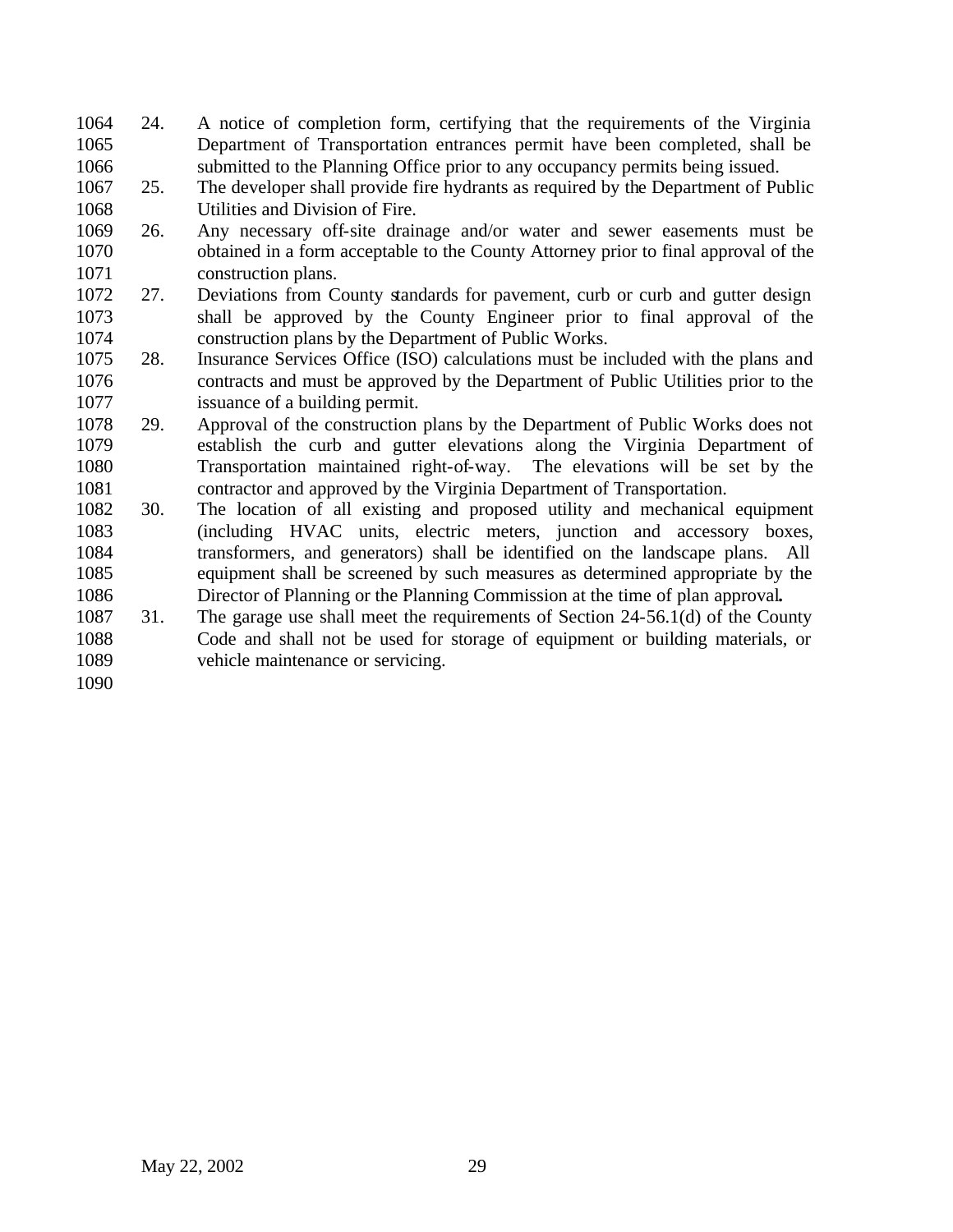# **PLAN OF DEVELOPMENT**

| 1091<br>1092                                 | POD-48-00<br>Crestview Apartments -<br>Phase 2 – Horsepen Road                                                                                                                                                                                                                 |         | E. D. Lewis & Associates, P.C. for New Apartments, L.L.C.<br>& New Recreation, L.L.C.: Request for approval of a plan of<br>development, as required by Chapter 24, Section 24-106 of the<br>Henrico County Code to construct 20, two-story apartment<br>buildings totaling 134 130 units. The 13.55 acre site is located<br>on the northwest corner of Horsepen Road and Catawba Lane on<br>parcels 766-742-8033, 766-741-9079, 767-741-2394 and 3268.<br>The zoning is R-5, General Residence District and R-5C,<br>General Residence District (Conditional). County water and<br>sewer. (Three Chopt) |  |  |
|----------------------------------------------|--------------------------------------------------------------------------------------------------------------------------------------------------------------------------------------------------------------------------------------------------------------------------------|---------|----------------------------------------------------------------------------------------------------------------------------------------------------------------------------------------------------------------------------------------------------------------------------------------------------------------------------------------------------------------------------------------------------------------------------------------------------------------------------------------------------------------------------------------------------------------------------------------------------------|--|--|
| 1093<br>1094<br>1095<br>1096<br>1097<br>1098 | Mr. Marlles -                                                                                                                                                                                                                                                                  |         | Mr. Chairman, the next case is POD-48-00, Crestview Apartments<br>$-$ Phase 2 $-$ Horsepen Road. This is the item that was passed over earlier on the<br>Expedited Agenda. This is a request for approval of a plan of development to construct<br>20 two-story apartment buildings, totaling 134 units. The 13.5-acre site is located on the<br>northwest corner of Horsepen Road, and Catawba Lane.                                                                                                                                                                                                    |  |  |
| 1099                                         | Mr. Vanarsdall -                                                                                                                                                                                                                                                               |         | They never did come back, Mr. Secretary.                                                                                                                                                                                                                                                                                                                                                                                                                                                                                                                                                                 |  |  |
| 1100<br>1101                                 | Mr. Marlles -                                                                                                                                                                                                                                                                  |         | Mr. Wilhite, can you give us an update on that?                                                                                                                                                                                                                                                                                                                                                                                                                                                                                                                                                          |  |  |
| 1102<br>1103<br>1104<br>1105                 | Mr. Wilhite -                                                                                                                                                                                                                                                                  |         | The applicant did meet with the adjoining property owner and I<br>believe his questions have been answered, and we are still in a position to recommend<br>approval with the added conditions on the Addendum.                                                                                                                                                                                                                                                                                                                                                                                           |  |  |
| 1106<br>1107<br>1108                         | Mr. Taylor -                                                                                                                                                                                                                                                                   |         | So there is no standing opposition?                                                                                                                                                                                                                                                                                                                                                                                                                                                                                                                                                                      |  |  |
| 1109                                         | Mr. Wilhite -                                                                                                                                                                                                                                                                  |         | Not at this time, sir. No, sir.                                                                                                                                                                                                                                                                                                                                                                                                                                                                                                                                                                          |  |  |
| 1110<br>1111<br>1112<br>1113<br>1114<br>1115 | Then I will move approval of POD-48-00, Crestview Apartments,<br><u>Mr. Taylor -</u><br>subject to the standard conditions for development of this site, and Conditions No. 23<br>through 33, and 32 and 33 are on Page 7 in the Addendum, and the annotations on the<br>plan. |         |                                                                                                                                                                                                                                                                                                                                                                                                                                                                                                                                                                                                          |  |  |
| 1116                                         | Mr. Vanarsdall -                                                                                                                                                                                                                                                               | Second. |                                                                                                                                                                                                                                                                                                                                                                                                                                                                                                                                                                                                          |  |  |
| 1117<br>1118<br>1119<br>1120<br>1121         | Mr. Taylor -<br>The ayes have it. The motion is approved.                                                                                                                                                                                                                      |         | Motion made by Mr. Taylor and seconded by Mr. Vanarsdall to<br>approve POD-48-00, Crestview Apartments. All in favor say aye. All opposed say no.                                                                                                                                                                                                                                                                                                                                                                                                                                                        |  |  |
| 1122<br>1123<br>1124<br>1125                 | 23.                                                                                                                                                                                                                                                                            |         | The Planning Commission approved POD-48-00, Crestview Apartments – Phase $2$ –<br>Horsepen Road, subject to the annotations on the plan, the standard conditions for<br>developments of this type, and the following additional conditions:<br>The unit house numbers shall be visible from the parking areas and drives.                                                                                                                                                                                                                                                                                |  |  |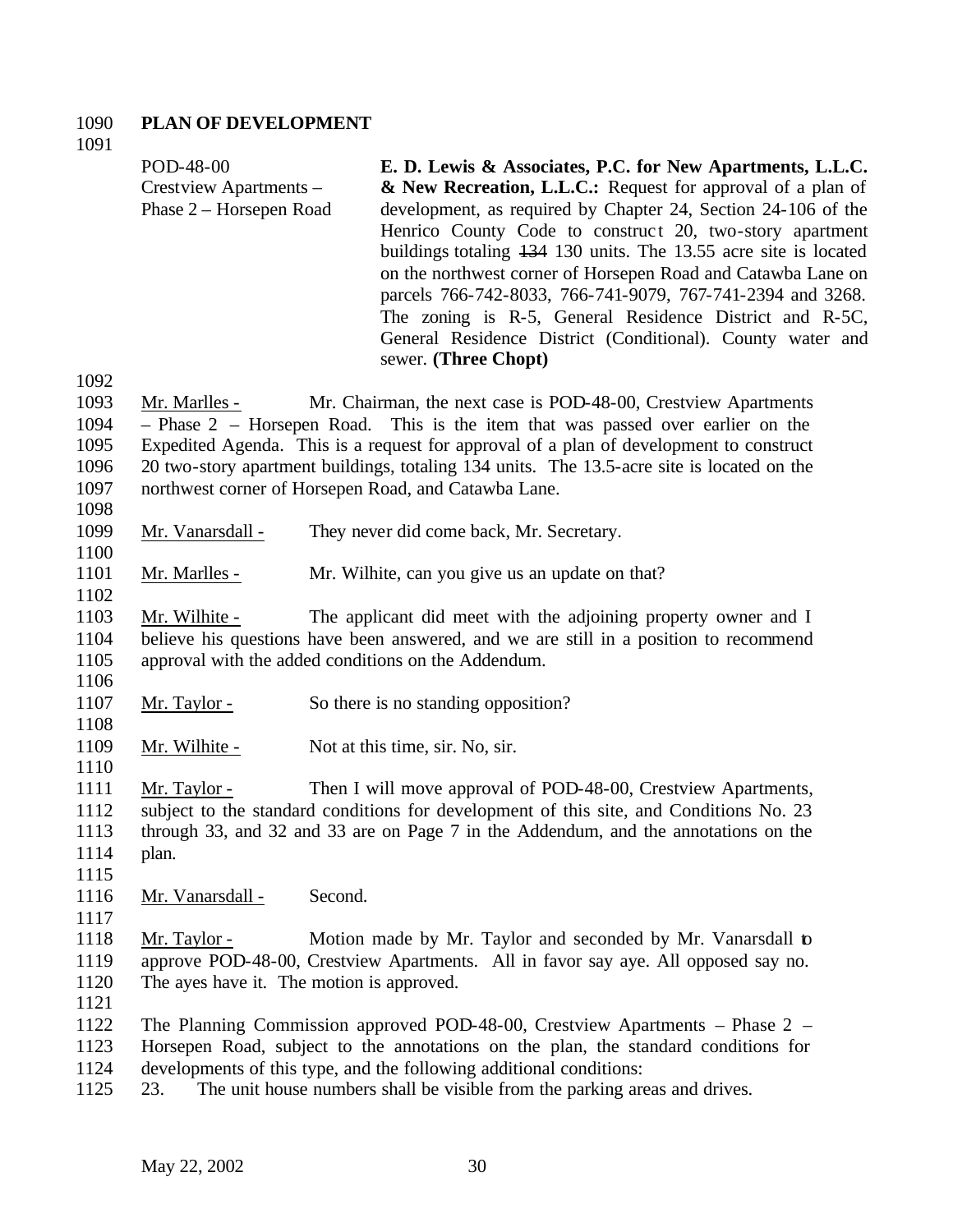- 24. The names of streets, drives, courts and parking areas shall be approved by the Richmond Regional Planning District commission and such names shall be included on the construction plans prior to their approval. The standard street name signs shall be ordered from the County and installed prior to any occupancy permit approval.
- 25. The easements for drainage and utilities as shown on approved plans shall be granted to the County in a form acceptable to the County Attorney prior to any occupancy permits being issued. The easement plats and any other required information shall be submitted to the County Real Property Agent at least sixty (60) days prior to requesting occupancy permits.
- 26. The developer shall provide fire hydrants as required by the Department of Public Utilities and Division of Fire.
- 27. The proffers approved as a part of zoning cases C-8C-99 and C-9C-99 shall be incorporated in this approval.
- 28. Any necessary off-site drainage and/or water and sewer easements must be obtained in a form acceptable to the County Attorney prior to final approval of the construction plans.
- 29. Deviations from County standards for pavement, curb or curb and gutter design shall be approved by the County Engineer prior to final approval of the construction plans by the Department of Public Works.
- 30. Insurance Services Office (ISO) calculations must be included with the plans and contracts and must be approved by the Department of Public Utilities prior to the issuance of a building permit.
- 31. Approval of the construction plans by the Department of Public Works does not establish the curb and gutter elevations along the Henrico County maintained right-of-way. The elevations will be set by Henrico County.
- 32. The vacation of Betty Lane and Mallory Drive rights-of-way shall be approved by the Board of Supervisors prior to Planning Office approval of any building permits for this development.
- 33. The details of the recreational amenities, as shown on the proffered conceptual plan, shall be submitted as a part of the landscape plan approval.
- 
- **SUBDIVISION**
- 
- Dumbarton, Section A (May 2002 Plan) **TIMMONS for Dakota Associates, L.L.C.:** The 1.825 acre site is located between Irisdale Avenue and Greenway Avenue west of Imapla Drive on parcel 776- 745-2953 and part of 776-745-1270. The zoning is R-4, One-Family Residence District. County water and sewer. **(Brookland) 5 Lots**
- 
- Mr. Marlles The staff report will be given by Mr. Kennedy.
- 
- Mr. Taylor Good morning, again, Mr. Kennedy.
- Mr. Kennedy Good morning. Dumbarton, Section A, is a resubdivision of what we
- would call an orphan subdivision in this area, in the general area of Impala Drive, Irisdale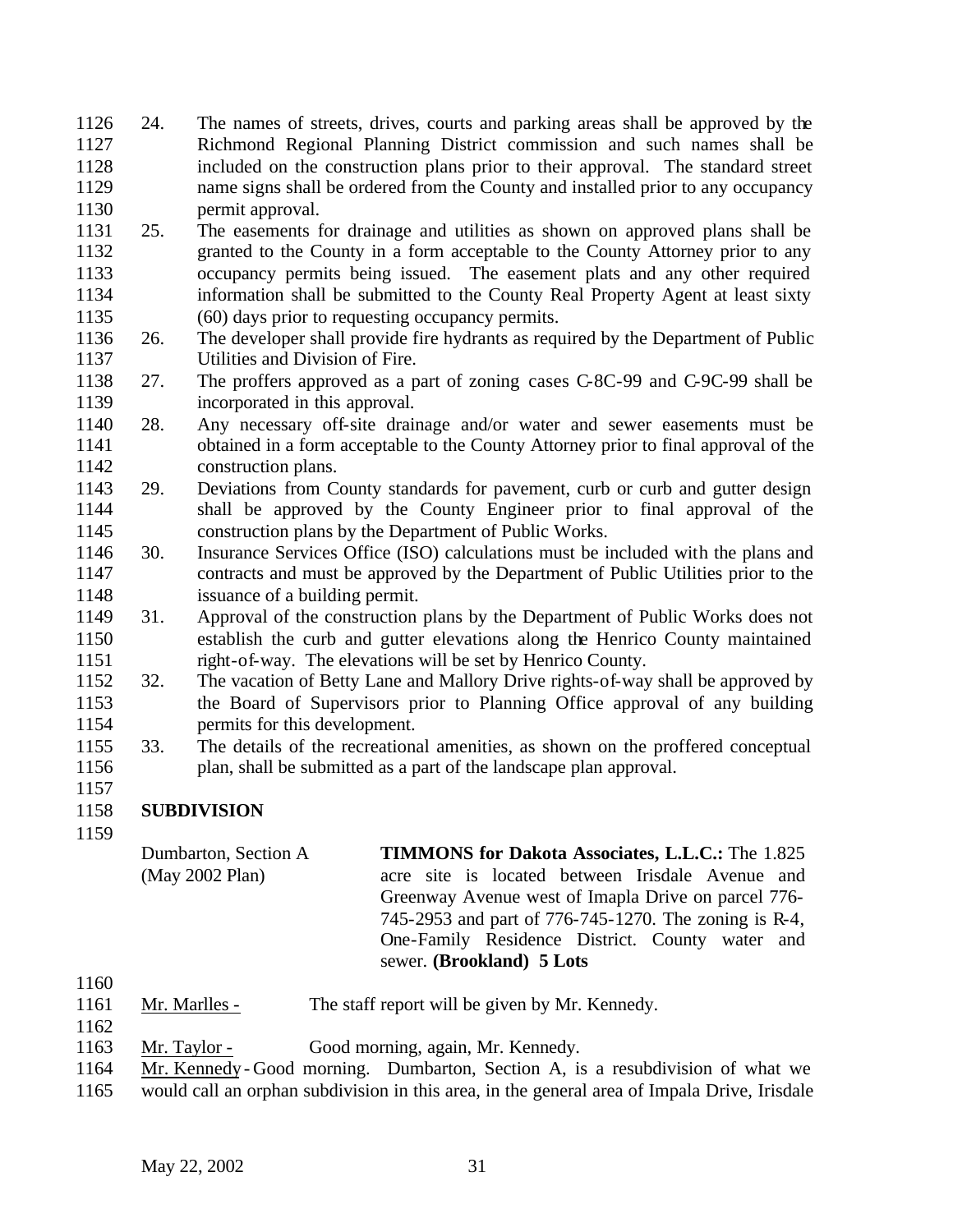and Greenway. The developer, Dakota Associates, L.L.C., has purchased 73 what we would call orphan lots. Those are lots that were actually platted several years ago, and over 30 years ago, under old standards, and in many cases the roads were not built. The developer is now coming in and redeveloping the roads, bringing in sewer and water. In this case, the lots that he has in this area were over-sized lots for the zoning. The zoning is R-4, so he is re-subdividing some lots. He intends on coming back in with a couple, other sections of the subdivision adjacent to this. But the majority of the 73 lots would be developed under the old plats, with his construction plan review. The reason why we didn't take this on the Expedited Agenda was that we really wanted to give the Planning Commission an understanding of what is going on with these orphan subdivisions. Now that we don't have the R-4 as a zoning category to rezone property; some of the older subdivisions have become more attractive. Developers are coming in and developing them. At the time of development, as in this case, the developer is being required to bring in sewer and water, and do street improvements. But in this case, that is what is happening in this case, and what they are doing is resubdividing lots that are over-sized to bring them back down to the R-4 standards, and that is what occurs here. So, they are creating five new lots. If you have any further questions, I will be happy to answer them.

- 1184 Mr. Vanarsdall Thank you.
- Mr. Taylor Any other questions for Mr. Kennedy?

 Mr. Vanarsdall - Yes. I just want to make a comment. That is why the BZA has a lot more cases regarding widths of lots because the developers are going everywhere looking for anything. I had a case here, we had a case here that came before us for towing lot, and it was bordering a neighborhood, so I went out to see what we could do, and Joanne Hunter was here then and handled it, and we decided that with a fence and buffering and everything that it would be all right. And I was standing over in this towing lot and looked across the street, and there were two houses being built. They looked like cracker barrel, and I just can't imagine anyone even wanting to build a house there. I can't anyone even wanting to live in it. So, I think this is part of that, too. And what I am concerned about is, you told me it would be 75 lots?

- Mr. Kennedy Approximately 75 lots, sir.
- 

 Mr. Vanarsdall - And it is supposed to be all dry. See, we had a local developer look at that two or three years ago, and he backed off on it. He decided it wasn't a place for it, and decided it was too much wetlands, so I don't know how Dakota can do any different. So, who, one concern that I think we should have, who is making the decision whether that, after the house is built, and I buy the house, and it rains, and I am standing in water up to my ankle, who is going to make the decision? Do you all monitor every lot.

 Mr. Kennedy - The Design Division of Public Works has made sure that there is positive drainage on each lot. That is one of the reasons, actually, these plans have been under construction review for a little over six months now. And our concern, and actually their concern is the same. That there is positive drainage. That the yards behind each lot drain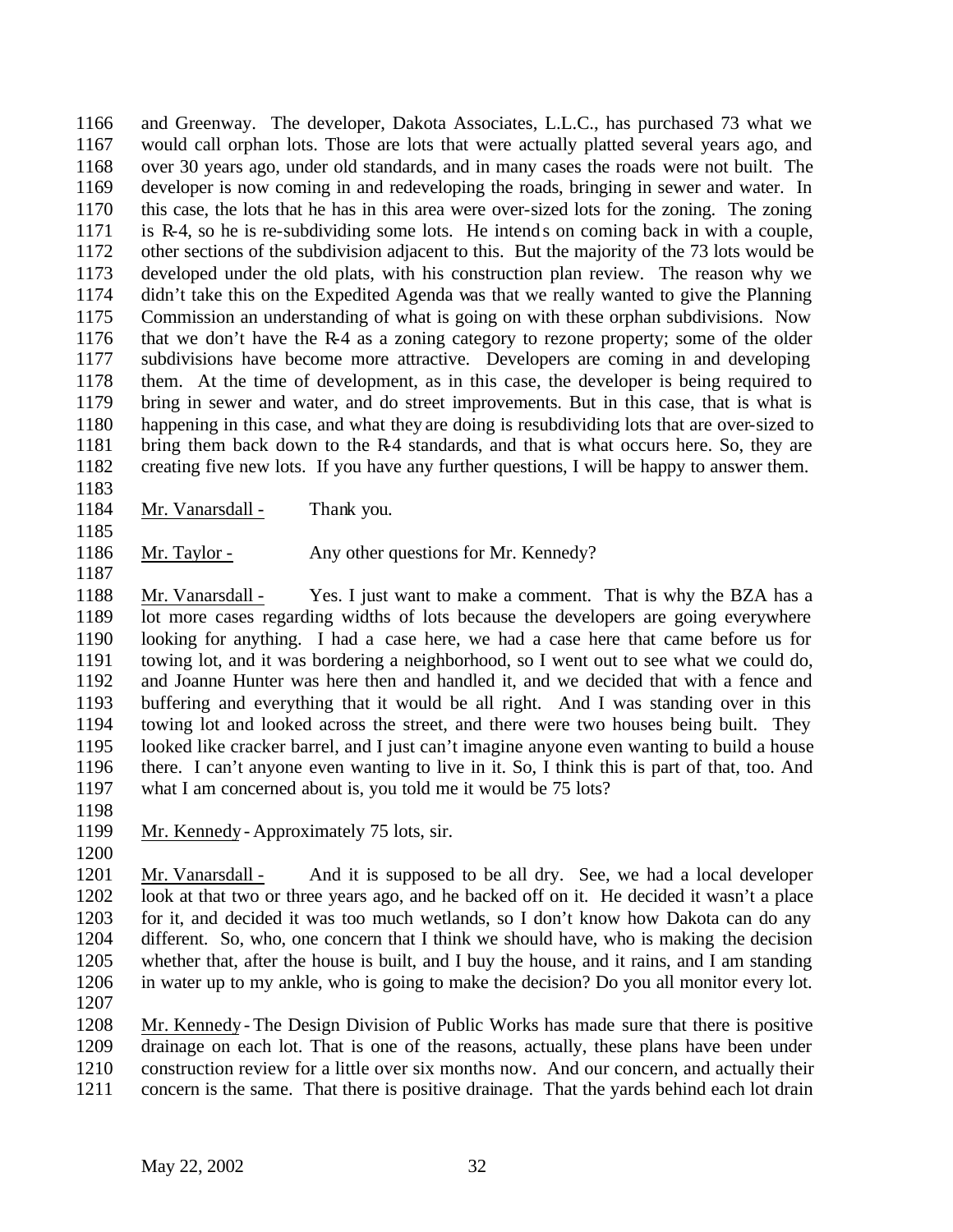| 1212                                 | is our standing policy. If there is wetlands on the site, that the yards on the sides and                                                                                                                                                                                                                                                                                                                                                                  |
|--------------------------------------|------------------------------------------------------------------------------------------------------------------------------------------------------------------------------------------------------------------------------------------------------------------------------------------------------------------------------------------------------------------------------------------------------------------------------------------------------------|
| 1213                                 | front and rear, are out of the wetlands, and that there is positive drainage, even if there is                                                                                                                                                                                                                                                                                                                                                             |
| 1214<br>1215                         | wetlands, that there is not standing water on any parcel.                                                                                                                                                                                                                                                                                                                                                                                                  |
| 1216<br>1217                         | I don't know if they can actually develop 75 lots.<br>Mr. Vanarsdall -                                                                                                                                                                                                                                                                                                                                                                                     |
| 1218<br>1219                         | Mr. Kennedy - They don't know if they can actually develop 75 lots. That is true.                                                                                                                                                                                                                                                                                                                                                                          |
| 1220<br>1221<br>1222<br>1223         | Another question that I have on this one is, No. 12 condition says<br>Mr. Vanarsdall -<br>"Each lot shall contain at least 8,000 square feet exclusive of the flood plain areas." Why<br>doesn't it say 65 feet, it would have to be 65 feet wide, also?                                                                                                                                                                                                   |
| 1224<br>1225<br>1226<br>1227         | Mr. Kennedy - Because the lots were shown as 65 feet wide, but just in case there is any<br>floodplain that would back up water, we want to make sure each lot has sufficient area.<br>That is why that additional condition was placed.                                                                                                                                                                                                                   |
| 1228<br>1229<br>1230<br>1231         | What I am saying is that you have over here under the Planning<br>Mr. Vanarsdall -<br>Comments, you have "Each lot requires a minimum width of 65-feet and a minimum area<br>of 8,000 square feet." Why don't we have 65 feet under condition No. 12 as well as<br>$8,000$ sq. ft.?                                                                                                                                                                        |
| 1232<br>1233                         | Mr. Kennedy - We can add that as a condition.                                                                                                                                                                                                                                                                                                                                                                                                              |
| 1234<br>1235                         | I would feel better if you put that in there.<br>Mr. Vanarsdall -                                                                                                                                                                                                                                                                                                                                                                                          |
| 1236<br>1237<br>1238                 | Mr. Kennedy - That would be fine. We could add that as a third condition.                                                                                                                                                                                                                                                                                                                                                                                  |
| 1239<br>1240<br>1241                 | Mr. Vanarsdall -<br>OK. And, there are a couple of mysteries on this plan. What is a<br>reserve area?                                                                                                                                                                                                                                                                                                                                                      |
| 1242<br>1243<br>1244                 | Mr. Kennedy - Those reserved lots are going to be transferred to the adjoining parcels,<br>and he intends on resubdividing them at a later date.                                                                                                                                                                                                                                                                                                           |
| 1245<br>1246<br>1247                 | And it does not say anything about the Department of Public<br>Mr. Vanarsdall -<br>Works curb and gutter. It wasn't under what I read.                                                                                                                                                                                                                                                                                                                     |
| 1248<br>1249<br>1250<br>1251<br>1252 | Mr. Kennedy - On these lots, there is no requirement for curb and gutter, in order to make<br>drainage work. They are doing street improvements as far as widening the street and<br>improving the street, but my understanding is that in order to give positive drainage, they<br>are not putting in required curb and gutter.                                                                                                                           |
| 1253<br>1254<br>1255<br>1256<br>1257 | Is the applicant here today? I hope you hear our remarks and the<br>Mr. Vanarsdall -<br>concern that I have, and I think the rest of the Commission should have it. It is wetlands<br>over in there, and the reason I am saying this is that we've in the past, we've had people<br>buy homes in dry weather, so to speak, and then when the wet weather came their<br>backyard was like a swimming pool. And so I don't want this to happen over there. I |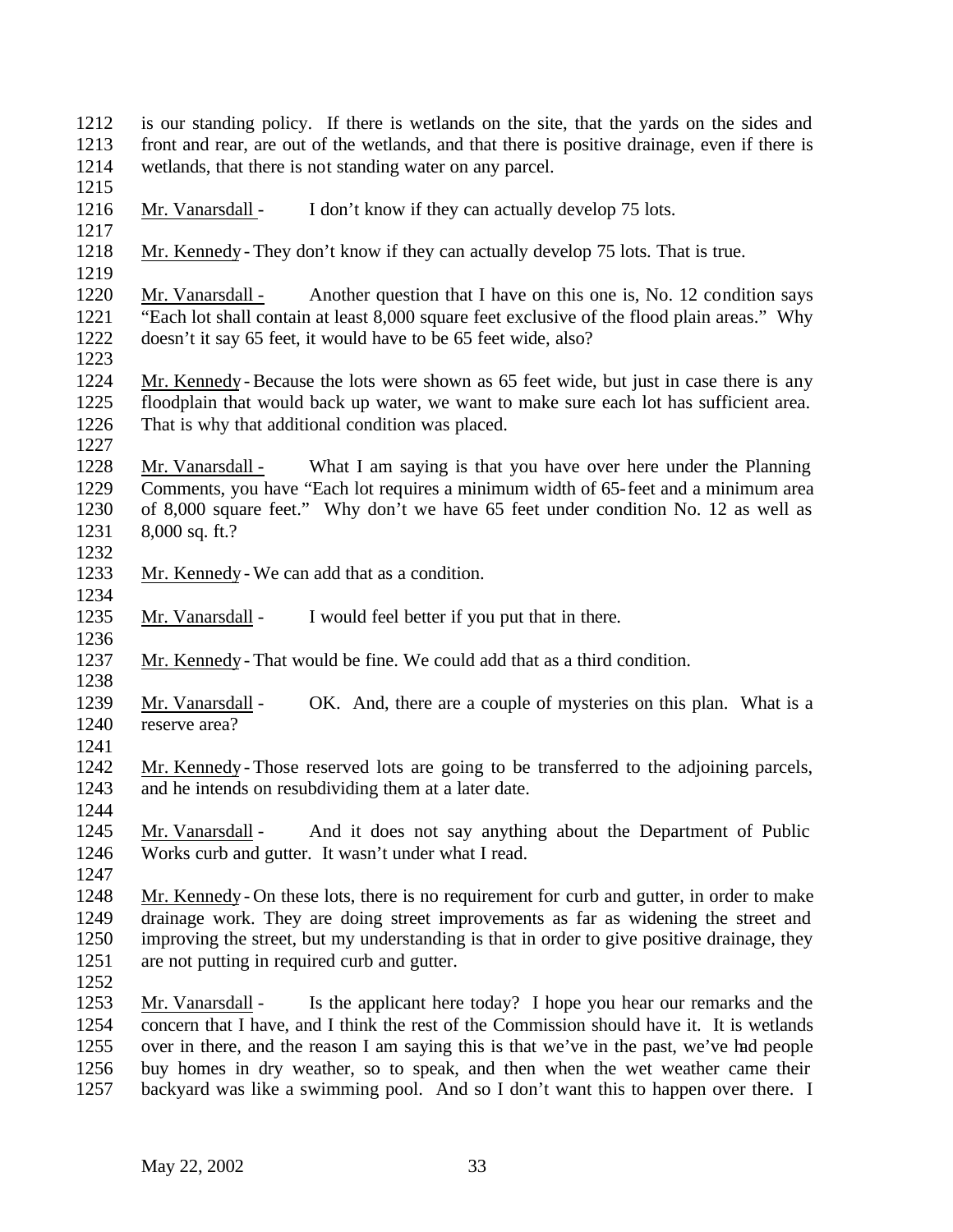think we should watch it very closely. I know you are and I appreciate it. I don't think I have any more questions, unless some of the rest of you do.

1261 Mr. Thornton - Mr. Chairman.

1263 Mr. Taylor - Yes.

1265 Mr. Thornton - As a matter of principle, I'd like to add my approbation to the comments of Mr. Vanarsdall, because I think this whole question of building homes and the number of homes, multiplicity of homes, is a very fine and good idea. But along with that is the role of the Commission here and staff to be as visionary and as assertive as possible to make sure that the future owners of these homes will have what is expected of them, a good home, which means that we need to look, I think even more astutely at these lots, and see if we can, if possible, obviate creating subdivisions where future homeowners are going to have these problems with flooding and water-logged homes there. It is no reason that that has to be, and I would sure, at least speaking for myself, like to see the Commission here be a little bit more assertive in that regard. What I simply do is the principle that I use is I put myself in that condition of a purchaser. If I buy a home, it is like buying a new car. Sometimes there is a little glitz at the beginning, but then after a year or so, then I see the defects, and I am just simply saying that it is our job to be good stewards and to look at that a little more intently than what we have done in the past, and it is OK if a prospective developer wants to get as many lots as possible, but our one concern is the quality of those homes on the lots, and I hope that that will be taken under advisement by the total Commission here.

 Mr. Taylor - Thank you, Mr. Thornton. I completely agree with you in terms of the vision and what we need to enhance the quality, so I will address just a brief question to Mr. Kennedy to ascertain that on this particular project, and every project, we need to do exactly what Mr. Thornton says. Your comments indicate that much of this has already been done. You have checked the drainage, you've checked the site, and you 1288 find it acceptable to our, to your high standards.

 Mr. Kennedy - Actually, yes, sir. If you look at the location plan that we have that actually shows additional lots, those lots have not come into development in this subdivision and the reason we are only moving forward with the five (5). It is because the developer has to revise a construction plan to come up with a different way of draining that area. Those lots don't currently drain, and the developer is working on a revised plan and trying to work out the wetlands issues with the Army Corps and with the State Division of Conservation and Resources so that they can use those lots, but in the meantime, they are moving forward with these five lots, which they can provide positive drainage. And that is something that has been very clear from Public Works, and from Planning, and I don't think there has been any dispute from the developer with us, and their dispute is more with the Army Corps. They realize that they are developing a lot of houses in this area they have to establish a reputation for. If they start having problems, they are not going to be able to sell the rest of the lots, so in a sense it does help that they're not coming in, you know, and shot-gunning a house and leaving, and not having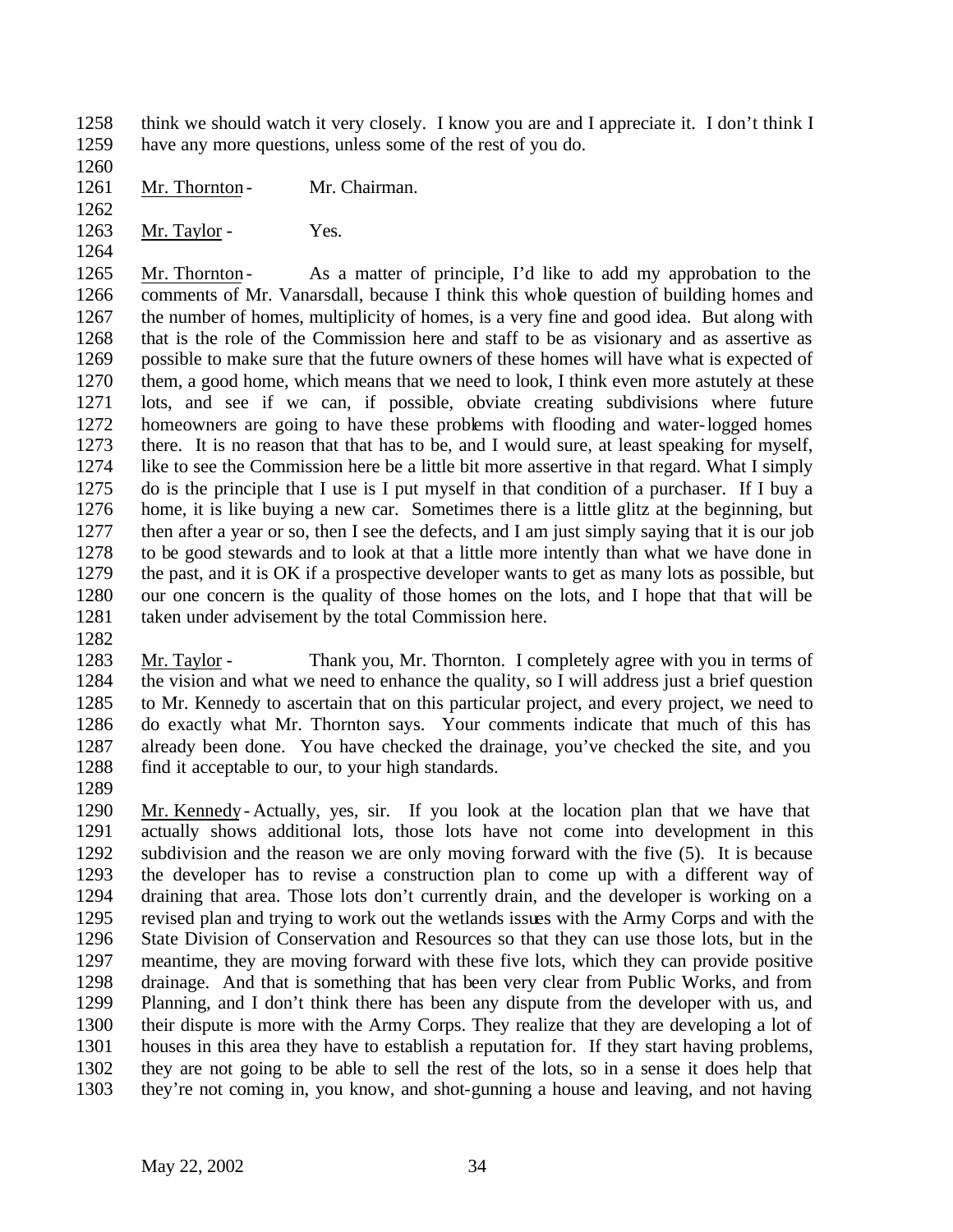to establish a reputation. They realize that they have to do that in order to sell their lots. I don't want to speak for the developer, and he is here.

 Mr. Vanarsdall - I would like for him to speak, if he would like to. Mr. Kennedy, I want to thank you for bringing it to our attention. I was concerned with it, and you knew that, and Mr. Chairman, thank you, and Mr. Thornton, I appreciate all of your remarks in that. You see, if we, this is not the developer's responsibility, but to see what we are doing is putting up potential houses for rent, and we don't need any more that I know of; rental houses in the community. That is just a personal opinion there, not a legal one.

- 
- Mr. Taylor No. I think that is a reasonable and good opinion, and sir if you would identify yourself for the record.
- 

1317 Mr. Holt - Sure. My name is Gil Holt and I represent Dakota Associates, L.L.C.

Mr. Vanarsdall - I didn't catch your name.

1322 Mr. Holt - Gil Holt. This particular area we refer to as Lakeside Forest is actually a combination of several subdivisions that have been recorded from 1911, 1923, 1952 and 1954. If you look, and we divide this as the eastern part of Impala, on that side there exists today 37 recorded lots in Henrico County with unimproved streets, and we are taking those existing plats and running the site development plans through the various departments to provide positive drainage. Because you are correct. If you go out there today you have standing water out there, because as Mr. Kennedy referred to the existing condition, it is because they don't have positive drainage. I think what is being proposed and what is in front of you today, with these five lots, we worked very closely with the various departments to provide and correct the situation that exists out there right now. If you go out there in the middle of one of the monsoon seasons, you do have pooling water out there. I believe what we are proposing to the Commission and to the various departments is going to correct the situation that exists out there by the design criteria of TIMMONS and being approved by the various departments in Henrico. And like Mr. Kennedy shared with you all, we do plan to move further west of the area that is shaded towards the, I don't want to call it an industrial building, but let's just say to the commercial building to the west of the site, and we are doing that slowly, to make sure. Because one of the statements that Public Works would like to see happen in this particular location is the removal of the existing standing water. What we have is a situation where the public right of ways drain onto this property, and there is no where for the water to go, and what we are trying to do is reverse that, where the existing public right of ways drain into the site are collected into a new system and then go out towards a new outfall, which runs to the west, down Greenway, and then out to Dumbarton, which is an area that the County has been working in and has improved, so the water can go out in that direction. But, the plans that are, that have been submitted, and are in the approval process, and I believe we are in that last phase meet the criteria that Mr. Kennedy was sharing with you, that we have positive drainage and, first of all, these are homes for sale, and we value the concerns that you all have, because the last thing we want to do,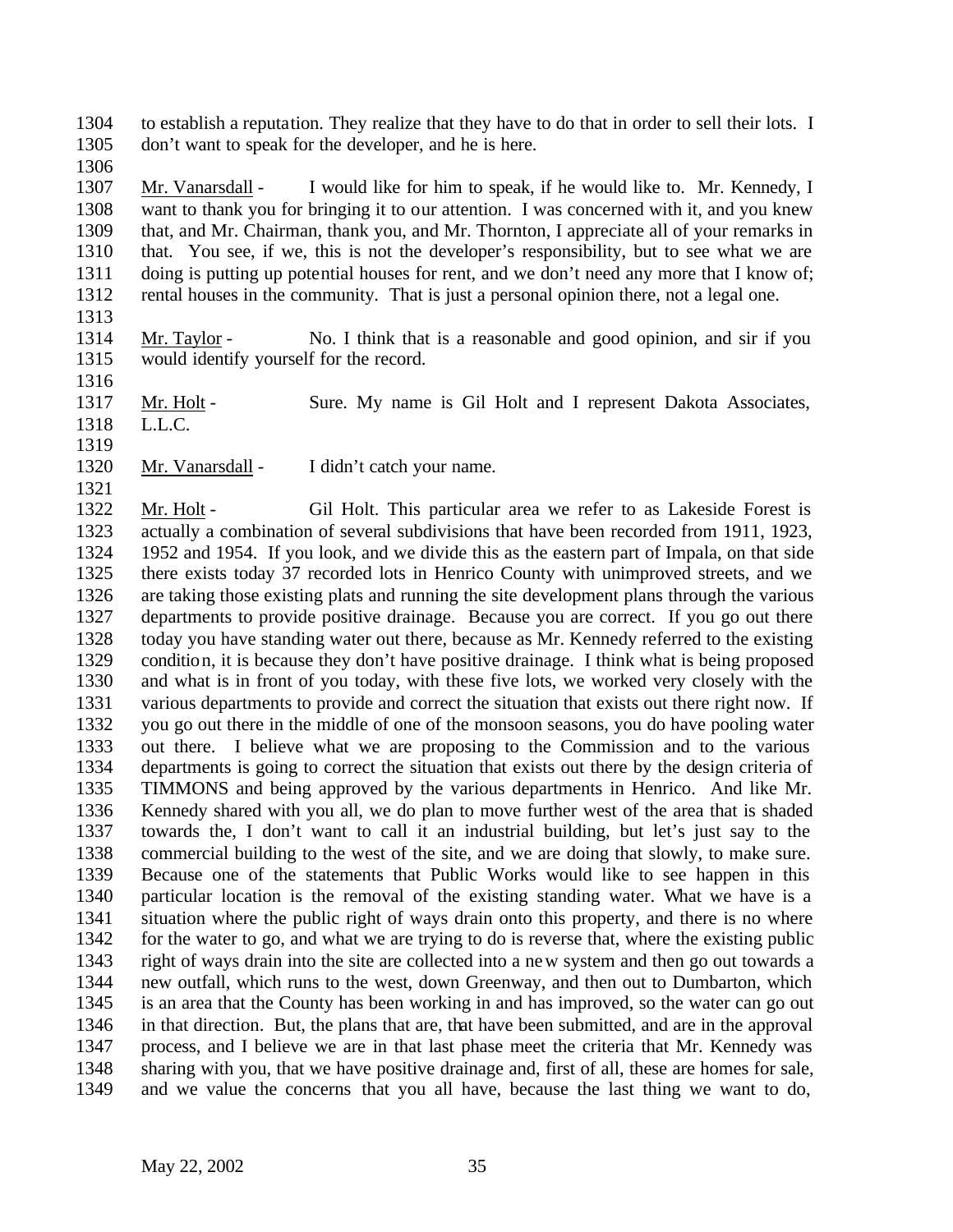because we will be in this neighborhood for some time, is to create five homes and then turn around and have a situation where we have a problem that has to be corrected, but I believe it is fair to state that going through the approval process, once again with the various departments, we are correcting a situation that exists today and making an improvement on it.

 Mr. Vanarsdall - So you don't have any problem with him adding in Condition No. 12 the 65 feet? 

- 1359 Mr. Holt No, sir.
- 

1361 Mr. Vanarsdall - Thank you, Mr. Holt.

 Mr. Taylor - Mr. Holt, I hear you have been working, I presume, closely with the staff, which I believe would be Mr. Perry and his group, as well, do the Corps of Engineers enter into this?

1367 Mr. Holt - Not on these five lots. No, sir. We are dealing with the DEQ. I think it is fair to say that there were, once again as we refer to the west side of Impala and the east side of Impala, we had a strange situation occur. On the west side of Impala, the Army Corps says they have jurisdiction. On the east side of Impala, the Army Corps said they do not have jurisdiction and as of October 1, the DEQ had, the revisions for the DEQ would be involved whether or not the wetlands were isolated or not. So, in working with the DEQ in here as well as the other side, that is all in process. And that is another reason why the lots are coming on in a timely fashion. As the approvals are obtained from the Army Corps and DEQ, we move those lots into a situation where we can meet the criteria that has been established by Public Works.

1378 Mr. Taylor - And you stated that you are working with Public Works as a matter of routine?

1381 Mr. Holt - Oh, yes, sir. We are working with them as well as the Corps. Yes,

 sir. 

 Mr. Taylor - And I think that Mr. Thornton's comments that we should look astutely at this and Mr. Vanarsdall's is right on the mark. Certainly, I don't think any of us want to build a house on a lot that is really not fully up to the design standards that we need and meet all of the Corps criteria. But I hope that you understand that we have certain inspection procedures that we can do, but to a degree we trust in every developer to do the high quality of work that we expect of them, irrespective of the fact that the Corps probably inspects it. Building and grounds probably inspects it, and Public Works inspects it, but if we don't have scrupulously competent and diligent developers, sometimes the best plans that we have are, and the best indications of drainage are missed and left, and certainly we don't want to do that here.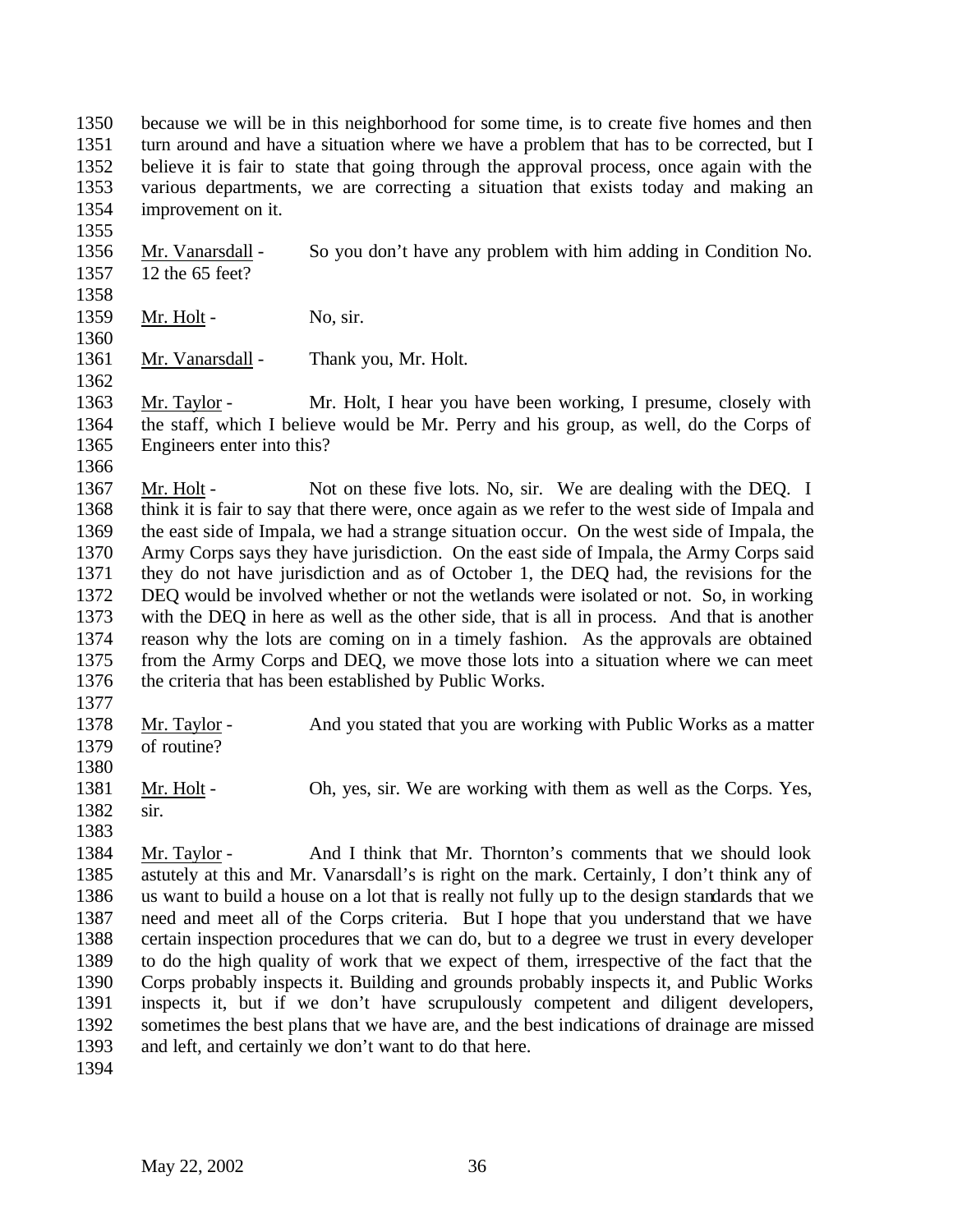1395 Mr. Holt - We are working, as Mr. Kennedy shared with you, on a combination of side and rear yard swales, and in some cases we have even gone to a paved swale to insure the integrity of that swale. I mean, a dirt-type swale can erode, but a paved swale will stay there, and also we are adding the addition of storm drain pipe in this particular location, which doesn't exist today. 

 Mr. Taylor - On this particular item here, would you accept another condition that I would state something like "Developer will coordinate with Public Works to evaluate and resolve drainage problems."

 Mr. Vanarsdall - I think he has already, I hate to interrupt you, but he is already doing that. Don't you think, Mr. Kennedy?

Mr. Kennedy - He is.

Mr. Vanarsdall - I don't have any problems. He is doing everything else.

1412 Mr. Taylor - Thank you, sir.

Mr. Vanarsdall - I appreciate your suggestion, Mr. Chairman. Thank you, Mr. Holt.

- 1416 Mr. Holt You are welcome.
- Mr. Vanarsdall I move that Dumarton, Section A, be approved with the standard conditions for subdivisions served by public utilities and conditions Nos. 12, 13 and 14, and on Condition No. 12 I would like for each lot, I would like for it to read "Each lot shall have a minimum of 65 feet width and then contain at least 8,000 sq. ft. exclusive of the flood plain area."
- 

 Mr. Taylor - I will second that motion. Motion made by Mr. Vanarsdall and seconded by Mr. Taylor . All in favor say aye. All opposed say no. The motion is approved.

- The Planning Commission granted conditional approval to subdivision Dumbarton, Section A, (May 2002 Plan), subject to the annotations on the plans, the standard conditions for subdivisions served by public utilities and the following additional conditions.
- 12. Each lot shall have a minimum of 65 feet width and contain at least 8,000 sq. ft. exclusive of the flood plain area.
- 13. Any necessary offsite drainage easements must be obtained prior to approval of 1436 the construction plan by the Department of Public Works.
- 14. The reserved parcels shall be incorporated into an adjoining parcel or lot prior to the recordation of the final plat.
- 

**SUBDIVISION**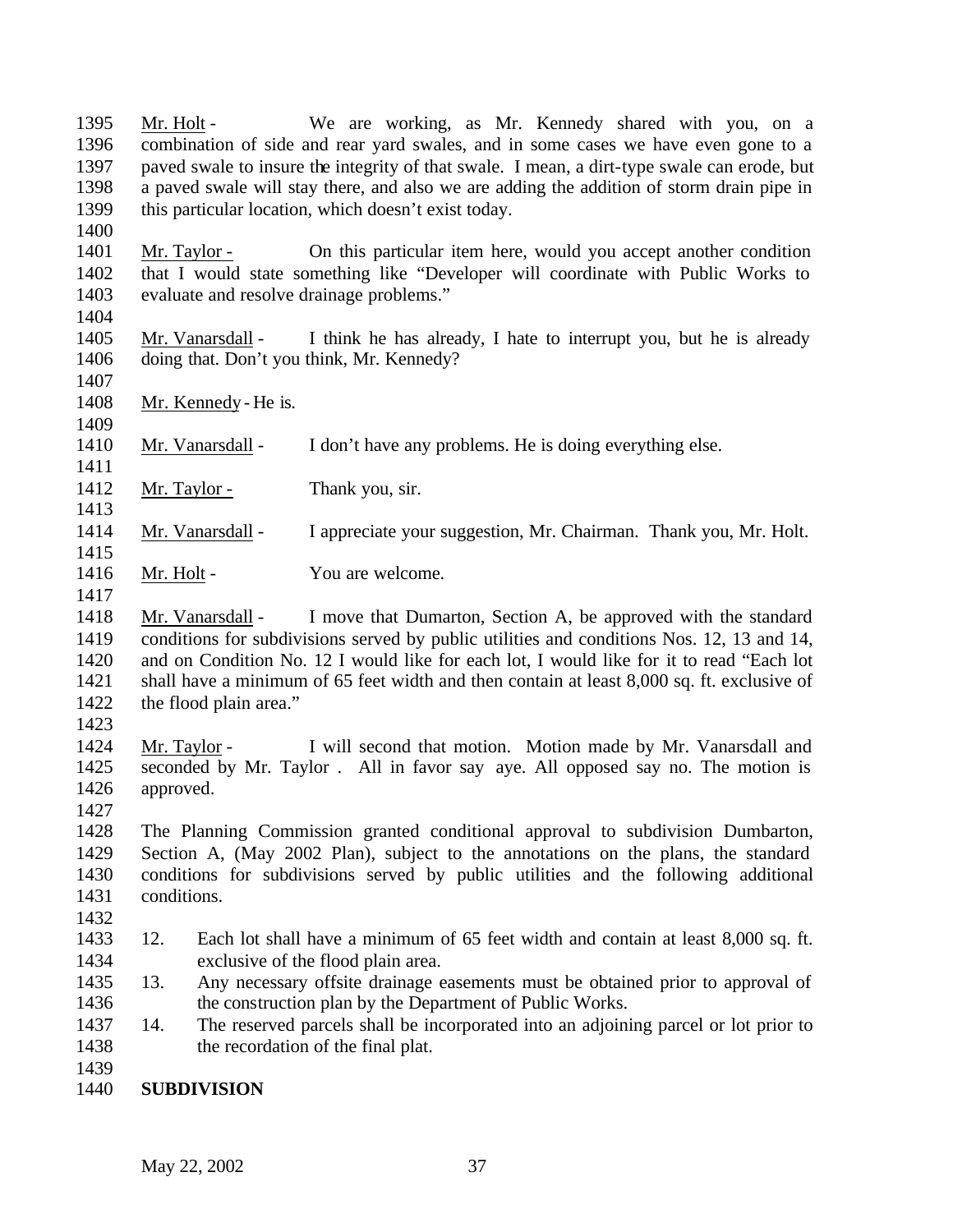Herndon Townes (May 2002 Plan) **Foster & Miller, P. C. for Robert G. Herndon, Brenda R. Herndon and Mountain-Woodman, L.L.C.:** The 8.039 acre site is located on the southeast corner of Woodman and Mountain Roads on parcels 776-765-5797 and 776-766-2949. The zoning is RTHC, Residential Townhouse District (Conditional). County water and sewer. **(Fairfield) 56 Lots**

- Mr. Marlles The staff report will be given by Mr. Kennedy.
- 

1445 Mr. Taylor - Is anybody remaining who is opposed to Herndon Townes

 Subdivision? Mr. Kennedy. 

 Mr. Kennedy - Ladies and gentlemen, this is a 56-townhouse subdivision. The zoning case was recently heard by the Planning Commission to rezone this, so you should be at least reasonably familiar with it. There were a whole bunch of issues that were identified in the Staff/Developer meeting. The applicant has asked for certain exceptions from Public Works, and we just received confirmation that those exceptions were granted only late yesterday, so we have some revised annotations, and I am just going to go over them with you briefly.

 The major issue was the alignment of the entrance with the Mountain Laurel Townhouses across the street. The actual location point is a little bit off on the location plan itself, which is on the screen (referring to slide). This area here (referring to slide) is actually within the right of way, so actually everything shifted over, so the entrance would actually line up with this side of the townhouses here (referring to slide) on the plan. The applicant has agreed to do that. The other request which was originally made by Public Works was that they put in a right turn lane. Given that there are only 56 lots and there isn't a lot of traffic going to be generated by this, Public Works has agreed that to give them a waiver for the right turn lane, and that relieves a lot of other site plan issues, because that would have forced, if they put a right turn lane in, it would have forced reorientation of several buildings, and had an immediate impact. As far as Planning issues, the major Planning issue is that there is a proffer that they will retain to the extent possible the trees to provide tree preservation and the developer has agreed that in the perimeter area around the property, where trees cannot be maintained, that he would place it in accordance with the development standards, which is equivalent to a 25-foot transitional buffer. So, they have agreed to that, and along Mountain Road they have agreed to maintain it in accordance with a 35-foot transitional buffer, which is, in effect, the fence and the 25-foot. So, there will be a fence along that side. So it will protect the children from getting out into that major thoroughfare. The last thing is that there is written condition that they provide sidewalk along both Mountain and Woodman Road. The sidewalk on Woodman Road would only be required to be provided to the return, and that is because that is where there is a handicap ramp. There is actually no necessity to provide it down Woodman Road along that little stem piece, and they are working with the adjoining property owner to kind of do some exchange to give them frontage and,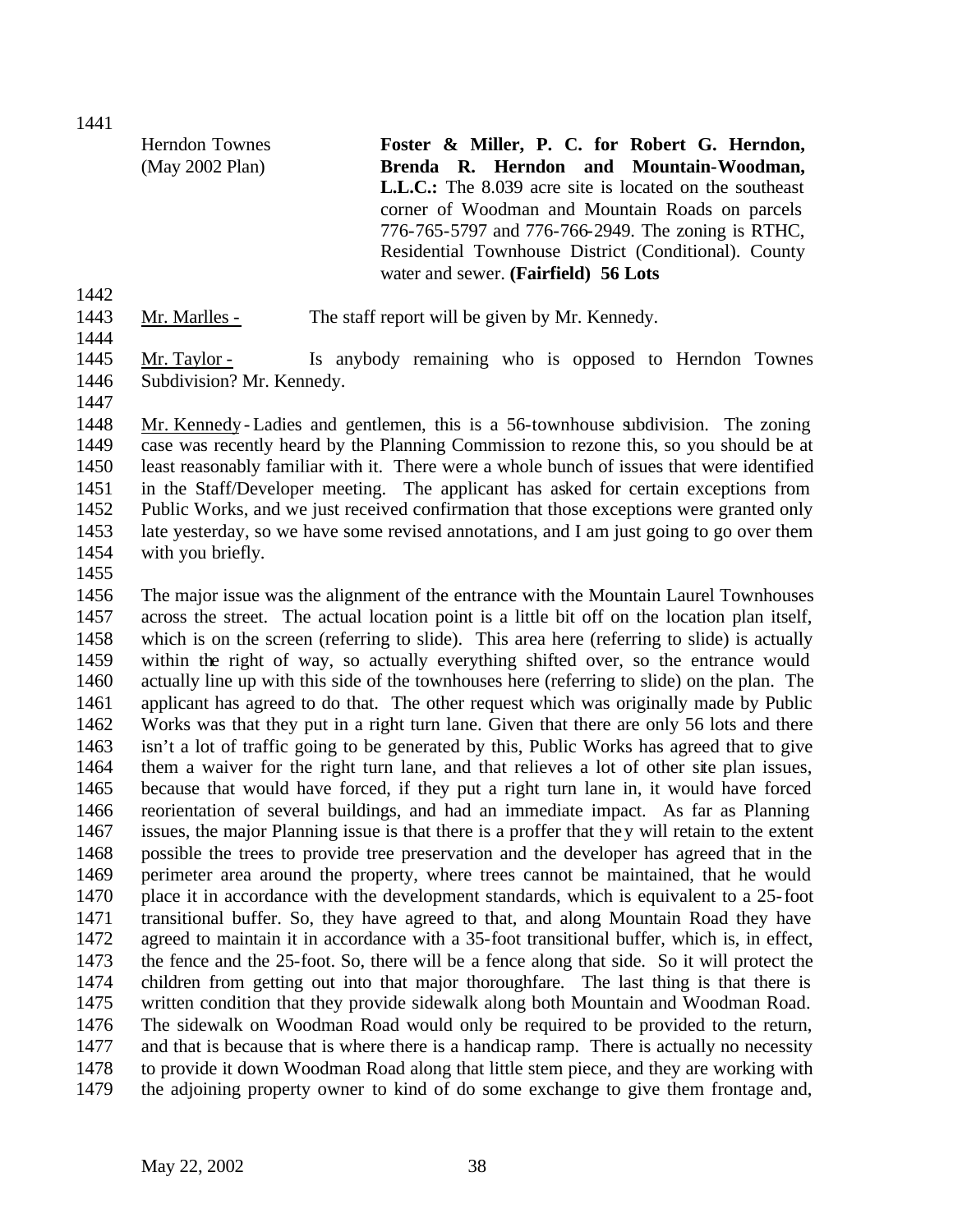meanwhile, give this property a little more depth. If there are any further questions, I'd be happy to answer them.

 Mr. Taylor - Mr. Kennedy, when this came up, I think before at the zoning stage, Mr. Atack was, I thought, pretty clear in stating that he would work with, I guess, the neighbors on the A-1 parcel and the R-2A parcel, and by virtue of the fact that the neighbors are not here today, I make the assumption that they have been, this has been discussed with them and they are satisfied. Do you know that to be true?

- Mr. Kennedy Yes, sir. The orientation of the building is such that they get the greatest benefit of the buffer.
- Mr. Taylor OK, so there are no residual neighborhood reservations to this proceeding with this project?
- Mr. Kennedy No, there isn't.
- 

1497 Mr. Taylor - Thank you.

 Mr. Archer - Mr. Kennedy, what was to become of that parcel at the corner of Woodman and Mountain, that little triangular piece?

 Mr. Kennedy - That is going to be incorporated within the development actually, so they will have, actually, the return to this portion. The object is, hopefully, that when they vacate Old Woodman Road, which actually goes through this last townhouse, that they work an exchange to make these lots a little bit deeper and give that property a little bit more frontage. 

1508 Mr. Archer - Will there be any green space left over there?

 Mr. Kennedy - There will be green space. There will be at least a 35-foot buffer there. 

 Mr. Archer - OK. I don't have any more questions unless somebody else on the Commission does.

 Mr. Taylor - I believe, sir, a motion may be in order. 

 Mr. Archer - With that, Mr. Chairman, I will move approval of Subdivision Herndon Townes (May 2002 Plan), subject to the annotations on the plans, and the additional conditions as stated by Mr. Kennedy, the standard conditions for subdivisions served by public utilities, as well as the additional conditions No. 13, 14, 15 and 16.

 Mr. Taylor - Second. Motion made by Mr. Archer and seconded by Mr. Taylor. All in favor say aye. All opposed say no. The motion is approved.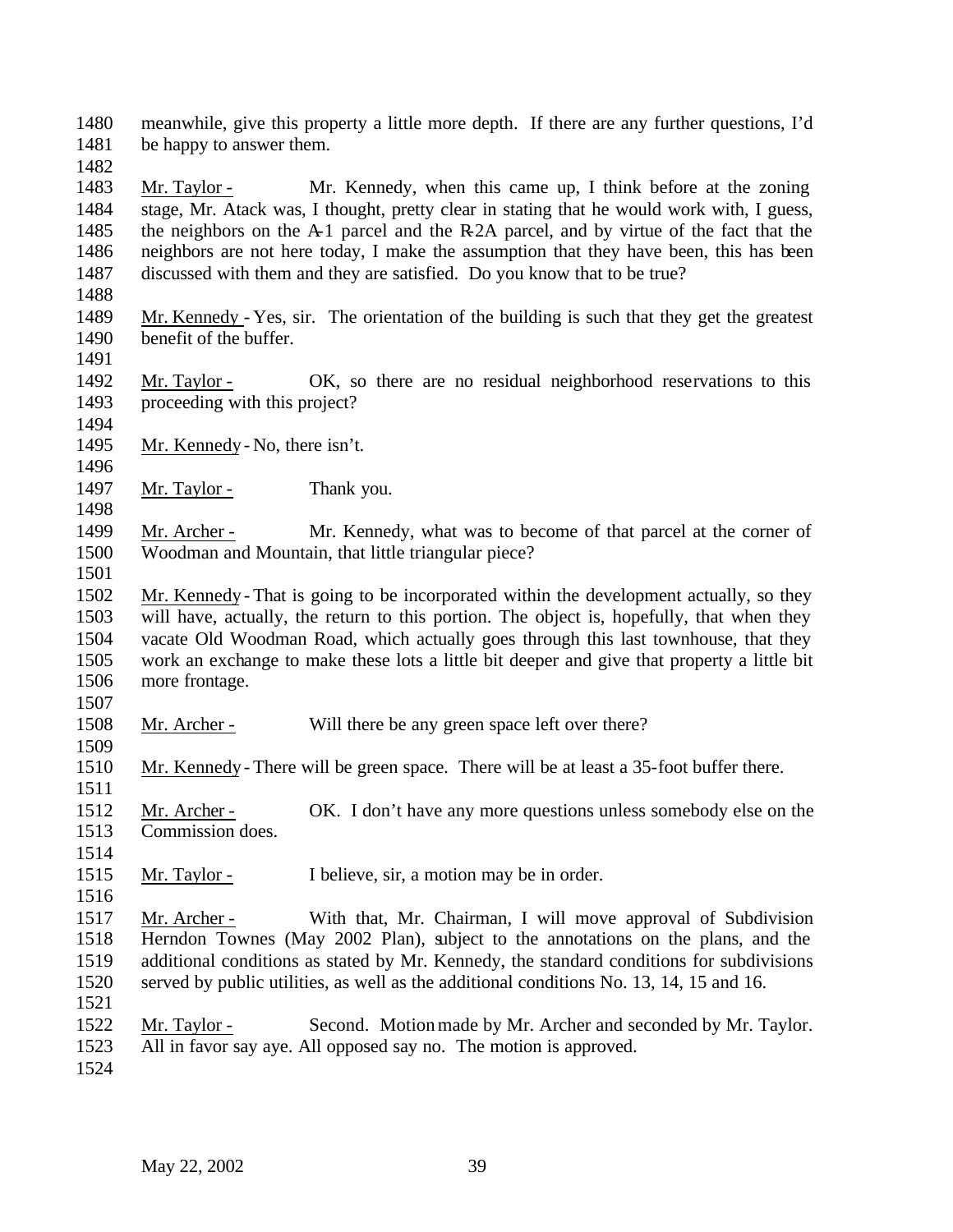| 1525         |                                                                                       | The Planning Commission approved granted conditional approval to subdivision                 |  |  |  |  |
|--------------|---------------------------------------------------------------------------------------|----------------------------------------------------------------------------------------------|--|--|--|--|
| 1526         | Herndon Townes (May 2002 Plan), subject to the annotations on the plans, the standard |                                                                                              |  |  |  |  |
| 1527         |                                                                                       | conditions for subdivisions served by public utilities and the following additional          |  |  |  |  |
| 1528<br>1529 | conditions:                                                                           |                                                                                              |  |  |  |  |
| 1530         | 13.                                                                                   | A County standard sidewalk shall be constructed along the south side of Mountain             |  |  |  |  |
| 1531         | Road.                                                                                 |                                                                                              |  |  |  |  |
| 1532         | 14.                                                                                   | A County standard sidewalk shall be constructed along the east side of Woodman               |  |  |  |  |
| 1533         | Road.                                                                                 |                                                                                              |  |  |  |  |
| 1534         | 15.                                                                                   | The proffers approved as part of zoning case $C$ -61 $C$ -01 shall be incorporated in this   |  |  |  |  |
| 1535         | approval.                                                                             |                                                                                              |  |  |  |  |
| 1536         | 16.                                                                                   | Storm water retention, based on the 50-10 concept, shall be incorporated into the            |  |  |  |  |
| 1537         | drainage plans.                                                                       |                                                                                              |  |  |  |  |
| 1538         |                                                                                       |                                                                                              |  |  |  |  |
| 1539         | Mr. Vanarsdall -                                                                      | Mr. Chairman, I had a correction on the minutes, but they spelled                            |  |  |  |  |
| 1540         |                                                                                       | Mr. Stepanian name like it was "Stupanion" like it was stupid, and I couldn't find it in the |  |  |  |  |
| 1541         |                                                                                       | phone book to change it, so we will just leave it like it is. (After the meeting, the        |  |  |  |  |
| 1542         |                                                                                       | correct spelling was found and corrected). He owns Loveland Distributors, and his            |  |  |  |  |
| 1543         | name is Leon Stepanian.                                                               |                                                                                              |  |  |  |  |
| 1544         |                                                                                       |                                                                                              |  |  |  |  |
| 1545         | Mr. Taylor -                                                                          | I must say, Mr. Vanarsdall, in that discussion we have four pages                            |  |  |  |  |
| 1546         |                                                                                       | of text, and that was a very interesting case to reread. Thank you very much for all of      |  |  |  |  |
| 1547<br>1548 |                                                                                       | your hard work on that case. Any other comments from the Commission?                         |  |  |  |  |
| 1549         | Mr. Vanarsdall -                                                                      | Are we going to approve the minutes like they are?                                           |  |  |  |  |
| 1550         |                                                                                       |                                                                                              |  |  |  |  |
| 1551<br>1552 | Mr. Archer -                                                                          | Do we have the minutes on the agenda?                                                        |  |  |  |  |
| 1553         | Mr. Taylor -                                                                          | We do. I think that we have minutes.                                                         |  |  |  |  |
| 1554         | Mr. Marlles -                                                                         | April 24 is what you are approving.                                                          |  |  |  |  |
| 1555         |                                                                                       |                                                                                              |  |  |  |  |
| 1556         | Mr. Archer -                                                                          | I am missing a page. My apologies.                                                           |  |  |  |  |
| 1557         |                                                                                       |                                                                                              |  |  |  |  |
| 1558         | Mr. Taylor -                                                                          | I will move approval of the minutes of the Planning Commission                               |  |  |  |  |
| 1559         |                                                                                       | of Henrico County for April 24, 2002 meeting.                                                |  |  |  |  |
| 1560         |                                                                                       |                                                                                              |  |  |  |  |
| 1561         | Mr. Vanarsdall -                                                                      | Second.                                                                                      |  |  |  |  |
| 1562         |                                                                                       |                                                                                              |  |  |  |  |
| 1563         | <u>Mr. Taylor -</u>                                                                   | Motion made by Mr. Taylor and seconded by Mr. Vanarsdall. All                                |  |  |  |  |
| 1564         |                                                                                       | in favor say aye. All opposed say no. The minutes are approved.                              |  |  |  |  |
| 1565         |                                                                                       |                                                                                              |  |  |  |  |
| 1566         |                                                                                       | The Planning Commission approve the minutes for the April 24, 2002, Planning                 |  |  |  |  |
| 1567         | Commission meeting.                                                                   |                                                                                              |  |  |  |  |
| 1568         |                                                                                       |                                                                                              |  |  |  |  |
| 1569         |                                                                                       | <b>DISCUSSION:</b> Set work session for 5:00 p.m. June 13, 2002, to Discuss Urban Mixed      |  |  |  |  |

Use Ordinance Amendment.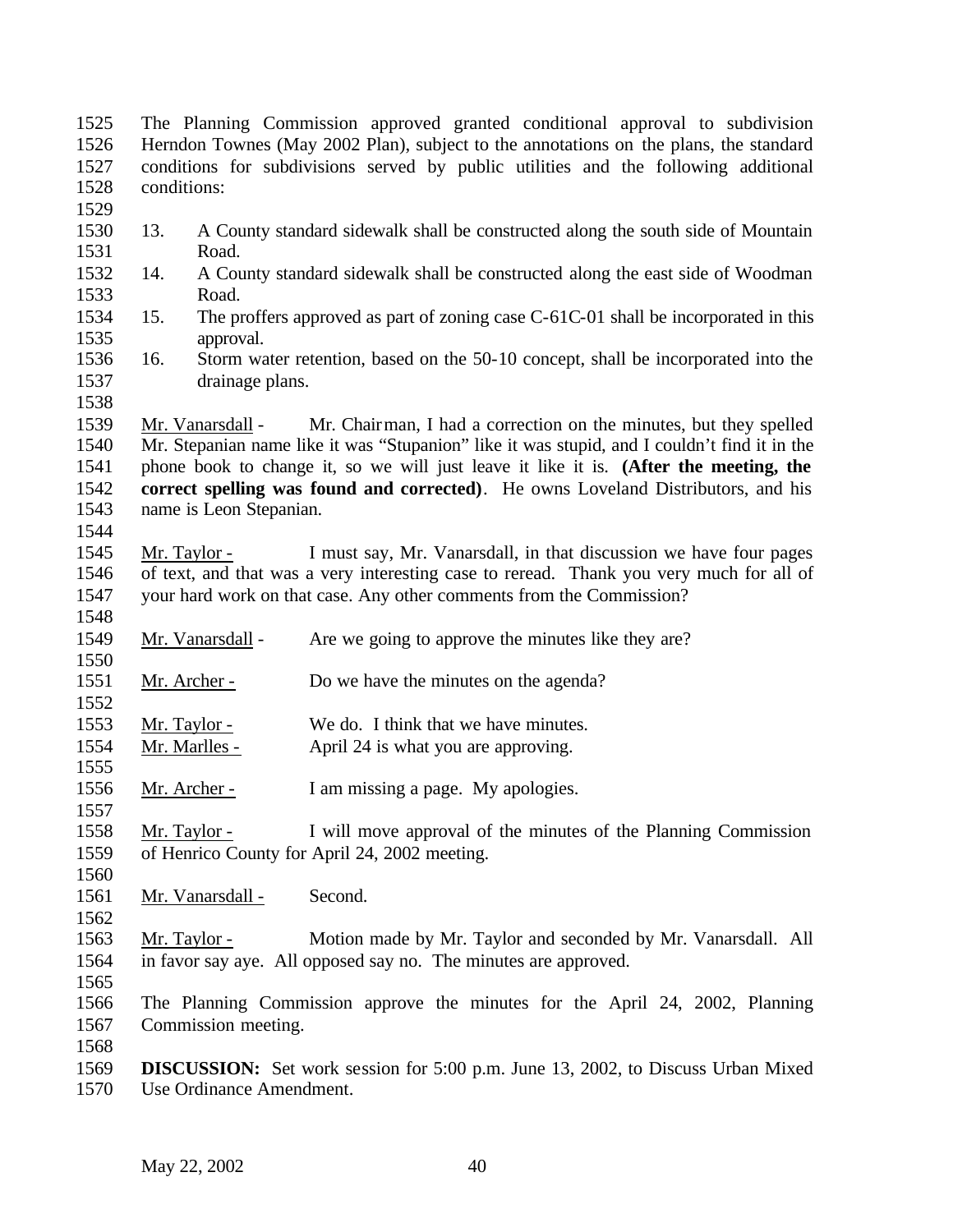| Mr. Marlles -                          | Staff is requesting that the Commission set a work session on June                                                                                                                                                                                                                                                                           |
|----------------------------------------|----------------------------------------------------------------------------------------------------------------------------------------------------------------------------------------------------------------------------------------------------------------------------------------------------------------------------------------------|
|                                        | 13 at 5:00 p.m. to discuss the proposed Urban Mixed Use Ordinance Amendment. This                                                                                                                                                                                                                                                            |
|                                        | was one of the recommendations that was presented to the Board.                                                                                                                                                                                                                                                                              |
| Mr. Vanarsdall -                       | Isn't this a joint work session with the Board?                                                                                                                                                                                                                                                                                              |
|                                        |                                                                                                                                                                                                                                                                                                                                              |
| Mr. Marlles -                          | Yes, sir. Exactly. Almost a year ago, it is something that last                                                                                                                                                                                                                                                                              |
|                                        | week the staff did present the concept to the Board of Supervisors at a work session, and                                                                                                                                                                                                                                                    |
|                                        | they did authorize the staff to move forward with it, so this is the next step in the process.                                                                                                                                                                                                                                               |
| <u>Mr. Archer -</u>                    | What time is that meeting?                                                                                                                                                                                                                                                                                                                   |
|                                        |                                                                                                                                                                                                                                                                                                                                              |
| Mr. Marlles -                          | It is at 5:00 p.m. This is not a joint work session. It is a Phaning                                                                                                                                                                                                                                                                         |
|                                        | Commission work session. I was referring to it was a joint session a year ago.                                                                                                                                                                                                                                                               |
|                                        |                                                                                                                                                                                                                                                                                                                                              |
| Mr. Vanarsdall -                       | Oh, OK.                                                                                                                                                                                                                                                                                                                                      |
|                                        |                                                                                                                                                                                                                                                                                                                                              |
| Mr. Marlles -                          | I am sorry if I mislead you.                                                                                                                                                                                                                                                                                                                 |
|                                        |                                                                                                                                                                                                                                                                                                                                              |
| Mr. Vanarsdall -                       | I heard from the Third Floor that we were going to have a joint                                                                                                                                                                                                                                                                              |
| one. That is the reason I asked.       |                                                                                                                                                                                                                                                                                                                                              |
| Mr. Marlles -                          | That might be a consideration at the public hearing stage, Mr.                                                                                                                                                                                                                                                                               |
|                                        | Vanarsdall. I have not heard that yet. But the schedule is for, we'd like to have it at 5:00                                                                                                                                                                                                                                                 |
|                                        | p.m. on June 13, most likely in the County Manager's Conference Room, but we will                                                                                                                                                                                                                                                            |
| notify you, obviously, before June 13. |                                                                                                                                                                                                                                                                                                                                              |
|                                        |                                                                                                                                                                                                                                                                                                                                              |
| <u>Mr. Archer -</u>                    | That is zoning night. Right?                                                                                                                                                                                                                                                                                                                 |
|                                        |                                                                                                                                                                                                                                                                                                                                              |
| Mr. Taylor -                           |                                                                                                                                                                                                                                                                                                                                              |
|                                        |                                                                                                                                                                                                                                                                                                                                              |
|                                        |                                                                                                                                                                                                                                                                                                                                              |
| number of cases that evening.          |                                                                                                                                                                                                                                                                                                                                              |
|                                        |                                                                                                                                                                                                                                                                                                                                              |
|                                        |                                                                                                                                                                                                                                                                                                                                              |
| Mr. Marlles -                          | but I am not sure what the zoning docket looks like.                                                                                                                                                                                                                                                                                         |
|                                        |                                                                                                                                                                                                                                                                                                                                              |
| <u>Mr. Taylor -</u>                    |                                                                                                                                                                                                                                                                                                                                              |
| saying aye.                            |                                                                                                                                                                                                                                                                                                                                              |
|                                        |                                                                                                                                                                                                                                                                                                                                              |
| Mr. Marlles -                          | That is zoning night. Do we know what kind of a zoning agenda<br>that is going to be, Mr. Secretary? I understood, from the grapevine, that we have a large<br>I know we have a large number of PODs that were just submitted,<br>All in favor of showing up for the work session in June, signify by<br>The only other item is adjournment. |
|                                        |                                                                                                                                                                                                                                                                                                                                              |
| <u>Mr. Taylor -</u>                    | Maybe Mr. Vanarsdall would care to move for adjournment.                                                                                                                                                                                                                                                                                     |
| Mr. Vanarsdall -                       | Not yet. We have another unusual, I don't know what happened                                                                                                                                                                                                                                                                                 |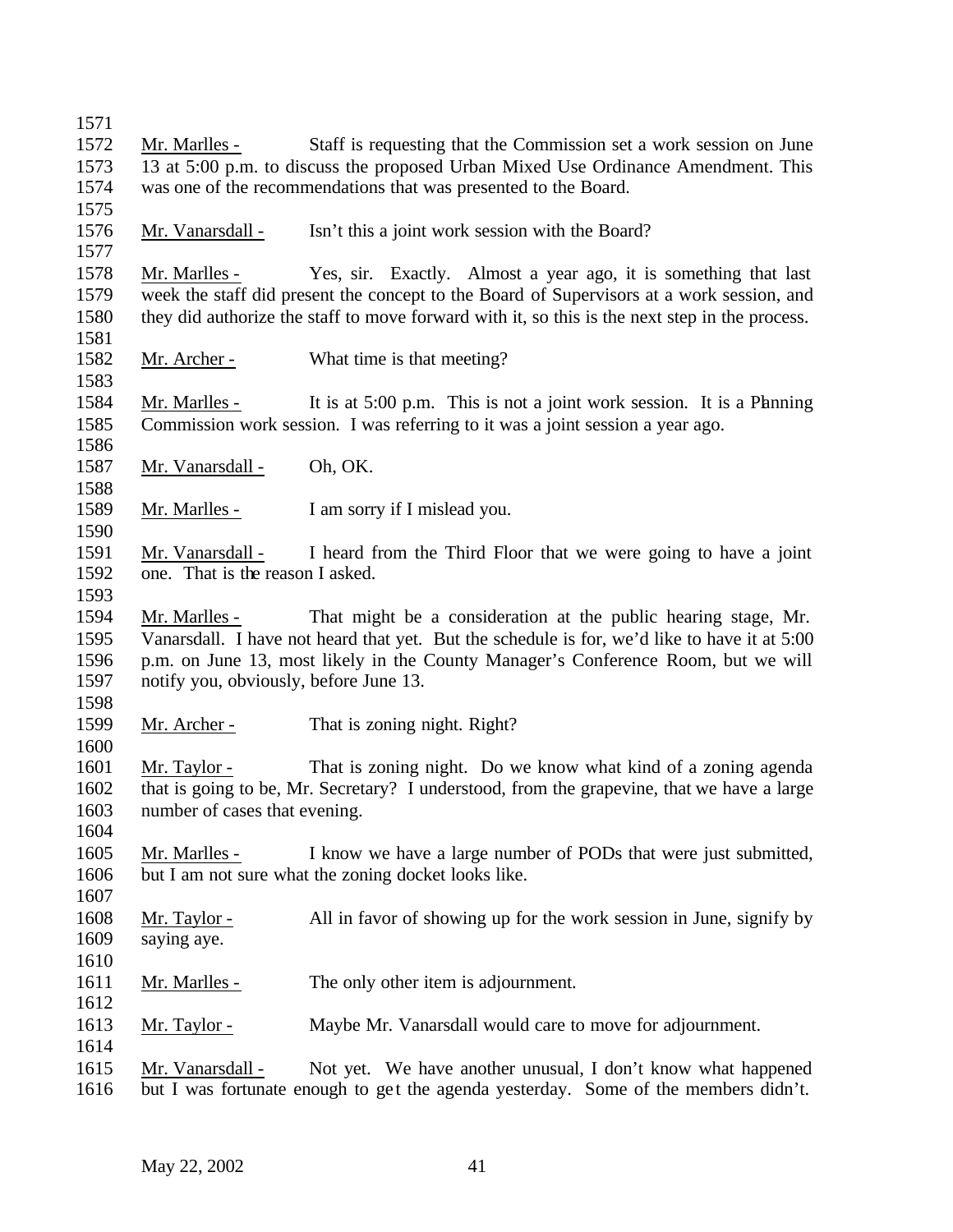Mr. Archer and Mr. Jernigan and Ms. Ware never did get their agendas nor what happened. I brought this up before, and my personal opinion is we wait too late to see who is going to be on it, and we wait, maybe until 4:00 p.m. It seems like to me that you could fax them all by 2:00 p.m. and there is no big problem, because when we come in the next day, if somebody has added two more, we just handle them then.

 Ms. Ware - Well, I was called and told that it was being faxed to me, but I never received anything, so I think there were some problems.

Mr. Vanarsdall - Mr. Jernigan didn't receive it either.

Mr. Taylor - Well, actually, I think what happened last night was,

 Mr. Vanarsdall - Mr. Taylor came after his. He took the easy way out instead of calling somebody and saying, "Where is my agenda? He came over here and got it himself.

 Mr. Taylor - Well, actually, Diana called me and said she was having trouble with the fax. I checked my fax machine and I thought my fax machine was working OK, which would leave it somewhere between the transmission and reception.

 Mr. Vanarsdall - If you keep paper in it, it will work all right, but once it does not have paper, you will not be able to make it work, Mr. Chairman.

 Mr. Taylor - Mr. Vanarsdall, I actually went to the check-off list and tried to figure it out, and I thought that I pretty much had it. I called Diana and the easiest thing for me to do, frankly, was just drive down and get it. But I do know that there was a serious problem in the transmission last evening, and what I would suggest, is either a back-up machine or an alternate source of machine that can send it out. I will also say, with Mr. Vanarsdall, when these come out at 5:00 p.m. the night before, it really is difficult to reorganize all of the material, and his point is if we could get those earlier in the business day, we would avoid some of the problems that we had last evening. I know that Ms. Carver was doing all that she could to get the word out, so it was really a technical malfunction, not a staff limitation.

 Mr. Marlles - Mr. Chairman, I was not aware it was a problem until this morning when Ms. Ware mentioned it to me, but I do intend on bringing it up at our debriefing session, which follows this meeting, and I hear the suggestion that perhaps faxing these out earlier in the afternoon may be one way to help that problem, and we will certainly discuss that.

 Mr. Taylor - I think that is reasonable. I think if we just get a back-up machine in the event that one machine malfunctions, we've got another way to transmit it, and we do it early enough in the afternoon so that we have enough time.

- 
- Mr. Vanarsdall Now that the Secretary knows the problem, they can solve it.